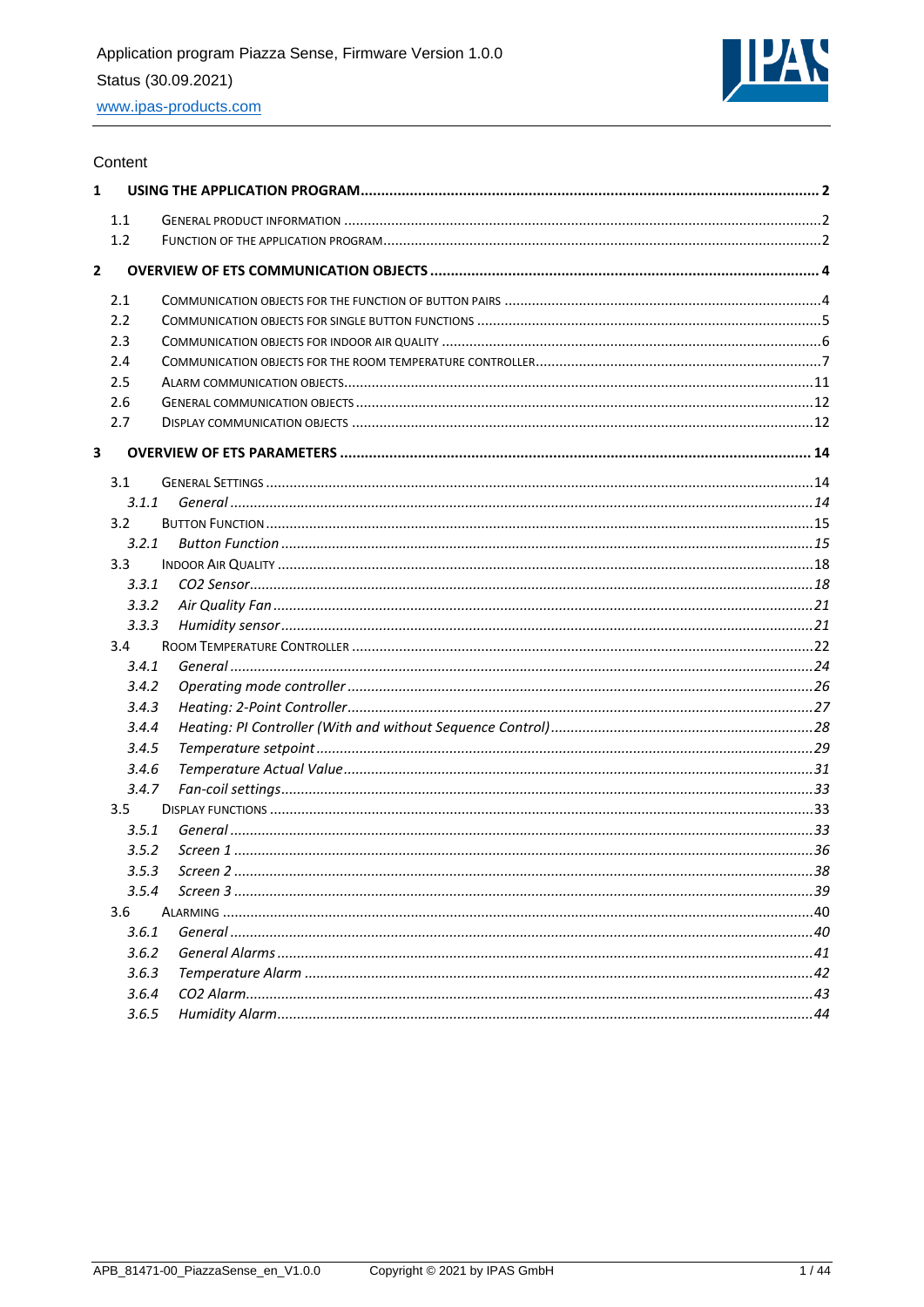

## <span id="page-1-0"></span>**1 Using the application program**

| Product family: | <b>Multisensors</b>      |
|-----------------|--------------------------|
| Manufacturer:   | <b>IPAS GmbH</b>         |
| Name:           | Piazza Sense             |
| Order no.:      | 81471-00                 |
| Application:    | 81471_PiazzaSense_V1.0.0 |

## <span id="page-1-1"></span>**1.1 General product information**

Universally applicable room controller for measuring room climate data and controlling the room climate based on recorded measurements. In addition to displaying the room data on an OLED display, the controller offers a traffic light warning (red, yellow, green) and an acoustic signal to inform about the status of threshold values. The display can be operated via two capacitive buttons (positions 1 and 2 in Figure 1). Control parameters can be set via a suitable KNX operating station. IPAS offers the Piazza 3G Tune pressure/rotary button specifically for the controller settings.

The KNX sensor station Piazza Sense can be mounted in all common switch sockets from Ø55 to Ø68 mm via two mounting screws. Piazza Sense can be combined with many 55 mm socket ranges from different manufacturers (e.g. with frame made by Gira -> standard 55). An arrangement of several Piazza Sense devices within a frame combination is also possible.

The Bus coupler for the connection to the KNX Bus is integrated in the device and the connection is made via a standard Bus terminal. The programming LED and programming button are accessible on the back. With the magnetic program button, the KNX sensor station Piazza Sense can be set to programming mode at position 3 in Figure 1 when installed. All 3 traffic light LEDs light up at the same time when the programming mode has been activated.

## <span id="page-1-2"></span>**1.2 Function of the application program**

The application program can only be used with the KNX sensor station Piazza Sense and can be commissioned with the KNX commissioning tool ETS from version 5 upwards. Parameter settings define the functions of the device. According to the configuration, group objects and parameter settings are displayed so that only those that are available for a function are visible.

The two capacitive buttons can be configured either as a button pair or as individual buttons. In addition, the buttons can be used to acknowledge alarms.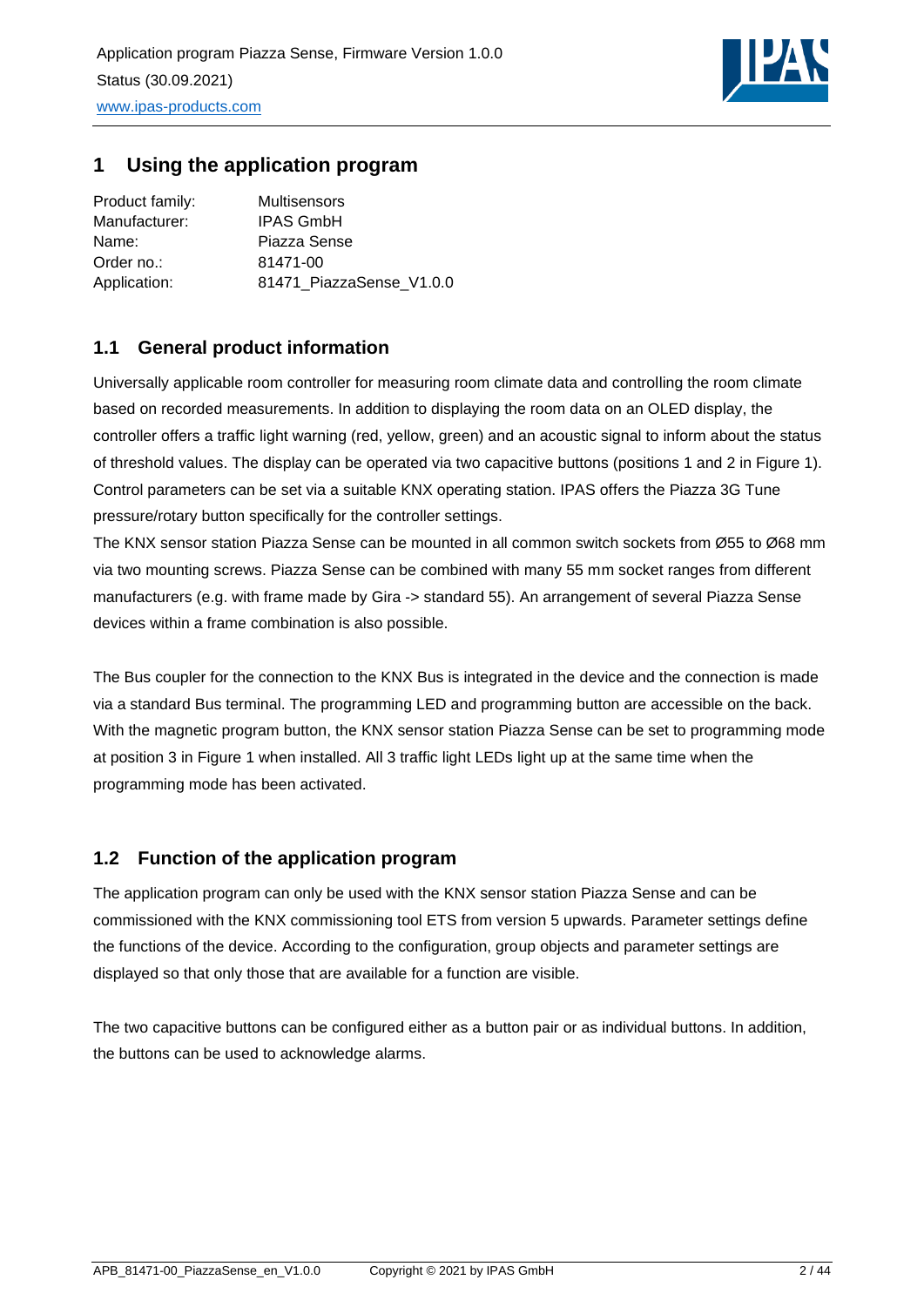

Different information can be displayed in the Piazza Sense OLED display. Up to three different screens are available to display different information. The individual screen pages can be activated via corresponding parameters.

In addition, you can specify which of the three screens should serve as the main display. Navigation between individual screen pages is possible either via the two capacitive buttons, a communication object or automatic switching. The three screen pages can be configured for different status displays such as setpoints, actual values, operating modes, texts, alarms, time and date, etc.



**Figure 1: KNX Sensor station Piazza Sense**

Legend:

- 1: Capacitive button left
- 2: Capacitive button right
- 3: Magnetic program button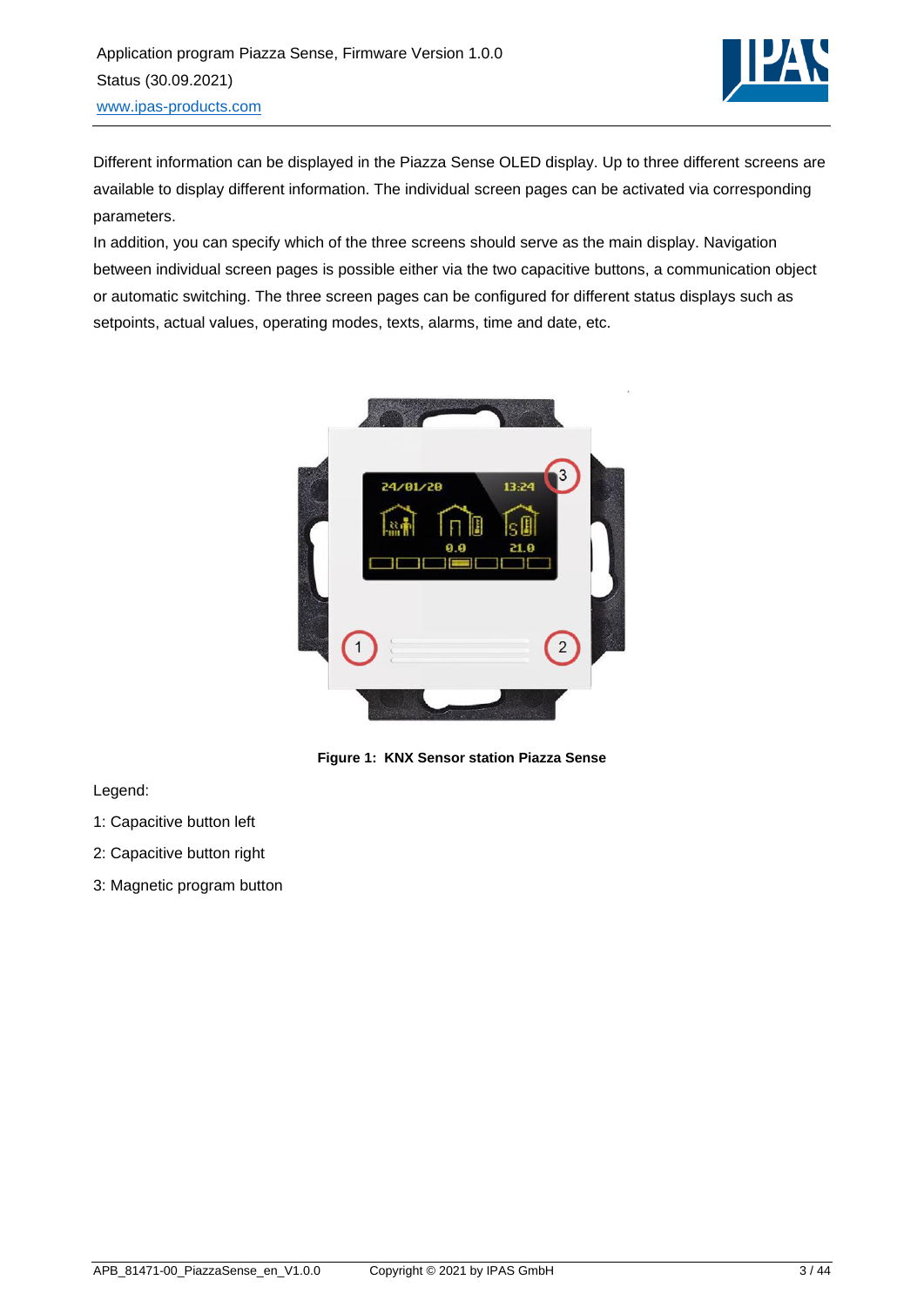

## <span id="page-3-0"></span>**2 Overview of ETS communication objects**

| Total number of communication objects: | 100 |
|----------------------------------------|-----|
| Maximum number of group addresses:     | 200 |
| Maximum number of links:               | 200 |

## <span id="page-3-1"></span>**2.1 Communication objects for the function of button pairs**

The following communication objects are only displayed with certain configurations. If the parameter "no function" is selected, all objects of the button pair are hidden.

| Object                                                                                                                                                                                                                                                                                                                                     | Object name                                                                                                                                                                                                                                                                                                                                                                        | Function                  | <b>Type</b> | <b>DPT</b> | <b>Flags</b> |  |
|--------------------------------------------------------------------------------------------------------------------------------------------------------------------------------------------------------------------------------------------------------------------------------------------------------------------------------------------|------------------------------------------------------------------------------------------------------------------------------------------------------------------------------------------------------------------------------------------------------------------------------------------------------------------------------------------------------------------------------------|---------------------------|-------------|------------|--------------|--|
| 1                                                                                                                                                                                                                                                                                                                                          | <b>Button Pair</b>                                                                                                                                                                                                                                                                                                                                                                 | Switch, On/Off            | 1 Bit       | 1.001      | <b>CWT</b>   |  |
|                                                                                                                                                                                                                                                                                                                                            | This object is used to send an on telegram when the right button is pressed and an off telegram when the                                                                                                                                                                                                                                                                           |                           |             |            |              |  |
|                                                                                                                                                                                                                                                                                                                                            | left button is pressed. The direction of the buttons can be changed via a separate parameter.                                                                                                                                                                                                                                                                                      |                           |             |            |              |  |
| Object                                                                                                                                                                                                                                                                                                                                     | Object name                                                                                                                                                                                                                                                                                                                                                                        | Function                  | <b>Type</b> | <b>DPT</b> | Flags        |  |
| 1                                                                                                                                                                                                                                                                                                                                          | <b>Button Pair</b>                                                                                                                                                                                                                                                                                                                                                                 | Set Value, Value          | 1 Byte      | 5.001      | <b>CWT</b>   |  |
|                                                                                                                                                                                                                                                                                                                                            | This object switches between two values when the left and right buttons are pressed.                                                                                                                                                                                                                                                                                               |                           |             |            |              |  |
| Object                                                                                                                                                                                                                                                                                                                                     | Object name                                                                                                                                                                                                                                                                                                                                                                        | Function                  | <b>Type</b> | <b>DPT</b> | <b>Flags</b> |  |
| 1                                                                                                                                                                                                                                                                                                                                          | <b>Button Pair</b>                                                                                                                                                                                                                                                                                                                                                                 | Set Value, Value          | 1 Byte      | 5.001      | <b>CWT</b>   |  |
|                                                                                                                                                                                                                                                                                                                                            | A higher value is sent via this object when the right button is pressed, or a lower value is sent when the<br>left button is pressed. The step size per keystroke is adjustable.                                                                                                                                                                                                   |                           |             |            |              |  |
| Object                                                                                                                                                                                                                                                                                                                                     | Object name                                                                                                                                                                                                                                                                                                                                                                        | Function                  | <b>Type</b> | <b>DPT</b> | <b>Flags</b> |  |
| 1                                                                                                                                                                                                                                                                                                                                          | <b>Button Pair</b>                                                                                                                                                                                                                                                                                                                                                                 | <b>Setpoint Deviation</b> | 2 Byte      | 9.001      | <b>CWT</b>   |  |
|                                                                                                                                                                                                                                                                                                                                            | This object increases the setpoint according to the parameter setting when the right button is pressed.<br>When the left button is pressed, the setpoint is lowered according to the parameter setting. The setpoint<br>can be increased or lowered in both a positive or negative direction by a maximum of 6 steps starting<br>from the center position (0) (parameter setting). |                           |             |            |              |  |
| Object                                                                                                                                                                                                                                                                                                                                     | Object name                                                                                                                                                                                                                                                                                                                                                                        | Function                  | <b>Type</b> | <b>DPT</b> | Flags        |  |
| 1                                                                                                                                                                                                                                                                                                                                          | <b>Button Pair</b>                                                                                                                                                                                                                                                                                                                                                                 | Room Operation Mode       | 1 Byte      | 20.102     | <b>CWT</b>   |  |
| This object moves the operating mode up when the right button is pressed briefly and moves it back<br>when the left button is pressed briefly.<br>The buttons switch through the following operating modes:<br><b>Comfort Mode:</b><br>Value 1<br>Pre-Comfort Mode:<br>Value 2<br>Energy Save Mode:<br>Value 3<br>Protect Mode:<br>Value 4 |                                                                                                                                                                                                                                                                                                                                                                                    |                           |             |            |              |  |
| Object                                                                                                                                                                                                                                                                                                                                     | Object name                                                                                                                                                                                                                                                                                                                                                                        | Function                  | <b>Type</b> | <b>DPT</b> | <b>Flags</b> |  |
| 1                                                                                                                                                                                                                                                                                                                                          | <b>Button Pair</b>                                                                                                                                                                                                                                                                                                                                                                 | Presence                  | 1 Bit       | 1.001      | <b>CWT</b>   |  |
|                                                                                                                                                                                                                                                                                                                                            | This object is used to send an On telegram when the right button is pressed and an Off telegram when<br>the left button is pressed. The direction of the buttons can be changed via a separate parameter.                                                                                                                                                                          |                           |             |            |              |  |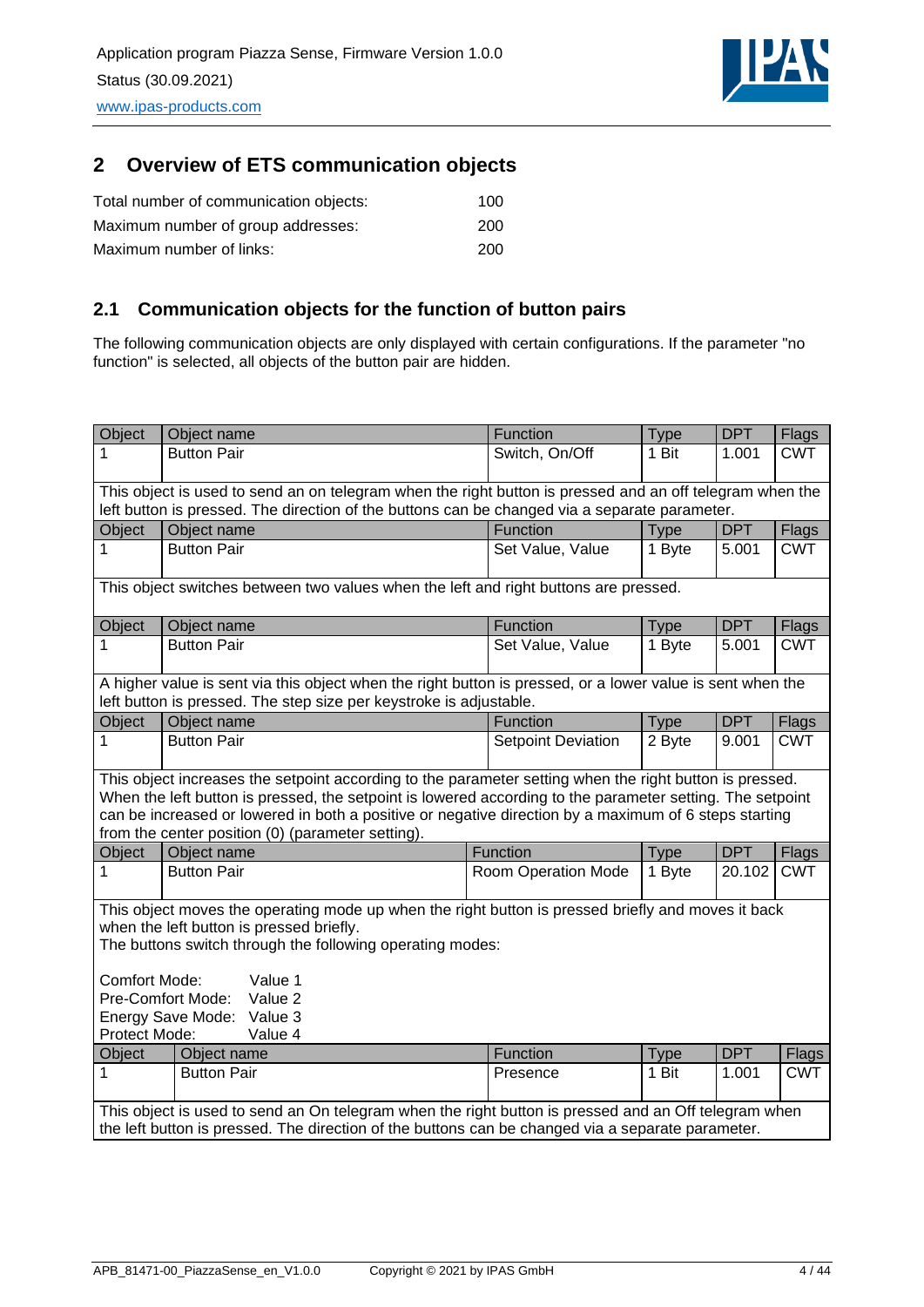

| Object       | Object name                                                                                                 | Function              | <b>Type</b> | <b>DPT</b> | <b>Flags</b> |  |  |  |
|--------------|-------------------------------------------------------------------------------------------------------------|-----------------------|-------------|------------|--------------|--|--|--|
|              | <b>Button Pair</b>                                                                                          | Fan Coil,             | 1 Bit       | 1.001      | <b>CWT</b>   |  |  |  |
|              |                                                                                                             | Auto/Manuel           |             |            |              |  |  |  |
|              | This object is used to set the automatic / manual operation of a fan. Value 1 corresponds to automatic      |                       |             |            |              |  |  |  |
|              | operation and 0 corresponds to manual operation. Automatic is sent if you press the left button when fan    |                       |             |            |              |  |  |  |
|              | value = $0\%$ . Manual is sent if you press the right button when operating mode = automatic.               |                       |             |            |              |  |  |  |
| Object       | Object name                                                                                                 | <b>Function</b>       | <b>Type</b> | DPT        | Flags        |  |  |  |
| 2            | <b>Button Pair</b>                                                                                          | Fan Coil,             | 1 Byte      | 5.001      | <b>CWT</b>   |  |  |  |
|              |                                                                                                             | <b>Rotation Speed</b> |             |            |              |  |  |  |
|              | This object sends the rotation speed of a fan in % The speed is increased via the right button and          |                       |             |            |              |  |  |  |
|              | reduced via the left button. The step size is as follows:                                                   |                       |             |            |              |  |  |  |
|              |                                                                                                             |                       |             |            |              |  |  |  |
|              | Fan 1 stage: 0 / 100%                                                                                       |                       |             |            |              |  |  |  |
|              | Fan 2 stage: 0 / 50% / 100%                                                                                 |                       |             |            |              |  |  |  |
| Fan 3 stage: | $0/33\% / 66\% / 100\%$                                                                                     |                       |             |            |              |  |  |  |
| Object       | Object name                                                                                                 | <b>Function</b>       | <b>Type</b> | DPT        | Flags        |  |  |  |
| 4            | Keylock                                                                                                     | On/Off                | 1 Bit       | 1.001      | <b>CWTU</b>  |  |  |  |
|              |                                                                                                             |                       |             |            |              |  |  |  |
|              | This object can be used to lock the button pair. If a 1 is written into the object, no function is executed |                       |             |            |              |  |  |  |
|              | when the buttons are pressed.                                                                               |                       |             |            |              |  |  |  |
|              |                                                                                                             |                       |             |            |              |  |  |  |

# <span id="page-4-0"></span>**2.2 Communication objects for single button functions**

| Object                                                             | Object name        | <b>Function</b>                                                                                         | <b>Type</b> | <b>DPT</b> | <b>Flags</b> |  |  |
|--------------------------------------------------------------------|--------------------|---------------------------------------------------------------------------------------------------------|-------------|------------|--------------|--|--|
| 1                                                                  | <b>Button Left</b> | Switch, On                                                                                              | 1 Bit       | 1.001      | <b>CWT</b>   |  |  |
| An on telegram is sent via this object when the button is pressed. |                    |                                                                                                         |             |            |              |  |  |
| Object                                                             | Object name        | <b>Function</b>                                                                                         | <b>Type</b> | <b>DPT</b> | <b>Flags</b> |  |  |
| 1                                                                  | <b>Button Left</b> | Switch, Off                                                                                             | 1 Bit       | 1.001      | <b>CWT</b>   |  |  |
|                                                                    |                    | An off telegram is sent via this object when the button is pressed                                      |             |            |              |  |  |
| Object                                                             | Object name        | Function                                                                                                | <b>Type</b> | <b>DPT</b> | <b>Flags</b> |  |  |
| 1                                                                  | <b>Button Left</b> | Switch, Toggle                                                                                          | 1 Bit       | 1.001      | <b>CWT</b>   |  |  |
| it.                                                                |                    | When the button is pressed, this object switches the value of the object between 0 and 1 and then sends |             |            |              |  |  |
| Object                                                             | Object name        | Function                                                                                                | <b>Type</b> | <b>DPT</b> | <b>Flags</b> |  |  |
|                                                                    |                    |                                                                                                         |             |            |              |  |  |
| 1                                                                  | <b>Button Left</b> | Set Value, Value                                                                                        | 1 Byte      | 5.005      | <b>CWT</b>   |  |  |
|                                                                    |                    | This object sends the set value, between 0 and 255, when the button is pressed.                         |             |            |              |  |  |
| Object                                                             | Object name        | Function                                                                                                | Type        | <b>DPT</b> | Flags        |  |  |
| 1                                                                  | <b>Button Left</b> | Set Value, Value                                                                                        | 1 Byte      | 5.005      | <b>CWT</b>   |  |  |
|                                                                    |                    | When the button is pressed, this object switches between two set values and sends the new value.        |             |            |              |  |  |
| Object                                                             | Object name        | Function                                                                                                | <b>Type</b> | <b>DPT</b> | Flags        |  |  |
| 1                                                                  | <b>Button Left</b> | Presence, On/Off                                                                                        | 1 Bit       | 1.001      | <b>CWT</b>   |  |  |
|                                                                    |                    | When the button is pressed, this object switches the value of the object between 0 and 1 and then sends |             |            |              |  |  |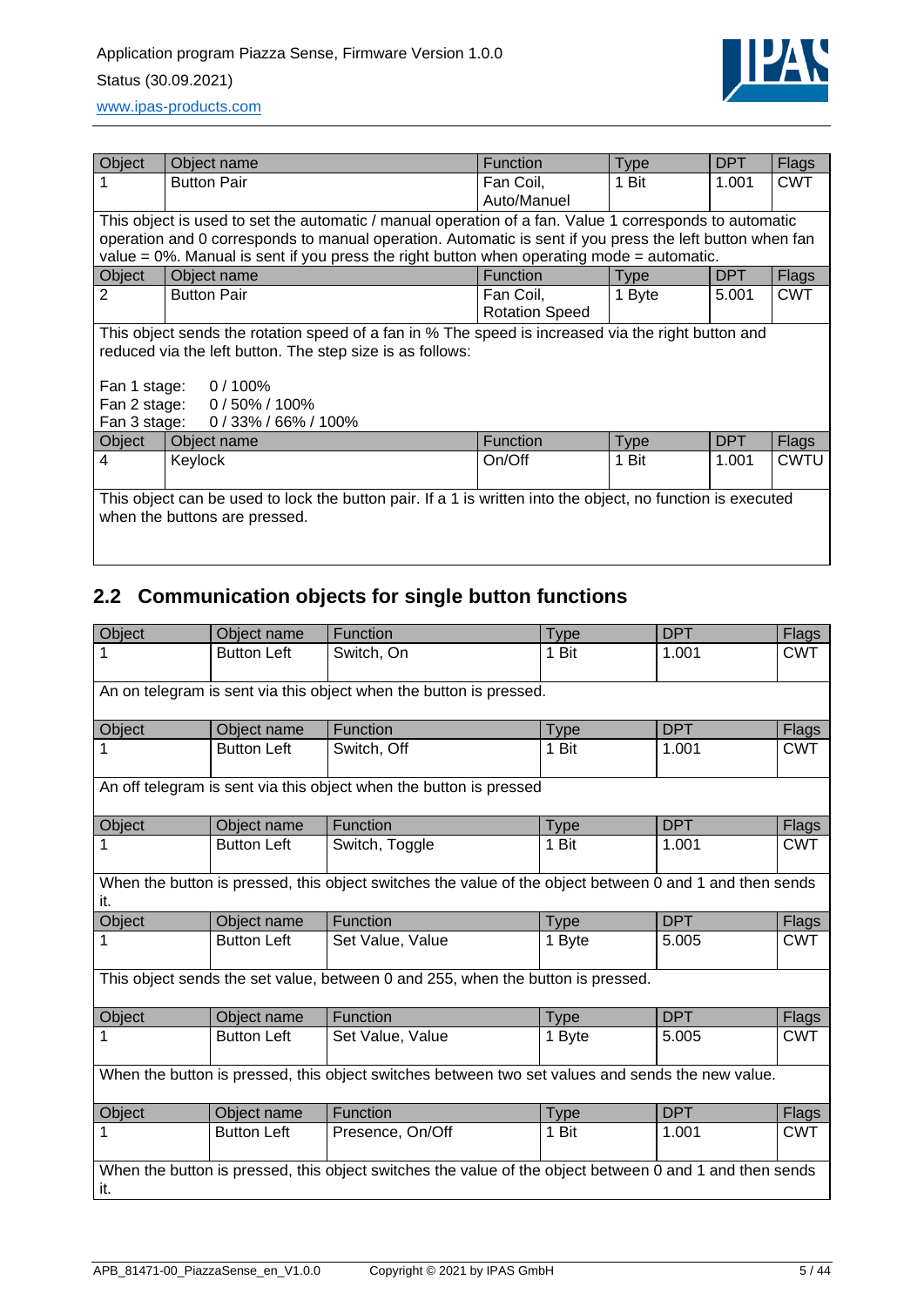

## <span id="page-5-0"></span>**2.3 Communication objects for indoor air quality**

The following communication objects are only displayed when configured appropriately .

| Object       | Object name                                                                                           | Function           | <b>Type</b>          | <b>DPT</b>          | Flags                      |  |  |  |  |
|--------------|-------------------------------------------------------------------------------------------------------|--------------------|----------------------|---------------------|----------------------------|--|--|--|--|
| 11           | CO2 Concentration                                                                                     | Value              | 2 Byte               | 9.008               | <b>CRT</b>                 |  |  |  |  |
|              |                                                                                                       |                    |                      |                     |                            |  |  |  |  |
|              | The CO2 concentration, which is measured by the internal sensor, is written into this object and then |                    |                      |                     |                            |  |  |  |  |
| sent.        |                                                                                                       |                    |                      |                     |                            |  |  |  |  |
| Object       | Object name                                                                                           | Function           | <b>Type</b>          | <b>DPT</b>          | Flags                      |  |  |  |  |
| 14           | CO2 Fan-Coil Stage 1 Output                                                                           | On/Off             | 1 Bit                | 1.001               | <b>CRT</b>                 |  |  |  |  |
|              | This object switches on the first fan-coil stage of the CO2 fan.                                      |                    |                      |                     |                            |  |  |  |  |
| Object       | Object name                                                                                           | Function           | <b>Type</b>          | <b>DPT</b>          | Flags                      |  |  |  |  |
| 15           | CO2 Fan-Coil Stage 2 Output                                                                           | On/Off             | 1 Bit                | 1.001               | <b>CRT</b>                 |  |  |  |  |
|              | This object turns on the second fan-coil stage of the CO2 fan.                                        |                    |                      |                     |                            |  |  |  |  |
|              |                                                                                                       |                    |                      |                     |                            |  |  |  |  |
| Object<br>16 | Object name                                                                                           | Function<br>On/Off | <b>Type</b><br>1 Bit | <b>DPT</b>          | Flags                      |  |  |  |  |
|              | CO2 Fan-Coil Stage 3 Output                                                                           |                    |                      | 1.001               | <b>CRT</b>                 |  |  |  |  |
|              | This object turns on the third fan-coil stage of the CO2 fan.                                         |                    |                      |                     |                            |  |  |  |  |
| Object       | Object name                                                                                           | Function           | <b>Type</b>          | <b>DPT</b>          | <b>Flags</b>               |  |  |  |  |
| 17           | CO2 Fan-Coil Speed                                                                                    | Value              | 1 Byte               | 5.001               | <b>CRT</b>                 |  |  |  |  |
|              | This object controls the speed of the CO2 fan as a relative value between 0 and 100%.                 |                    |                      |                     |                            |  |  |  |  |
|              |                                                                                                       |                    |                      |                     |                            |  |  |  |  |
| Object<br>20 | Object name                                                                                           | Function<br>On/Off | <b>Type</b><br>1 Bit | <b>DPT</b><br>1.001 | <b>Flags</b><br><b>CRT</b> |  |  |  |  |
|              | <b>Traffic Light Green</b>                                                                            |                    |                      |                     |                            |  |  |  |  |
|              | The green light of the external CO2 traffic light can be controlled via this object.                  |                    |                      |                     |                            |  |  |  |  |
| Object       | Object name                                                                                           | Function           | <b>Type</b>          | <b>DPT</b>          | <b>Flags</b>               |  |  |  |  |
| 21           | <b>Traffic Light Yellow</b>                                                                           | On/Off             | 1 Bit                | 1.001               | <b>CRT</b>                 |  |  |  |  |
|              | The yellow light of the external CO2 traffic light can be controlled via this object.                 |                    |                      |                     |                            |  |  |  |  |
| Object       | Object name                                                                                           | Function           | <b>Type</b>          | <b>DPT</b>          | Flags                      |  |  |  |  |
| 22           | Traffic Light Red                                                                                     | On/Off             | 1 Bit                | 1.001               | <b>CRT</b>                 |  |  |  |  |
|              |                                                                                                       |                    |                      |                     |                            |  |  |  |  |
|              | The red light of the external CO2 traffic light can be controlled via this object.                    |                    |                      |                     |                            |  |  |  |  |
| Object       | Object name                                                                                           | Function           | <b>Type</b>          | <b>DPT</b>          | <b>Flags</b>               |  |  |  |  |
| 23           | RGB CO2 Traffic Light                                                                                 | Value              | 3 Byte               | 232.600             | <b>CRT</b>                 |  |  |  |  |
|              | The external CO2 traffic light can be controlled via this 3 byte RGB object.                          |                    |                      |                     |                            |  |  |  |  |
| Object       | Object name                                                                                           | Function           | <b>Type</b>          | <b>DPT</b>          | Flags                      |  |  |  |  |
| 23           | Traffic Light RGB, Red                                                                                | Value              | 1 Byte               | 5.005               | CRT                        |  |  |  |  |
|              | The color red of the external CO2 traffic light can be controlled via this 1 byte object.             |                    |                      |                     |                            |  |  |  |  |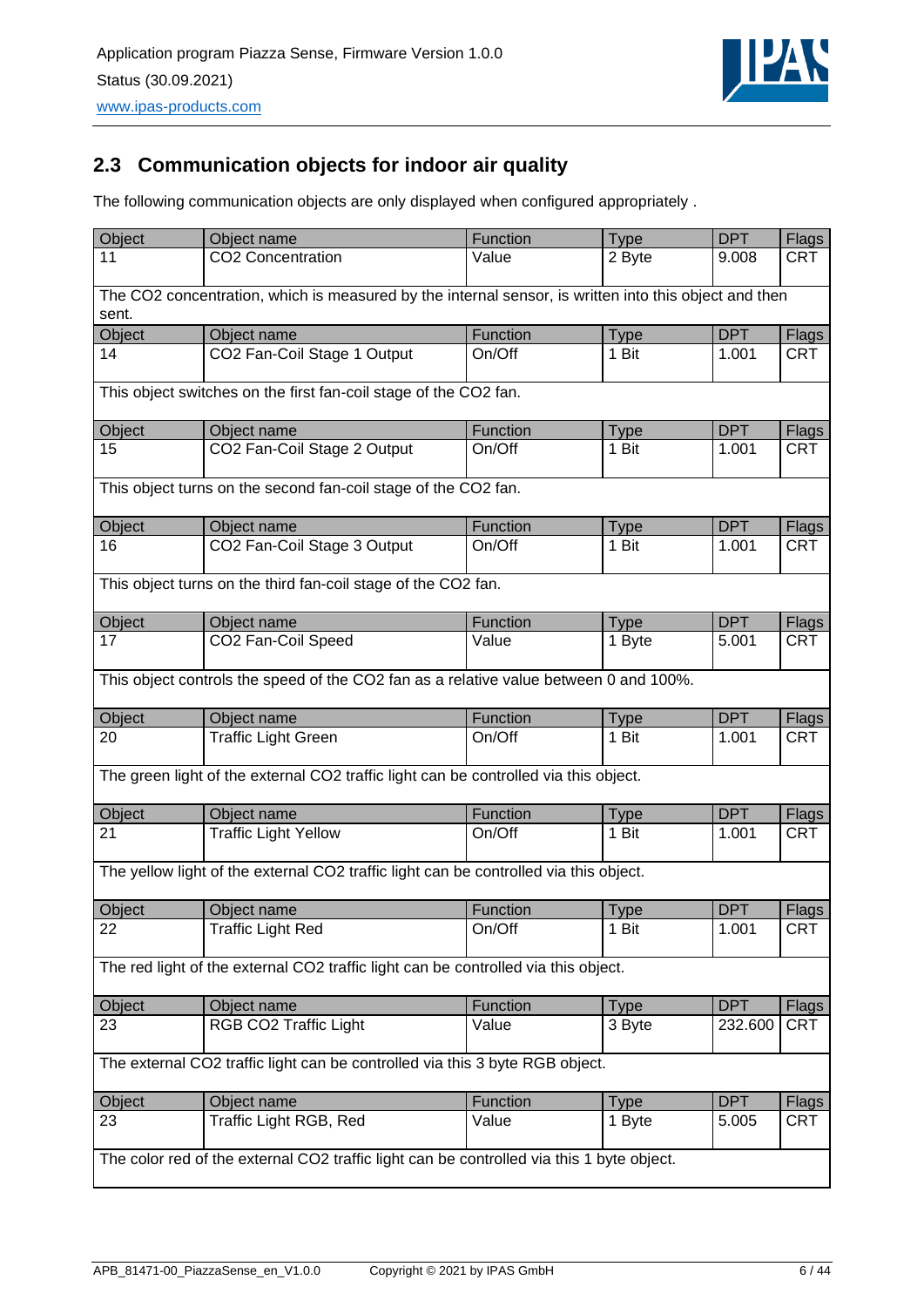

| Object                                                                                                                                                     | Object name                                                                                                                                                     | <b>Function</b> | <b>Type</b> | <b>DPT</b> | <b>Flags</b> |  |  |  |
|------------------------------------------------------------------------------------------------------------------------------------------------------------|-----------------------------------------------------------------------------------------------------------------------------------------------------------------|-----------------|-------------|------------|--------------|--|--|--|
| 24                                                                                                                                                         | Traffic Light RGB, Green                                                                                                                                        | Value           | 1 Byte      | 5.005      | <b>CRT</b>   |  |  |  |
|                                                                                                                                                            |                                                                                                                                                                 |                 |             |            |              |  |  |  |
| This 1 byte object can be used to control the color green of the external CO2 traffic light.                                                               |                                                                                                                                                                 |                 |             |            |              |  |  |  |
| Object                                                                                                                                                     | Object name                                                                                                                                                     | <b>Function</b> | <b>Type</b> | <b>DPT</b> | <b>Flags</b> |  |  |  |
| 25                                                                                                                                                         | Traffic Light RGB, Blue                                                                                                                                         | Value           | 1 Byte      | 5.005      | <b>CRT</b>   |  |  |  |
|                                                                                                                                                            | The color blue of the external CO2 traffic light can be controlled via this 1 byte object.                                                                      |                 |             |            |              |  |  |  |
| Object                                                                                                                                                     | Object name                                                                                                                                                     | Function        | <b>Type</b> | <b>DPT</b> | <b>Flags</b> |  |  |  |
| 26                                                                                                                                                         | Actual Value external CO2 Sensor                                                                                                                                | Value           | 2 Byte      | 9.008      | CWTU         |  |  |  |
|                                                                                                                                                            | The CO2 concentration, which is measured by an external sensor, can be written into this object. This<br>value is used to determine the calculated CO2 content. |                 |             |            |              |  |  |  |
| Object                                                                                                                                                     | Object name                                                                                                                                                     | <b>Function</b> | <b>Type</b> | <b>DPT</b> | <b>Flags</b> |  |  |  |
| 28                                                                                                                                                         | <b>Actual Value internal Humidity Sensor</b>                                                                                                                    | Value           | 2 Byte      | 9.007      | <b>CRT</b>   |  |  |  |
| The relative humidity, which is measured by the internal sensor, is written into this object and then sent.                                                |                                                                                                                                                                 |                 |             |            |              |  |  |  |
| Object                                                                                                                                                     | Object name                                                                                                                                                     | Function        | <b>Type</b> | <b>DPT</b> | <b>Flags</b> |  |  |  |
| 29                                                                                                                                                         | Actual Value external Humidity Sensor                                                                                                                           | Value           | 2 Byte      | 9.007      | <b>CRT</b>   |  |  |  |
| The value of the relative humidity, which is measured by an external sensor, is written into this object.<br>This value is used to determine the humidity. |                                                                                                                                                                 |                 |             |            |              |  |  |  |

## <span id="page-6-0"></span>**2.4 Communication objects for the room temperature controller**

Piazza Sense is equipped with a powerful PI controller for heating and cooling systems. Depending on the parameter setting, objects 30-71 are available for the control.

| Object                                                                                                   | Object name                                                                                           | <b>Function</b> | <b>Type</b> | <b>DPT</b> | <b>Flags</b> |  |  |  |
|----------------------------------------------------------------------------------------------------------|-------------------------------------------------------------------------------------------------------|-----------------|-------------|------------|--------------|--|--|--|
| 30                                                                                                       | Actual Value internal Temperature Sensor                                                              | Value           | 2 Byte      | 9.001      | <b>CRT</b>   |  |  |  |
|                                                                                                          |                                                                                                       |                 |             |            |              |  |  |  |
|                                                                                                          | This object provides the measured value of the internal temperature sensor. The measuring point is    |                 |             |            |              |  |  |  |
|                                                                                                          | located in the middle behind the ventilation grille.                                                  |                 |             |            |              |  |  |  |
| Object                                                                                                   | Object name                                                                                           | <b>Function</b> | <b>Type</b> | <b>DPT</b> | Flags        |  |  |  |
| 31                                                                                                       | Actual Value external Temperature Sensor                                                              | Value           | 2 Byte      | 9.001      | CWTU         |  |  |  |
|                                                                                                          |                                                                                                       |                 |             |            |              |  |  |  |
|                                                                                                          | This object provides the measured value of the external temperature sensor. The value can be measured |                 |             |            |              |  |  |  |
|                                                                                                          | by any temperature sensor.                                                                            |                 |             |            |              |  |  |  |
| Object                                                                                                   | Object name                                                                                           | <b>Function</b> | <b>Type</b> | <b>DPT</b> | <b>Flags</b> |  |  |  |
| 32                                                                                                       | Actual Value outside Temperature Sensor                                                               | Value           | 2 Byte      | 9.001      | CWTU         |  |  |  |
|                                                                                                          |                                                                                                       |                 |             |            |              |  |  |  |
|                                                                                                          | This object provides the measured value of the outdoor temperature sensor. The value can be measured  |                 |             |            |              |  |  |  |
|                                                                                                          | by any temperature sensor placed outside.                                                             |                 |             |            |              |  |  |  |
| Object                                                                                                   | Object name                                                                                           | <b>Function</b> | <b>Type</b> | <b>DPT</b> | Flags        |  |  |  |
| 33                                                                                                       | Calculated actual temperature                                                                         | Value           | 2 Byte      | 9.001      | <b>CRT</b>   |  |  |  |
|                                                                                                          |                                                                                                       |                 |             |            |              |  |  |  |
| Depending on the parameter settings, the weighted average value is calculated from the externally and    |                                                                                                       |                 |             |            |              |  |  |  |
| internally received temperature values (objects 30 and 31). The calculation result is the current actual |                                                                                                       |                 |             |            |              |  |  |  |
|                                                                                                          | temperature value.                                                                                    |                 |             |            |              |  |  |  |
|                                                                                                          |                                                                                                       |                 |             |            |              |  |  |  |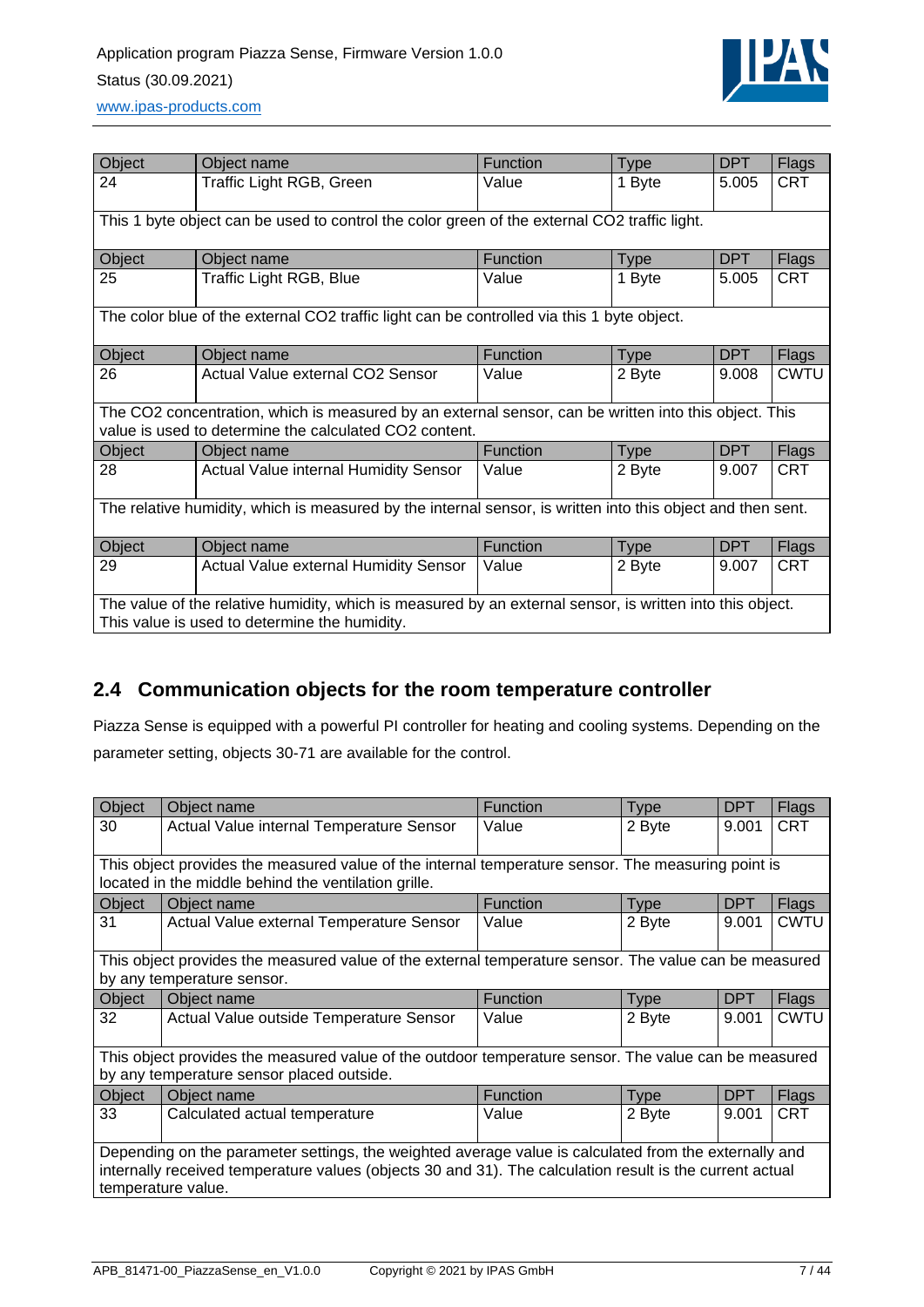

| Object                                                                                                                                                                                                                           | Object name                                                                                                                                                                                    | Function              | <b>Type</b> | <b>DPT</b> | <b>Flags</b>                |  |  |
|----------------------------------------------------------------------------------------------------------------------------------------------------------------------------------------------------------------------------------|------------------------------------------------------------------------------------------------------------------------------------------------------------------------------------------------|-----------------------|-------------|------------|-----------------------------|--|--|
| 34                                                                                                                                                                                                                               | <b>Base Setpoint Temperature</b>                                                                                                                                                               | Value                 | 2 Byte      | 9.001      | <b>CWTU</b>                 |  |  |
|                                                                                                                                                                                                                                  |                                                                                                                                                                                                |                       |             |            |                             |  |  |
|                                                                                                                                                                                                                                  | This object can be used to overwrite the base setpoint specified in the parameter settings via the KNX                                                                                         |                       |             |            |                             |  |  |
| Object                                                                                                                                                                                                                           | bus. If the reading flag "L" is set, the base setpoint value can be read via the KNX bus.<br>Object name                                                                                       | Function              | <b>Type</b> | <b>DPT</b> |                             |  |  |
| 35                                                                                                                                                                                                                               | Base Setpoint Temperature Auto Mode                                                                                                                                                            | Value                 | 2 Byte      | 9.001      | <b>Flags</b><br><b>CWTU</b> |  |  |
|                                                                                                                                                                                                                                  |                                                                                                                                                                                                |                       |             |            |                             |  |  |
| Use this object to overwrite the base setpoint specified in the parameter settings for the room mode<br>"Automatic operation" via the KNX bus. If the reading flag "L" is set, the base setpoint can be read via the<br>KNX bus. |                                                                                                                                                                                                |                       |             |            |                             |  |  |
| Object                                                                                                                                                                                                                           | Object name                                                                                                                                                                                    | Function              | <b>Type</b> | <b>DPT</b> | <b>Flags</b>                |  |  |
| 36                                                                                                                                                                                                                               | <b>Setpoint Deviation</b>                                                                                                                                                                      | Value                 | 2 Byte      | 9.001      | <b>CWTU</b>                 |  |  |
|                                                                                                                                                                                                                                  |                                                                                                                                                                                                |                       |             |            |                             |  |  |
|                                                                                                                                                                                                                                  | This object receives a temperature value that is added as an offset to the internal setpoint. If the read flag<br>"L" is set, the value of the setpoint deviation can be read via the KNX bus. |                       |             |            |                             |  |  |
| Object                                                                                                                                                                                                                           | Object name                                                                                                                                                                                    | Function              | <b>Type</b> | <b>DPT</b> | Flags                       |  |  |
| 37                                                                                                                                                                                                                               | <b>Setpoint Deviation Auto Mode</b>                                                                                                                                                            | Value                 | 2 Byte      | 9.001      | <b>CWTU</b>                 |  |  |
|                                                                                                                                                                                                                                  |                                                                                                                                                                                                |                       |             |            |                             |  |  |
|                                                                                                                                                                                                                                  | This object receives a temperature value that is added as an offset to the internal setpoint for the room                                                                                      |                       |             |            |                             |  |  |
|                                                                                                                                                                                                                                  | mode "automatic operation". If the reading flag "L" is set, the value of the setpoint deviation can be read                                                                                    |                       |             |            |                             |  |  |
| via the KNX bus.                                                                                                                                                                                                                 |                                                                                                                                                                                                |                       |             |            |                             |  |  |
| Object                                                                                                                                                                                                                           | Object name                                                                                                                                                                                    | Function              | <b>Type</b> | <b>DPT</b> | <b>Flags</b>                |  |  |
| 38                                                                                                                                                                                                                               | Internal Setpoint Temperature                                                                                                                                                                  | Value                 | 2 Byte      | 9.001      | <b>CRT</b>                  |  |  |
|                                                                                                                                                                                                                                  | This object provides the internal setpoint used to calculate the comparison between setpoint and actual                                                                                        |                       |             |            |                             |  |  |
|                                                                                                                                                                                                                                  | valure. Together with the control parameters, the result provides the value of the control variable. The                                                                                       |                       |             |            |                             |  |  |
|                                                                                                                                                                                                                                  | internal setpoint is calculated based on the base setpoint, the setpoint deviation and the room mode.                                                                                          |                       |             |            |                             |  |  |
| Object                                                                                                                                                                                                                           | Object name                                                                                                                                                                                    | Function              | <b>Type</b> | <b>DPT</b> | <b>Flags</b>                |  |  |
| 39                                                                                                                                                                                                                               | Room Mode Permanent Protection                                                                                                                                                                 | On/Off                | 1 Bit       | 1.001      | <b>CWT</b>                  |  |  |
|                                                                                                                                                                                                                                  |                                                                                                                                                                                                |                       |             |            |                             |  |  |
|                                                                                                                                                                                                                                  | This object overrides the current operating mode and sets the controller to the continuous protection                                                                                          |                       |             |            |                             |  |  |
|                                                                                                                                                                                                                                  | mode. In this operating mode, the internal setpoint is calculated from the base setpoint and the setpoint                                                                                      |                       |             |            |                             |  |  |
|                                                                                                                                                                                                                                  | deviation minus the increase/decrease.                                                                                                                                                         |                       |             |            |                             |  |  |
| Object                                                                                                                                                                                                                           | Object name                                                                                                                                                                                    | Function              | <b>Type</b> | <b>DPT</b> | <b>Flags</b>                |  |  |
| 40                                                                                                                                                                                                                               | Controller Switch, On/Off                                                                                                                                                                      | On/Off                | 1 Bit       | 1.001      | <b>CWT</b>                  |  |  |
|                                                                                                                                                                                                                                  | The controller can be switched on or off via this object. If the value "1" is received via the KNX, the                                                                                        |                       |             |            |                             |  |  |
|                                                                                                                                                                                                                                  | controller is switched on. The value "0" turns off the controller.                                                                                                                             |                       |             |            |                             |  |  |
| Object                                                                                                                                                                                                                           | Object name                                                                                                                                                                                    | <b>Function</b>       | <b>Type</b> | <b>DPT</b> | <b>Flags</b>                |  |  |
| 41                                                                                                                                                                                                                               | Switch Heating/Cooling                                                                                                                                                                         | Heating/Cooling       | 1 Bit       | 1.001      | <b>CWT</b>                  |  |  |
|                                                                                                                                                                                                                                  |                                                                                                                                                                                                |                       |             |            |                             |  |  |
|                                                                                                                                                                                                                                  | This object can be used to switch the heating or cooling operating mode. If value "1" is received via the                                                                                      |                       |             |            |                             |  |  |
|                                                                                                                                                                                                                                  | object, the controller is switched to heating mode. If value "0" is received via this object, the controller is                                                                                |                       |             |            |                             |  |  |
|                                                                                                                                                                                                                                  | switched to cooling mode. If the corresponding parameter is set, the switching takes place via an external                                                                                     |                       |             |            |                             |  |  |
|                                                                                                                                                                                                                                  | event (for example, via a timer program).                                                                                                                                                      |                       |             |            |                             |  |  |
| Object                                                                                                                                                                                                                           | Object name                                                                                                                                                                                    | Function              | <b>Type</b> | <b>DPT</b> | <b>Flags</b>                |  |  |
| 42-45                                                                                                                                                                                                                            | <b>Window Contact 1-4</b>                                                                                                                                                                      | Status,<br>Open/Close | 1 Bit       | 1.001      | <b>CWT</b>                  |  |  |
|                                                                                                                                                                                                                                  | With these parameter settings, up to 4 window contacts can be evaluated via objects 42-45. If the value                                                                                        |                       |             |            |                             |  |  |
| of one of these objects is "1", the controller switches to protection mode after a configurable time.                                                                                                                            |                                                                                                                                                                                                |                       |             |            |                             |  |  |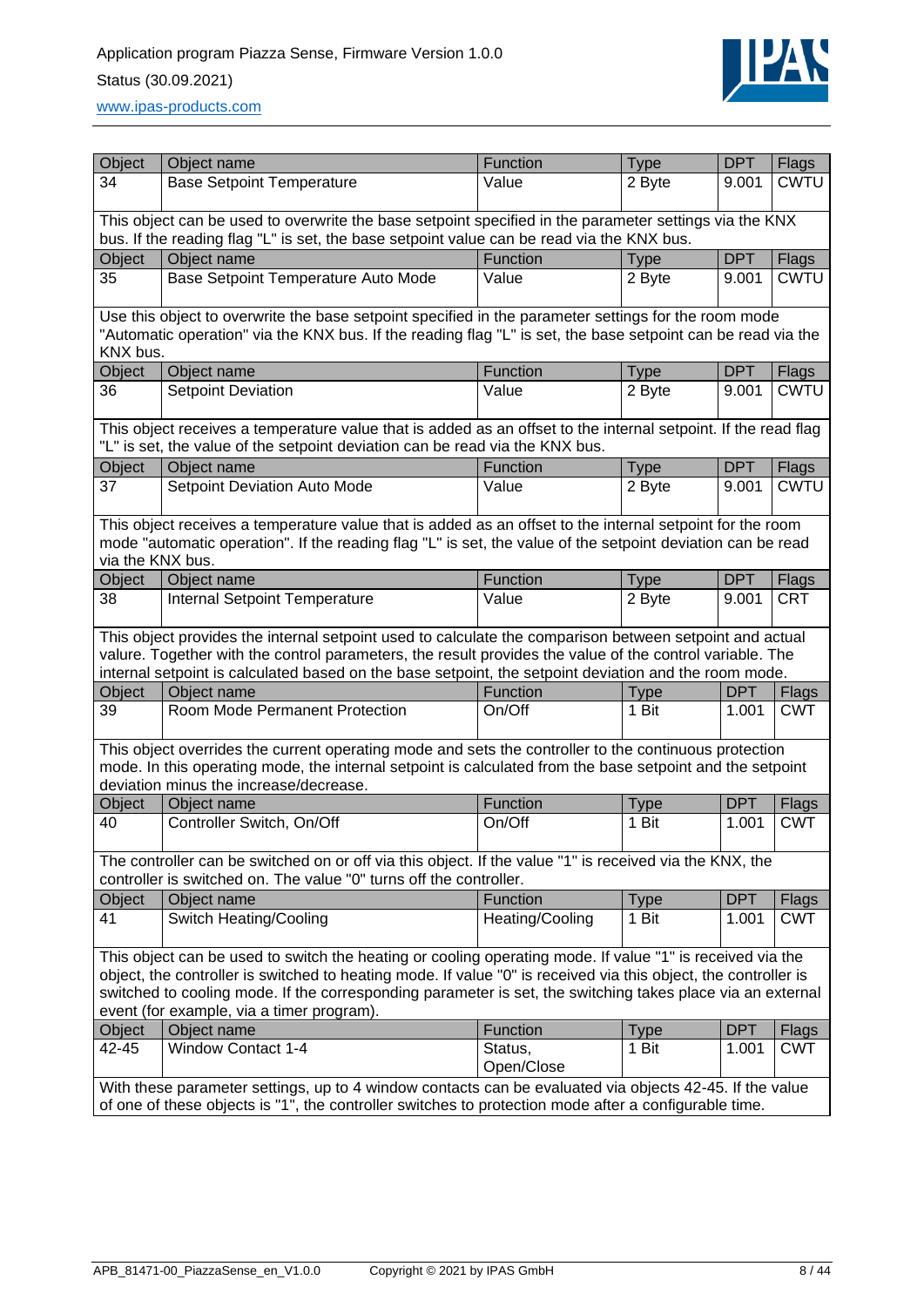

[www.ipas-products.com](file:///C:/Users/APritula.IPASRS/Desktop/IP054%20(Piazza%20Sense)/Fertigung/Beschreibungen/www.ipas-products.com)

| Object                                                                           | Object name                                                                                                                                                                                                              | <b>Function</b> | <b>Type</b> | <b>DPT</b> | Flags        |  |  |
|----------------------------------------------------------------------------------|--------------------------------------------------------------------------------------------------------------------------------------------------------------------------------------------------------------------------|-----------------|-------------|------------|--------------|--|--|
| 46                                                                               | Presence activate                                                                                                                                                                                                        | On/Off          | 1 Bit       | 1.001      | <b>CWT</b>   |  |  |
|                                                                                  |                                                                                                                                                                                                                          |                 |             |            |              |  |  |
|                                                                                  | This object overrides the current room mode and switches the controller with value "1" to room mode                                                                                                                      |                 |             |            |              |  |  |
|                                                                                  | "Comfort". Value "0" reactivates the previously set operating mode.                                                                                                                                                      |                 |             |            |              |  |  |
| Object                                                                           | Object name                                                                                                                                                                                                              | Function        | <b>Type</b> | <b>DPT</b> | Flags        |  |  |
| 47                                                                               | Room Operating Mode                                                                                                                                                                                                      | Value           | 1 Byte      | 20.102     | <b>CWT</b>   |  |  |
|                                                                                  | This object switches the room mode via an 8-bit value:                                                                                                                                                                   |                 |             |            |              |  |  |
|                                                                                  | Value = 0: Automatic operation -> Basic setpoint automatic mode + setpoint deviation automatic mode                                                                                                                      |                 |             |            |              |  |  |
|                                                                                  | Value = 1: Operating mode Comfort -> base setpoint + setpoint shift                                                                                                                                                      |                 |             |            |              |  |  |
|                                                                                  | Value = 2: Operating mode Pre-comfort -> increase/decrease base setpoint                                                                                                                                                 |                 |             |            |              |  |  |
|                                                                                  | Value = 3: Energy saving operation -> increase/decrease base setpoint                                                                                                                                                    |                 |             |            |              |  |  |
| Value = 4: Protection operation $\rightarrow$ setpoint for frost/heat protection |                                                                                                                                                                                                                          |                 |             |            |              |  |  |
| Object                                                                           | Object name                                                                                                                                                                                                              | Function        | <b>Type</b> | <b>DPT</b> | <b>Flags</b> |  |  |
| 48                                                                               | Room Operating Mode Status                                                                                                                                                                                               | Value           | 1 Byte      | 5.010      | <b>CRT</b>   |  |  |
|                                                                                  |                                                                                                                                                                                                                          |                 |             |            |              |  |  |
|                                                                                  | This object provides the room operating mode status via an 8-bit value:<br>Value = 0: Automatic operation $\rightarrow$ base setpoint automatic operation + setpoint deviation automatic mode                            |                 |             |            |              |  |  |
|                                                                                  | Value = 1: Operating mode Comfort -> base setpoint + setpoint shift                                                                                                                                                      |                 |             |            |              |  |  |
|                                                                                  | Value = 2: Operating mode Pre-comfort -> increase/decrease base setpoint                                                                                                                                                 |                 |             |            |              |  |  |
|                                                                                  | Value = 3: Energy saving operation -> increase/decrease base setpoint                                                                                                                                                    |                 |             |            |              |  |  |
|                                                                                  | Value = 4: Protection operation $\rightarrow$ setpoint for frost/heat                                                                                                                                                    |                 |             |            |              |  |  |
| Object                                                                           | Object name                                                                                                                                                                                                              | Function        | <b>Type</b> | <b>DPT</b> | Flags        |  |  |
| 49                                                                               | <b>Status Temperature Controller</b>                                                                                                                                                                                     | Value           | 1 Byte      | 5.005      | <b>CRT</b>   |  |  |
|                                                                                  |                                                                                                                                                                                                                          |                 |             |            |              |  |  |
|                                                                                  | The controller status provides the status of the room operating mode bit encoded:                                                                                                                                        |                 |             |            |              |  |  |
|                                                                                  | Bit $0 = 1b \rightarrow 1$ Dec: Comfort mode                                                                                                                                                                             |                 |             |            |              |  |  |
|                                                                                  | Bit 1 = 1b -> 2 Dec: Pre Comfort mode<br>Bit $2 = 1b \rightarrow 4$ Dec: Energy Saving mode                                                                                                                              |                 |             |            |              |  |  |
|                                                                                  | Bit $3 = 1b \rightarrow 8$ Dec: Protection mode                                                                                                                                                                          |                 |             |            |              |  |  |
| Object                                                                           | Object name                                                                                                                                                                                                              | Function        | <b>Type</b> | <b>DPT</b> | Flags        |  |  |
| 50                                                                               | <b>Status Temperature Controller</b>                                                                                                                                                                                     | Value           | 2 Byte      | 22.101     | <b>CRT</b>   |  |  |
|                                                                                  |                                                                                                                                                                                                                          |                 |             |            |              |  |  |
|                                                                                  | Provides the controller status according to RHCC. Only the following bits are evaluated. All other bits are                                                                                                              |                 |             |            |              |  |  |
| set to value "0".                                                                |                                                                                                                                                                                                                          |                 |             |            |              |  |  |
|                                                                                  | Bit 0: $0 =$ error, $1 =$ no error                                                                                                                                                                                       |                 |             |            |              |  |  |
|                                                                                  | Bit 8: $0 =$ cooling, $1 =$ heating                                                                                                                                                                                      |                 |             |            |              |  |  |
|                                                                                  | Bit 12: 1 = dew point alarm, $0 =$ no alarm<br>Bit 13: 1 = frost alarm, $0 =$ no alarm                                                                                                                                   |                 |             |            |              |  |  |
|                                                                                  | Bit 14: 1 = heat alarm, $0 =$ no alarm                                                                                                                                                                                   |                 |             |            |              |  |  |
| Object                                                                           | Object name                                                                                                                                                                                                              | Function        | <b>Type</b> | <b>DPT</b> | Flags        |  |  |
| 51                                                                               | Control Value 2-Point Controller, Heating                                                                                                                                                                                | On/Off          | 1 Bit       | 1.001      | CRT          |  |  |
|                                                                                  |                                                                                                                                                                                                                          |                 |             |            |              |  |  |
|                                                                                  | This object is used for the output of the variable "Heating" calculated by the 2-point controller. How the                                                                                                               |                 |             |            |              |  |  |
|                                                                                  | binary output is switched, is defined in the controller parameters.                                                                                                                                                      |                 |             |            |              |  |  |
| Object                                                                           | Object name                                                                                                                                                                                                              | Function        | <b>Type</b> | <b>DPT</b> | Flags        |  |  |
| 51                                                                               | Control Value PI, Heating and Cooling                                                                                                                                                                                    | Value           | 1 Byte      | 5.001      | <b>CRT</b>   |  |  |
|                                                                                  |                                                                                                                                                                                                                          |                 |             |            |              |  |  |
|                                                                                  | This object is used for the output of the control variable calculated by the PI controller during both                                                                                                                   |                 |             |            |              |  |  |
|                                                                                  | "heating" and cooling. The control variable output is in the range of 0 to 100%. The way in which the                                                                                                                    |                 |             |            |              |  |  |
|                                                                                  | output is controlled, is defined in the parameters.                                                                                                                                                                      |                 |             |            |              |  |  |
| Object                                                                           | Object name                                                                                                                                                                                                              | Function        | <b>Type</b> | <b>DPT</b> | <b>Flags</b> |  |  |
| 52                                                                               | Control Value PI, Heating                                                                                                                                                                                                | Value           | 1 Byte      | 5.001      | <b>CRT</b>   |  |  |
|                                                                                  |                                                                                                                                                                                                                          |                 |             |            |              |  |  |
|                                                                                  | This object is used for the output of the control variable "Heating" calculated by the PI controller. The<br>control variable output is in the range of 0 to 100%. The way in which the output is controlled, is defined |                 |             |            |              |  |  |
|                                                                                  |                                                                                                                                                                                                                          |                 |             |            |              |  |  |
|                                                                                  | in the parameters.                                                                                                                                                                                                       |                 |             |            |              |  |  |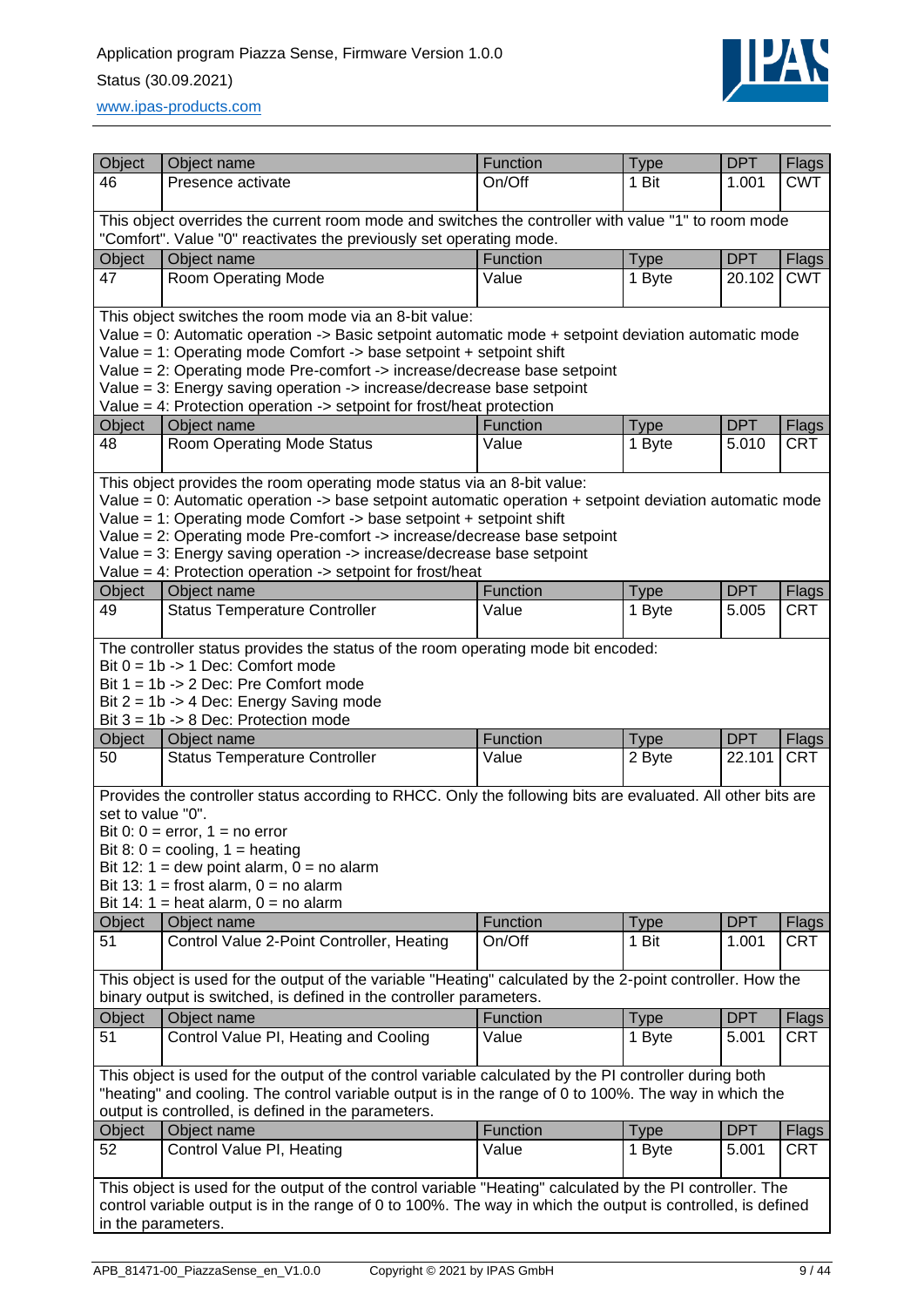# Application program Piazza Sense, Firmware Version 1.0.0 Status (30.09.2021)



[www.ipas-products.com](file:///C:/Users/APritula.IPASRS/Desktop/IP054%20(Piazza%20Sense)/Fertigung/Beschreibungen/www.ipas-products.com)

| Object           | Object name                                                                                                                                                                                                                 | Function | <b>Type</b>           | <b>DPT</b> | Flags                      |  |  |  |
|------------------|-----------------------------------------------------------------------------------------------------------------------------------------------------------------------------------------------------------------------------|----------|-----------------------|------------|----------------------------|--|--|--|
| 53 und 54        | Control Value Sequence 1 and 2, Heating                                                                                                                                                                                     | Value    | 1 Byte                | 5.001      | <b>CRT</b>                 |  |  |  |
|                  |                                                                                                                                                                                                                             |          |                       |            |                            |  |  |  |
|                  | Use these objects to control up to 2 heat sources in the range of 0-100% according to the parameter                                                                                                                         |          |                       |            |                            |  |  |  |
|                  | settings "control variable output" and "operating mode controller" -> PI controller with sequence control.                                                                                                                  |          |                       |            |                            |  |  |  |
| Object           | Object name                                                                                                                                                                                                                 | Function | <b>Type</b>           | <b>DPT</b> | Flags                      |  |  |  |
| 55               | <b>Additional Control Value, Heating</b>                                                                                                                                                                                    | On/Off   | 1 Byte                | 1.001      | <b>CRT</b>                 |  |  |  |
|                  | These objects are used to control the additional binary output during heating. Activation is via the                                                                                                                        |          |                       |            |                            |  |  |  |
|                  | corresponding parameters. A temperature difference greater than the configured value leads to a switch.<br>The mode of action can be either "Normal" or "Inverted".                                                         |          |                       |            |                            |  |  |  |
| Object           | Object name                                                                                                                                                                                                                 | Function | <b>Type</b>           | <b>DPT</b> | Flags                      |  |  |  |
| 56               | Control Value 2-Point Controller, Cooling                                                                                                                                                                                   | On/Off   | 1 Bit                 | 1.001      | <b>CRT</b>                 |  |  |  |
|                  | This object is used for the output of the "Cooling" control variable calculated by the 2-point controller. The                                                                                                              |          |                       |            |                            |  |  |  |
|                  | way the binary output is switched, is defined in the controller parameters.                                                                                                                                                 |          |                       |            |                            |  |  |  |
| Object           | Object name                                                                                                                                                                                                                 | Function | <b>Type</b>           | <b>DPT</b> | Flags                      |  |  |  |
| 57               | Control Value PI, Cooling                                                                                                                                                                                                   | Value    | 1 Byte                | 5.001      | <b>CRT</b>                 |  |  |  |
|                  |                                                                                                                                                                                                                             |          |                       |            |                            |  |  |  |
|                  | Use this object for the output of the "Cooling" control variable calculated by the PI controller. The control<br>variable output is in the range of 0 to 100%. The way in which the output is controlled, is defined in the |          |                       |            |                            |  |  |  |
|                  | parameters of the controllers.                                                                                                                                                                                              |          |                       |            |                            |  |  |  |
| Object           | Object name                                                                                                                                                                                                                 | Function | Type                  | <b>DPT</b> | Flags                      |  |  |  |
| 58 und 59        | Control Value Sequence 1 and 2, Cooling                                                                                                                                                                                     | Value    | 1 Byte                | 5.001      | <b>CWT</b>                 |  |  |  |
|                  |                                                                                                                                                                                                                             |          |                       |            |                            |  |  |  |
|                  | These objects are used to control up to 2 cooling sources in the range of 0-100% according to the                                                                                                                           |          |                       |            |                            |  |  |  |
|                  | parameter settings "Control variable output" and "Operating mode controller" -> PI controller with                                                                                                                          |          |                       |            |                            |  |  |  |
| sequence control |                                                                                                                                                                                                                             | Function |                       | <b>DPT</b> |                            |  |  |  |
| Object<br>60     | Object name<br><b>Additional Control Value, Cooling</b>                                                                                                                                                                     | On/Off   | <b>Type</b><br>1 Byte | 1.001      | <b>Flags</b><br><b>CRT</b> |  |  |  |
|                  |                                                                                                                                                                                                                             |          |                       |            |                            |  |  |  |
|                  | These objects are used to control the additional binary output during cooling. This can be activated via                                                                                                                    |          |                       |            |                            |  |  |  |
|                  | corresponding parameters. A temperature difference greater than the configured value leads to a switch.                                                                                                                     |          |                       |            |                            |  |  |  |
|                  | The mode of action can be either "Normal" or "Inverted".                                                                                                                                                                    |          |                       |            |                            |  |  |  |
| Object           | Object name                                                                                                                                                                                                                 | Function | Type                  | <b>DPT</b> | Flags                      |  |  |  |
| 61               | Fan-Coil Auto Mode                                                                                                                                                                                                          | On/Off   | 1 Bit                 | 1.001      | <b>CWT</b>                 |  |  |  |
|                  | The automatic operation of the fan can be switched on via this object. If this is activated, up to three fan                                                                                                                |          |                       |            |                            |  |  |  |
|                  | stages are automatically switched depending on the configured control variable. The switch-on thresholds                                                                                                                    |          |                       |            |                            |  |  |  |
|                  | of the respective stages can be configured. Three binary outputs (object 68, 69, 70) and one continuous                                                                                                                     |          |                       |            |                            |  |  |  |
|                  | output (0-100%) (object 64) are available as output stages for fan levels 1,2 and 3. If the value of the                                                                                                                    |          |                       |            |                            |  |  |  |
|                  | automatic object is "0", the fan stages can be controlled manually via objects (65, 66, 67 or 63).                                                                                                                          |          |                       |            |                            |  |  |  |
| Object           | Object name                                                                                                                                                                                                                 | Function | <b>Type</b>           | <b>DPT</b> | Flags                      |  |  |  |
| 62               | Status Fan-Coil Automatic mode                                                                                                                                                                                              | On/Off   | 1 Bit                 | 1.001      | <b>CRT</b>                 |  |  |  |
|                  | This object provides the status of the automatic mode. If value = "1", the fan stages are switched                                                                                                                          |          |                       |            |                            |  |  |  |
|                  | depending on the output size. If value $=$ "0", the fan stages can only be switched manually.                                                                                                                               |          |                       |            |                            |  |  |  |
| Object           | Object name                                                                                                                                                                                                                 | Function | <b>Type</b>           | <b>DPT</b> | Flags                      |  |  |  |
| 63               | Fan-Coil Rotation Speed Input                                                                                                                                                                                               | Value    | 1 Byte                | 5.001      | <b>CRT</b>                 |  |  |  |
|                  |                                                                                                                                                                                                                             |          |                       |            |                            |  |  |  |
|                  | The object provides the status of the current fan rotation speed in a value range of 0-100%                                                                                                                                 |          |                       |            |                            |  |  |  |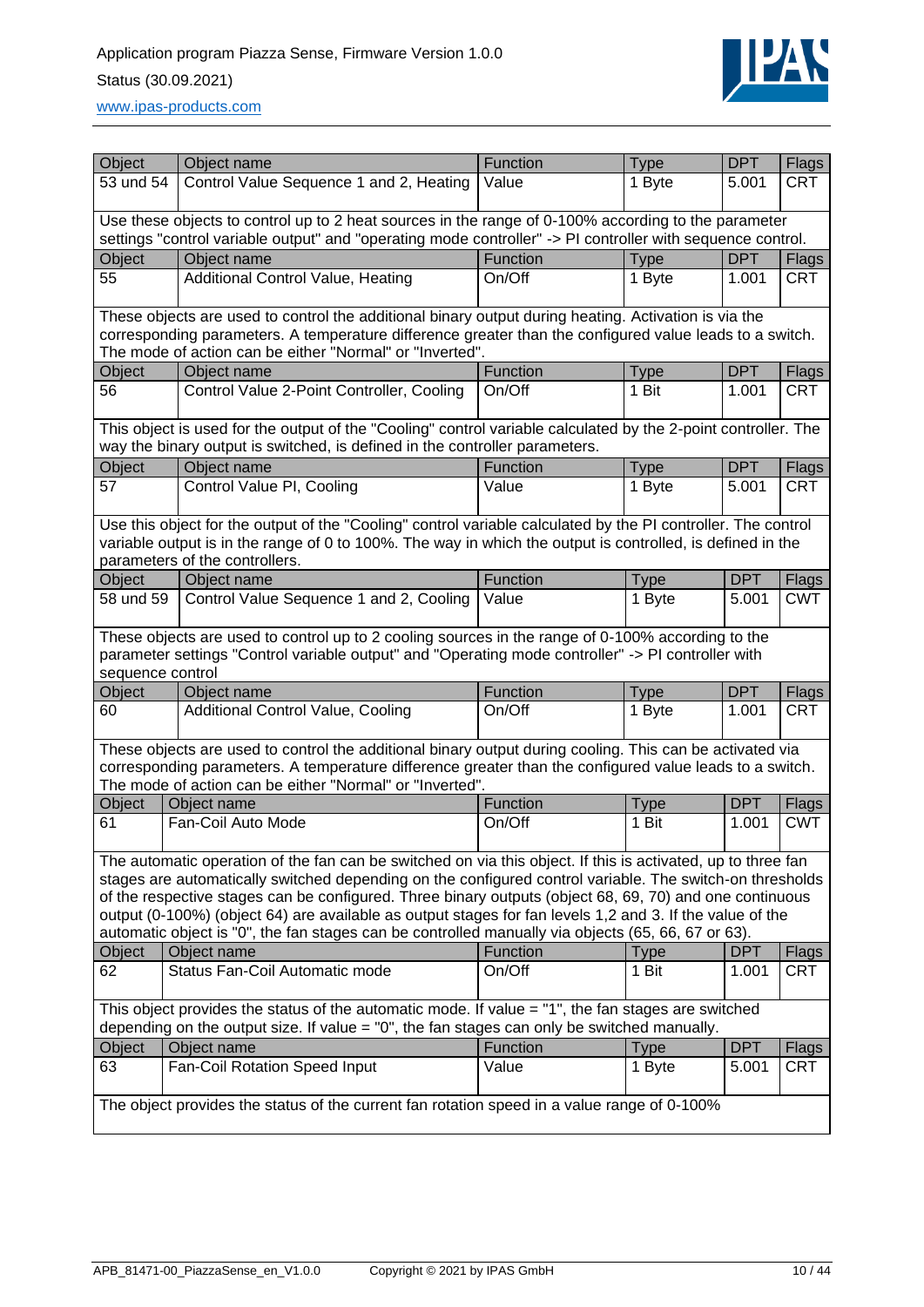## Application program Piazza Sense, Firmware Version 1.0.0 Status (30.09.2021)



| Object | Object name                                                                                                  | Function        | <b>Type</b> | <b>DPT</b> | Flags        |
|--------|--------------------------------------------------------------------------------------------------------------|-----------------|-------------|------------|--------------|
| 64     | Fan-Coil Rotation Speed Output                                                                               | Value           | 1 Byte      | 5.001      | <b>CWT</b>   |
|        |                                                                                                              |                 |             |            |              |
|        | The fan is controlled via this object depending on the configured control variable. The switch-on            |                 |             |            |              |
|        | thresholds of the respective stages can be configured. A continuous output (0-100%) is available as          |                 |             |            |              |
|        | output stage for fan levels 1,2 and 3.                                                                       |                 |             |            |              |
| Object | Object name                                                                                                  | <b>Function</b> | <b>Type</b> | <b>DPT</b> | Flags        |
| 65-67  | Fan-Coil Stage 1-3 Input                                                                                     | On/Off          | 1 Bit       | 1.001      | <b>CWT</b>   |
|        |                                                                                                              |                 |             |            |              |
|        | The manual switching events for the three fan levels 1, 2 or 3 are received via the input objects 65, 66, 67 |                 |             |            |              |
|        | and set the corresponding output objects 68, 69, 70. These switch the fan stages. The current switching      |                 |             |            |              |
|        | status can be displayed as a status in the OLED display.                                                     |                 |             |            |              |
| Object | Object name                                                                                                  | Function        | <b>Type</b> | <b>DPT</b> | <b>Flags</b> |
| 68-70  | Fan-Coil Stage 1-3 Output                                                                                    | On/Off          | 1 Bit       | 1.001      | <b>CRT</b>   |
|        |                                                                                                              |                 |             |            |              |
|        | The output objects 68, 69, 70 switch the fan stages and are locked against each other. This means if the     |                 |             |            |              |
|        | switch-on value "1" of one stage is set, the switch-on values of the other two levels are set to the value   |                 |             |            |              |
|        | "0". If object 61 has the value "1", the stages are automatically switched in accordance with the            |                 |             |            |              |
|        | corresponding control variable, for example cooling. If the object value is 61 "0", the fan stages are       |                 |             |            |              |
|        | switched via objects 65-67.                                                                                  |                 |             |            |              |
| Object | Object name                                                                                                  | <b>Function</b> | <b>Type</b> | <b>DPT</b> | Flags        |
| 71     | <b>Status Comfort Extension</b>                                                                              | On/Off          | 1 Bit       | 1.001      | <b>CRT</b>   |
|        |                                                                                                              |                 |             |            |              |
|        | The status of the comfort extension can be queried via this object.                                          |                 |             |            |              |
|        |                                                                                                              |                 |             |            |              |

## <span id="page-10-0"></span>**2.5 Alarm communication objects**

Up to 9 alarm notifications can be issued in piazza sense. Alarm notifications of general alarms 1-3 as well as frost, heat, dew point, humidity and CO2 alarm can be configured as static text and output on the display when the alarm is triggered. For the text alarm it is possible to import a text via the 14 byte object and show it on the display.

In addition, it is possible to have an additional acoustic signal for all alarms. The text output and acoustic signal can be interrupted at the touch of a button. In this case the display returns to the configured default screen. If the alarm persists, a frame will flash on the display. It automatically stops if the alarm has been deactivated via an object. If there are several different alarms in a row, they are stored in chronological order. The last alarm can always be seen on the display. If you confirm receipt of the alarm by pressing a button, the penultimate alarm will appear on the display. This way all 9 alarms can be saved in chronological order. The most up-to-date alarm always appears first.

| Object | Object name                                                                                                      | <b>Function</b> | <b>Type</b> | <b>DPT</b> | <b>Flags</b> |
|--------|------------------------------------------------------------------------------------------------------------------|-----------------|-------------|------------|--------------|
| 72     | Alarm 1                                                                                                          | Active/Inactive | 1 Bit       | 1.005      | <b>CWTU</b>  |
| 73     | Alarm <sub>2</sub>                                                                                               | Active/Inactive | 1 Bit       | 1.005      | <b>CWTU</b>  |
| 74     | Alarm <sub>3</sub>                                                                                               | Active/Inactive | 1 Bit       | 1.005      | <b>CWTU</b>  |
|        | If a previously set value (0 or 1) is received via this object, the alarm is activated.                          |                 |             |            |              |
| Object | Object name                                                                                                      | <b>Function</b> | <b>Type</b> | <b>DPT</b> | <b>Flags</b> |
| 75     | Textalarm                                                                                                        | String          | 14 Byte     | 16.000     | <b>CWTU</b>  |
|        | If a text is received via this object, the alarm is activated and the received text is displayed on the display. |                 |             |            |              |
| Object | Object name                                                                                                      | Function        | <b>Type</b> | <b>DPT</b> | <b>Flags</b> |
| 76     | Dew-Point Alarm                                                                                                  | Active/Inactive | 1 Bit       | 1.005      | <b>CWTU</b>  |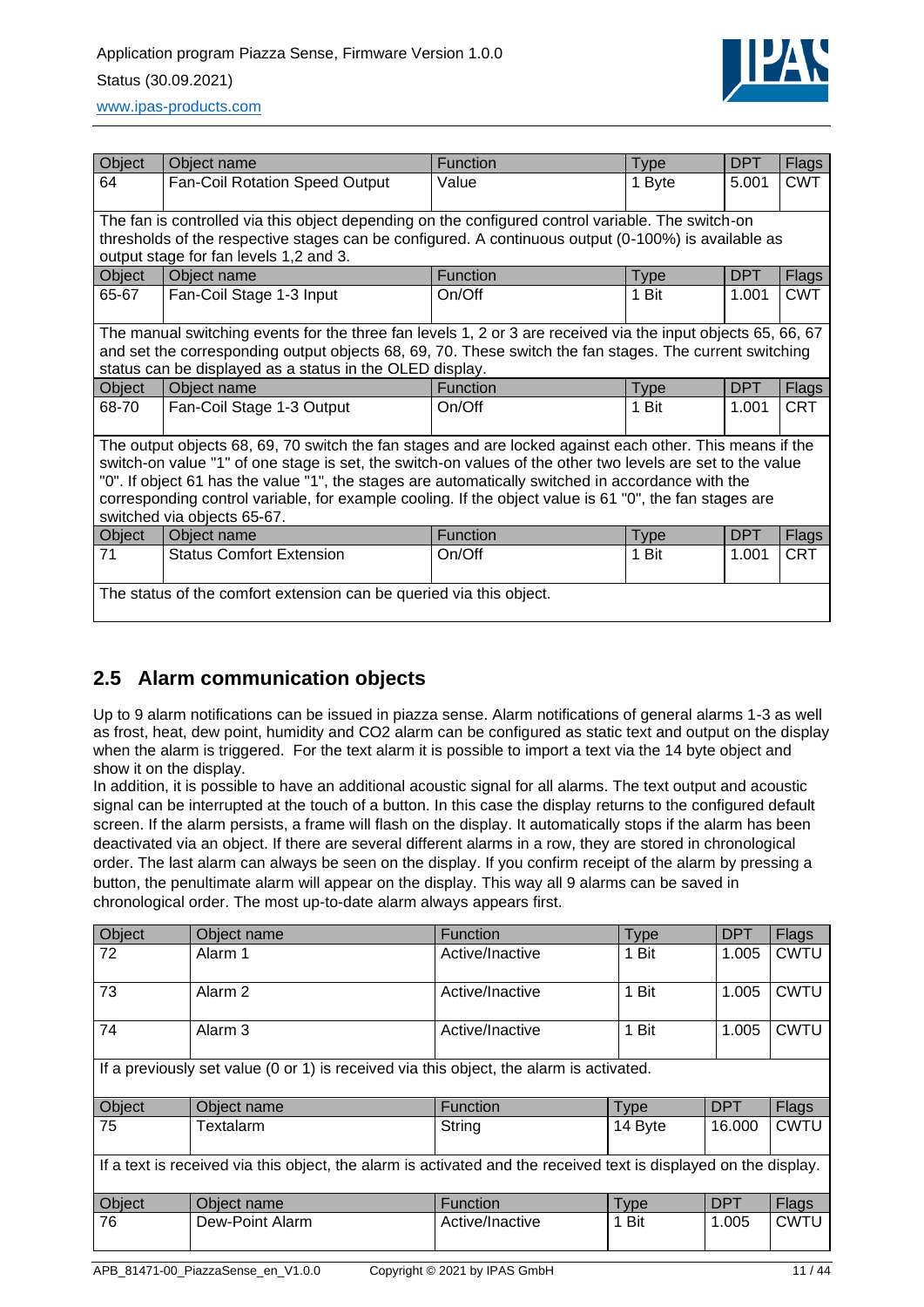

[www.ipas-products.com](file:///C:/Users/APritula.IPASRS/Desktop/IP054%20(Piazza%20Sense)/Fertigung/Beschreibungen/www.ipas-products.com)

If a dew point monitor sends the value "1" via this object, the controller internally switches to "dew point operation". In this room mode, the control variable "Cooling" is set to value "0".

| Object                                                                                                                                                                                                                                                                                                                                                                                                                      | Object name           | <b>Function</b> | <b>Type</b> | DPT        | <b>Flags</b> |
|-----------------------------------------------------------------------------------------------------------------------------------------------------------------------------------------------------------------------------------------------------------------------------------------------------------------------------------------------------------------------------------------------------------------------------|-----------------------|-----------------|-------------|------------|--------------|
| 77                                                                                                                                                                                                                                                                                                                                                                                                                          | Freeze Alarm          | Active/Inactive | 1 Bit       | 1.005      | <b>CRT</b>   |
| If the value is below the threshold value set in the parameters, the object is set to value 1 so that a frost<br>alarm is triggered. The controller regulates the heating in line with the configured frost protection setpoint<br>value, for example, 5°C.<br>Object<br><b>DPT</b><br>Object name<br><b>Function</b><br>Flags<br><b>Type</b><br><b>CRT</b><br><b>Heat Alarm</b><br>1 Bit<br>1.005<br>78<br>Active/Inactive |                       |                 |             |            |              |
| If the threshold value set in the parameters is exceeded, the object is set to value 1 so that a heat alarm<br>is triggered.                                                                                                                                                                                                                                                                                                |                       |                 |             |            |              |
| Object                                                                                                                                                                                                                                                                                                                                                                                                                      | Object name           | <b>Function</b> | <b>Type</b> | <b>DPT</b> | Flags        |
| 79                                                                                                                                                                                                                                                                                                                                                                                                                          | CO <sub>2</sub> Alarm | Active/Inactive | 1 Bit       | 1.005      | <b>CRT</b>   |
| If the threshold value set in the parameters is exceeded, the object is set to value 1 so that a CO 2 alarm<br>is triggered.                                                                                                                                                                                                                                                                                                |                       |                 |             |            |              |
| Object                                                                                                                                                                                                                                                                                                                                                                                                                      | Object name           | <b>Function</b> | <b>Type</b> | <b>DPT</b> | Flags        |
| 80                                                                                                                                                                                                                                                                                                                                                                                                                          | <b>Humidity Alarm</b> | Active/Inactive | 1 Bit       | 1.005      | <b>CRT</b>   |
| If the threshold value set in the parameters is exceeded, the object is set to value 1 so that a humidity<br>alarm is triggered.                                                                                                                                                                                                                                                                                            |                       |                 |             |            |              |

## <span id="page-11-0"></span>**2.6 General communication objects**

| Object | Object name                                         | Function | Гуре   | <b>DPT</b> | Flags       |
|--------|-----------------------------------------------------|----------|--------|------------|-------------|
| 81     | Night mode                                          | Ein/Aus  | 1 Bit  | 1.001      | <b>CWTU</b> |
|        |                                                     |          |        |            |             |
|        | Use this object to activate night mode.             |          |        |            |             |
|        |                                                     |          |        |            |             |
| Object | Object name                                         | Function | Гуре   | <b>DPT</b> | Flags       |
| 82     | Display number                                      | Value    | 1 Byte | 5.005      | <b>CWTU</b> |
|        |                                                     |          |        |            |             |
|        | Use this object to change the current display page. |          |        |            |             |
|        |                                                     |          |        |            |             |

## <span id="page-11-1"></span>**2.7 Display communication objects**

The following communication objects are only displayed with the appropriate configuration and can contain different data point types.

| Object                                                                                                 | Object name       | <b>Function</b> | Tvpe | <b>DPT</b> | Flags      |
|--------------------------------------------------------------------------------------------------------|-------------------|-----------------|------|------------|------------|
| 83                                                                                                     | Screen 1 Status 1 | Value           |      |            | X.XXX CWTU |
| This object reads the value of the corresponding status and displays it on screen 1 in the upper line. |                   |                 |      |            |            |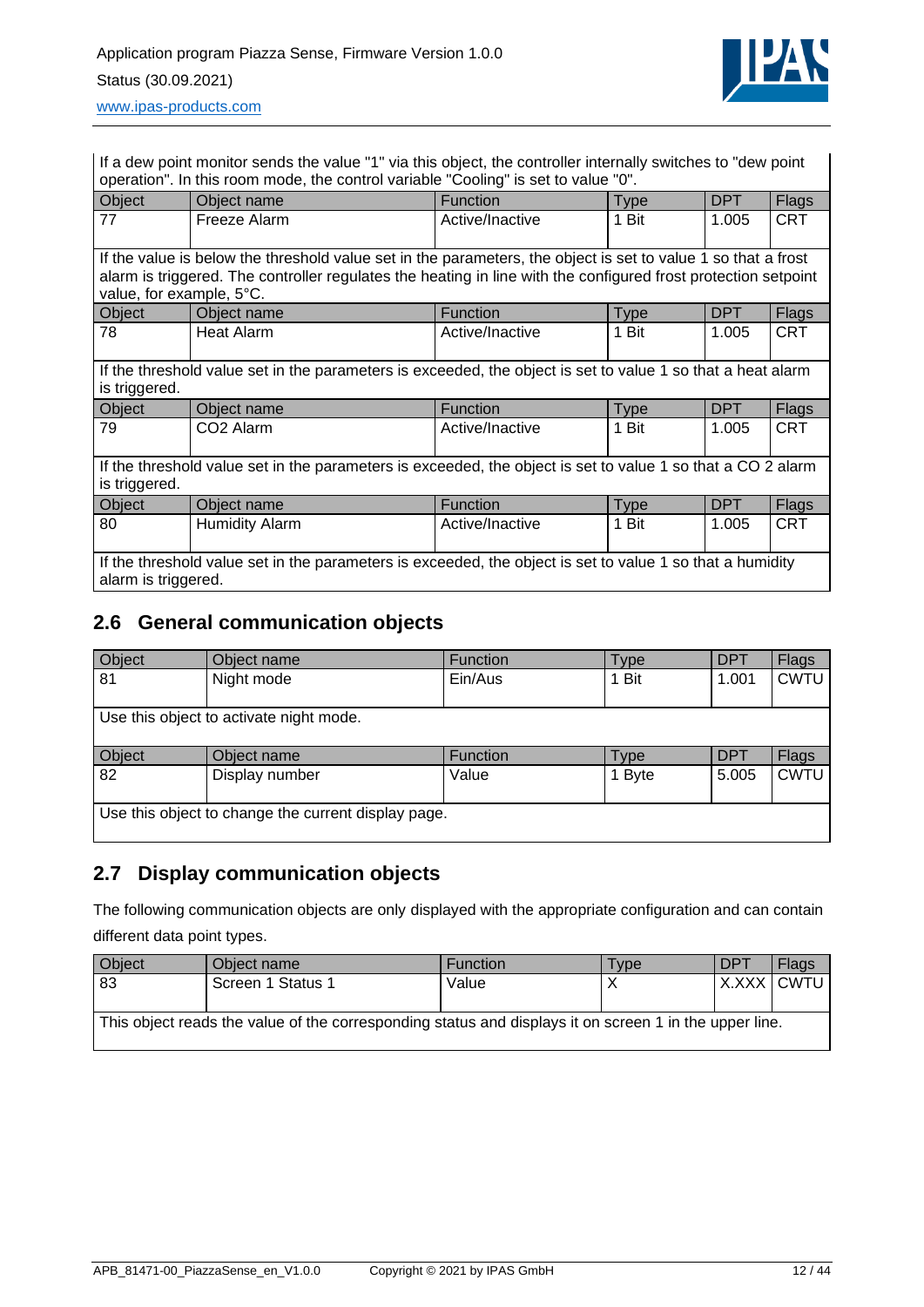## Application program Piazza Sense, Firmware Version 1.0.0 Status (30.09.2021) [www.ipas-products.com](file:///C:/Users/APritula.IPASRS/Desktop/IP054%20(Piazza%20Sense)/Fertigung/Beschreibungen/www.ipas-products.com)



| Object                                                                                                  | Object name                                                                                             | Function | <b>Type</b> | <b>DPT</b> | <b>Flags</b> |
|---------------------------------------------------------------------------------------------------------|---------------------------------------------------------------------------------------------------------|----------|-------------|------------|--------------|
| 84                                                                                                      | Screen 1 Status 2                                                                                       | Value    | x           | X.XXX      | <b>CWTU</b>  |
| This object reads the value of the corresponding status and displays it on screen 1 for status 2.       |                                                                                                         |          |             |            |              |
| Object                                                                                                  | Object name                                                                                             | Function | <b>Type</b> | <b>DPT</b> | Flags        |
| 85                                                                                                      | Screen 1 Status 3                                                                                       | Value    | X           | X.XXX      | <b>CWTU</b>  |
|                                                                                                         | This object reads the value of the corresponding status and displays it on screen 1 for status 3.       |          |             |            |              |
| Object                                                                                                  | Object name                                                                                             | Function | <b>Type</b> | <b>DPT</b> | Flags        |
| 86                                                                                                      | Screen 1 Status 4                                                                                       | Value    | X           | X.XXX      | <b>CWTU</b>  |
|                                                                                                         | This object reads the value of the corresponding status and displays it on screen 1 for status 4.       |          |             |            |              |
| Object                                                                                                  | Object name                                                                                             | Function | <b>Type</b> | <b>DPT</b> | Flags        |
| 87                                                                                                      | Screen 1 Status 5                                                                                       | Value    | X           | X.XXX      | <b>CWTU</b>  |
|                                                                                                         | This object reads the value of the corresponding status and displays it on screen 1 in the bottom line. |          |             |            |              |
| Object                                                                                                  | Object name                                                                                             | Function | <b>Type</b> | <b>DPT</b> | <b>Flags</b> |
| 89                                                                                                      | Screen 2 Status 1                                                                                       | Value    | X           | X.XXX      | <b>CWTU</b>  |
|                                                                                                         | This object reads the value of the corresponding status and displays it on screen 2 in the upper line.  |          |             |            |              |
| Object                                                                                                  | Object name                                                                                             | Function | <b>Type</b> | <b>DPT</b> | Flags        |
| 90                                                                                                      | Screen 2 Status 2                                                                                       | Value    | X           | X.XXX      | <b>CWTU</b>  |
|                                                                                                         | This object reads the value of the corresponding status and displays it on screen 2 in line two.        |          |             |            |              |
| Object                                                                                                  | Object name                                                                                             | Function | <b>Type</b> | <b>DPT</b> | <b>Flags</b> |
| 91                                                                                                      | Screen 2 Status 3                                                                                       | Value    | X           | X.XXX      | <b>CWTU</b>  |
|                                                                                                         | This object reads the value of the corresponding status and displays it on screen 2 in line three.      |          |             |            |              |
| Object                                                                                                  | Object name                                                                                             | Function | <b>Type</b> | <b>DPT</b> | Flags        |
| 92                                                                                                      | Screen 2 Status 4                                                                                       | Value    | X           |            | X.XXX CWTU   |
|                                                                                                         | This object reads the value of the corresponding status and displays it on screen 2 in line four.       |          |             |            |              |
| Object                                                                                                  | Object name                                                                                             | Function | <b>Type</b> | <b>DPT</b> | Flags        |
| 93                                                                                                      | Screen 2 Status 5                                                                                       | Value    | X           | X.XXX      | <b>KSÜA</b>  |
|                                                                                                         | This object reads the value of the corresponding status and displays it on screen 2 in line five.       |          |             |            |              |
| Object                                                                                                  | Object name                                                                                             | Function | <b>Type</b> | <b>DPT</b> | <b>Flags</b> |
| 94                                                                                                      | Screen 2 Status 6                                                                                       | Value    | X           | X.XXX      | <b>KSÜA</b>  |
| This object reads the value of the corresponding status and displays it on screen 2 in the bottom line. |                                                                                                         |          |             |            |              |
| Object                                                                                                  | Object name                                                                                             | Function | <b>Type</b> | <b>DPT</b> | Flags        |
| 95                                                                                                      | Bildschirm 3 Status 1                                                                                   | Value    | X           | X.XXX      | CWTU         |
| This object reads the value of the corresponding status and displays it on screen 3 in the upper line.  |                                                                                                         |          |             |            |              |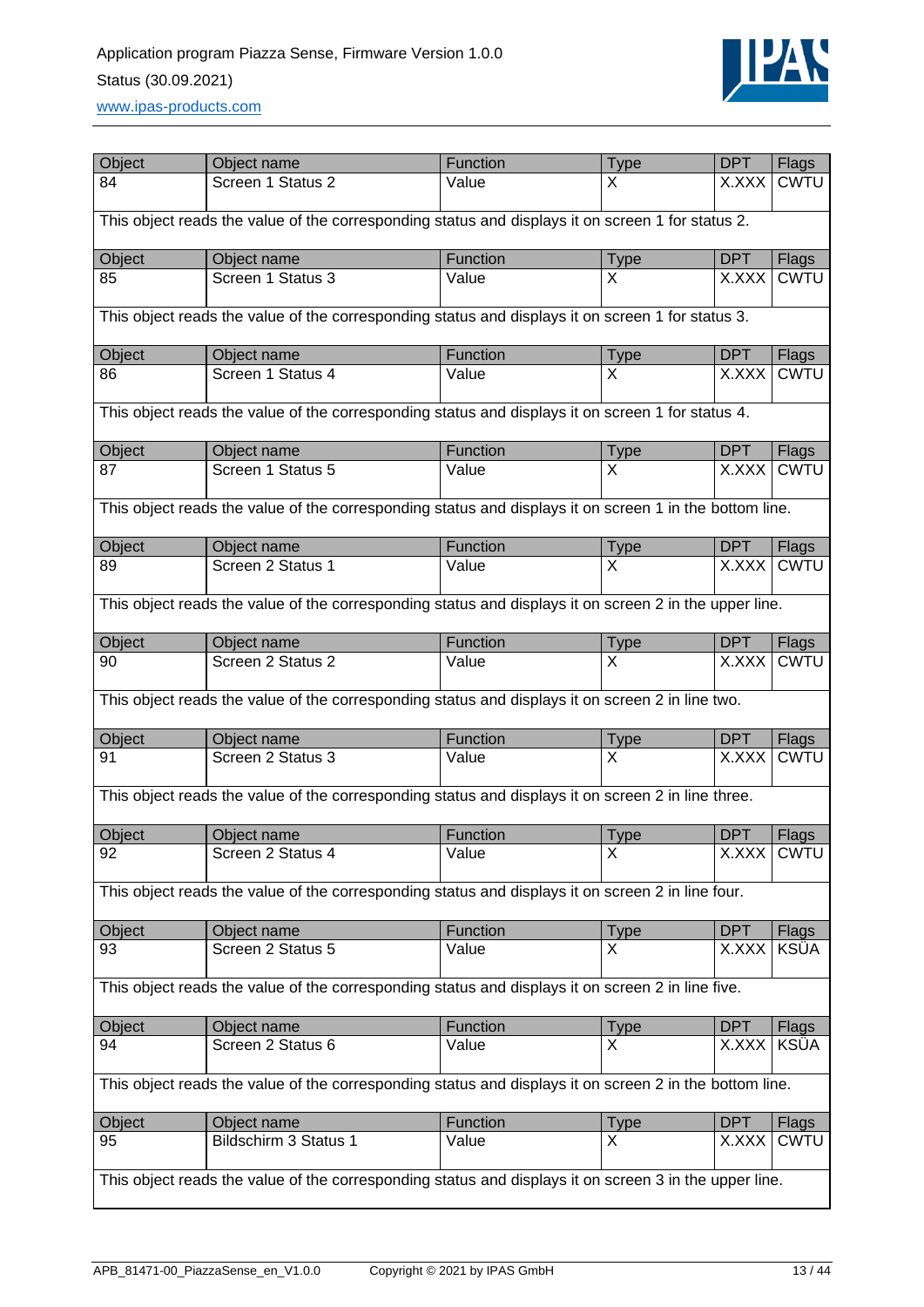## Application program Piazza Sense, Firmware Version 1.0.0 Status (30.09.2021) [www.ipas-products.com](file:///C:/Users/APritula.IPASRS/Desktop/IP054%20(Piazza%20Sense)/Fertigung/Beschreibungen/www.ipas-products.com)



| Object                                                                                                  | Objektname                                                                                         | <b>Function</b> | <b>Type</b> | <b>DPT</b> | <b>Flags</b> |
|---------------------------------------------------------------------------------------------------------|----------------------------------------------------------------------------------------------------|-----------------|-------------|------------|--------------|
| 96                                                                                                      | Screen 3 Status 2                                                                                  | Value           | X           | X.XXX      | <b>CWTU</b>  |
|                                                                                                         | This object reads the value of the corresponding status and displays it on screen 3 in line two.   |                 |             |            |              |
| Object                                                                                                  | Object name                                                                                        | Function        | <b>Type</b> | DPT        | Flags        |
| 97                                                                                                      | Screen 3 Status 3                                                                                  | Value           | X           | X.XXX      | CWTU         |
|                                                                                                         | This object reads the value of the corresponding status and displays it on screen 3 in line three. |                 |             |            |              |
| Object                                                                                                  | Object name                                                                                        | <b>Function</b> | <b>Type</b> | <b>DPT</b> | <b>Flags</b> |
| 98                                                                                                      | Screen 2 Status 4                                                                                  | Value           | X           | X.XXX      | <b>CWTU</b>  |
|                                                                                                         | This object reads the value of the corresponding status and displays it on screen 3 in line four.  |                 |             |            |              |
| Object                                                                                                  | Object name                                                                                        | <b>Function</b> | <b>Type</b> | DPT        | Flags        |
| 99                                                                                                      | Screen 2 Status 5                                                                                  | Value           | X           | X.XXX      | <b>CWTU</b>  |
| This object reads the value of the corresponding status and displays it on screen 3 in line five.       |                                                                                                    |                 |             |            |              |
| Object                                                                                                  | Object name                                                                                        | <b>Function</b> | <b>Type</b> | <b>DPT</b> | Flags        |
| 100                                                                                                     | Screen 2 Status 6                                                                                  | Value           | X           | X.XXX      | <b>CWTU</b>  |
| This object reads the value of the corresponding status and displays it on screen 3 in the bottom line. |                                                                                                    |                 |             |            |              |

## <span id="page-13-0"></span>**3 Overview of ETS parameters**

The Piazza Sense ETS parameters are divided across different parameter pages. Some parameter pages are shown or hidden depending on certain parameter settings.

## <span id="page-13-1"></span>**3.1 General Settings**

This parameter page is used for the general settings of the control panel. Values marked in bold are default values.

### <span id="page-13-2"></span>**3.1.1 General**

| Parameter                                                                                                   | Settings                                                            |
|-------------------------------------------------------------------------------------------------------------|---------------------------------------------------------------------|
| <b>Status Read Request after Reset</b>                                                                      | No Request<br>1 Second after Bus Reset<br>2 Seconds after Bus Reset |
|                                                                                                             | 3 Seconds after Bus Reset<br><br>20 Seconds after Bus Reset         |
| This parameter is used to specify if and after what time a status query should be sent after the bus reset. |                                                                     |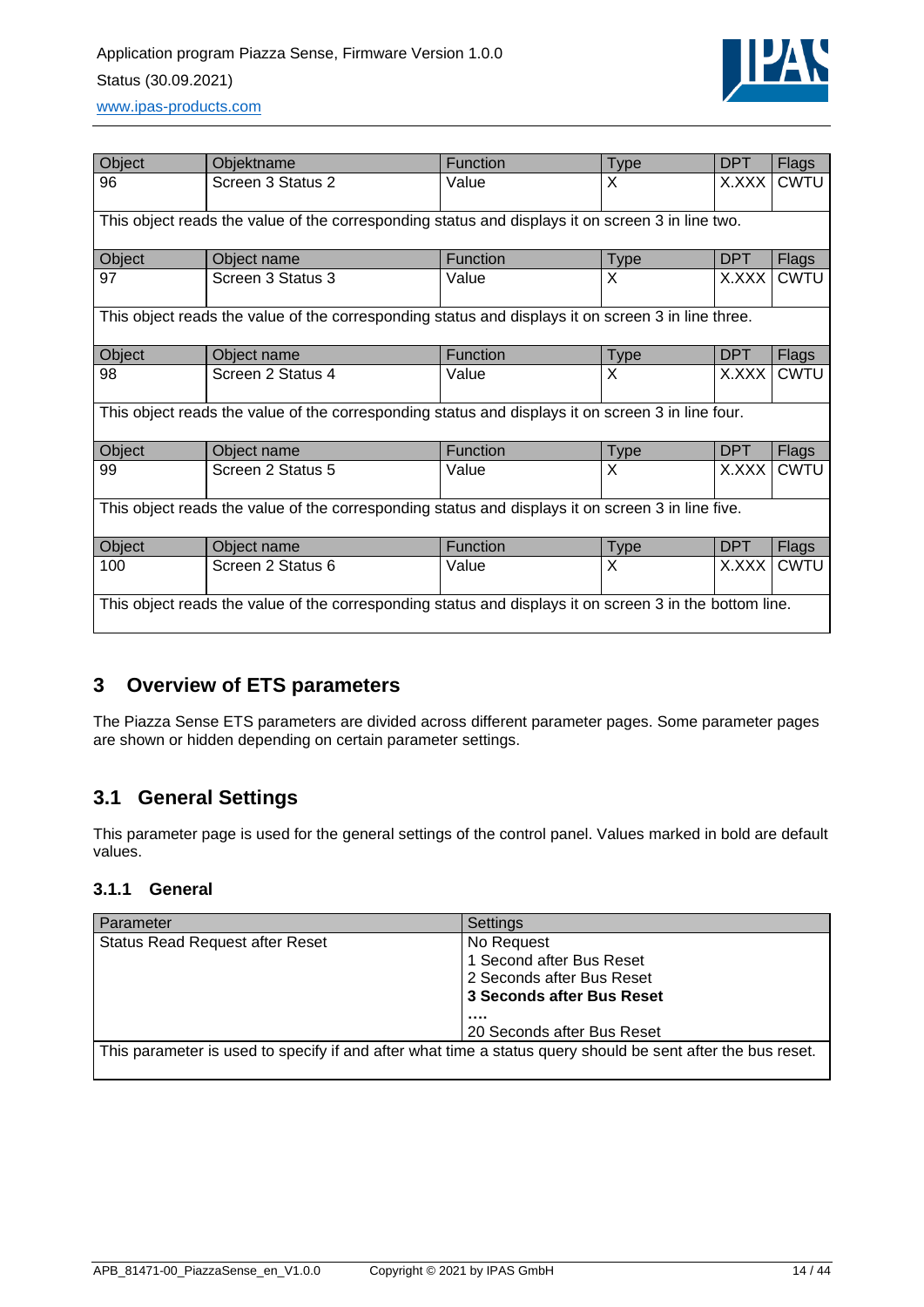

| Parameter                                                                   | Settings                        |
|-----------------------------------------------------------------------------|---------------------------------|
| Delay between individual Read Requests                                      | $0$ msec                        |
|                                                                             | 100 msec                        |
|                                                                             | 200 msec                        |
|                                                                             | 300 msec                        |
|                                                                             | 400 msec                        |
|                                                                             | 500 msec                        |
| This parameter defines the delay between individual read requests           |                                 |
| Parameter                                                                   | Settings                        |
| Beep if button pressing activate                                            | <b>No</b>                       |
|                                                                             | <b>Yes</b>                      |
| This parameter can be used to activate the beep when the button is pressed. |                                 |
|                                                                             |                                 |
| Parameter                                                                   | Settings                        |
| Object Typ for Date and Time                                                | 2 separate Objects (2 x 3 Byte) |
|                                                                             | 1 common Object (8 Byte)        |
| Use this parameter to determine the object type for date and time.          |                                 |
|                                                                             |                                 |
| Parameter                                                                   | Settings                        |
| Time Format                                                                 | 24h                             |
|                                                                             | 12h                             |
| Use this parameter to set the time format.                                  |                                 |
|                                                                             |                                 |
| Parameter                                                                   | Settings                        |
| Date Format                                                                 | DD.MM.JJ                        |
|                                                                             | MM.DD.JJ                        |
| Use this parameter to set the date format.                                  |                                 |

## <span id="page-14-0"></span>**3.2 Button Function**

The parameter groups "Button Function" contain the parameter page for the configuration of the existing capacitive buttons. The two buttons can be configured both as a button pair and as individual buttons.

### <span id="page-14-1"></span>**3.2.1 Button Function**

| Parameter                                                                                     | Settings                  |  |  |
|-----------------------------------------------------------------------------------------------|---------------------------|--|--|
| <b>Function of Buttons</b>                                                                    | No Function               |  |  |
|                                                                                               | Switch screen             |  |  |
|                                                                                               | Switch On/Off             |  |  |
|                                                                                               | Set Value fix             |  |  |
|                                                                                               | Set Value in Steps        |  |  |
|                                                                                               | <b>Setpoint Deviation</b> |  |  |
|                                                                                               | Room Mode Setting         |  |  |
|                                                                                               | Presence                  |  |  |
|                                                                                               | <b>Fan-Coil Setting</b>   |  |  |
|                                                                                               | <b>Single Buttons</b>     |  |  |
| Use this parameter to set the required function of the button pair.                           |                           |  |  |
|                                                                                               |                           |  |  |
| Parameter                                                                                     | Settings                  |  |  |
| Object for key lock available                                                                 | No/Yes                    |  |  |
|                                                                                               |                           |  |  |
| Use this parameter to specify if you want the object for key lock activation to be available. |                           |  |  |
|                                                                                               |                           |  |  |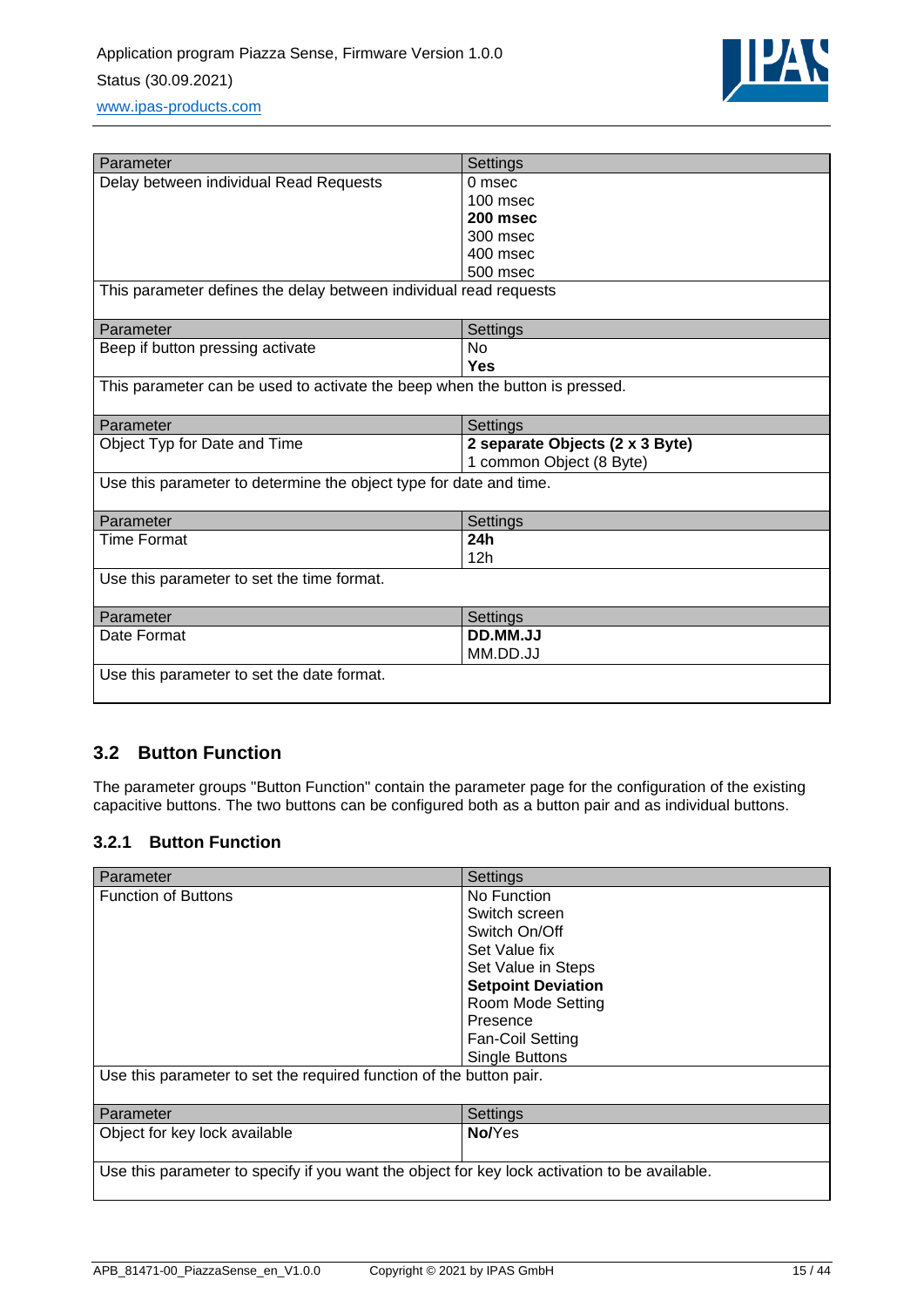

[www.ipas-products.com](file:///C:/Users/APritula.IPASRS/Desktop/IP054%20(Piazza%20Sense)/Fertigung/Beschreibungen/www.ipas-products.com)

| Parameter                                                                                                                          | Settings                                                                                                  |  |  |  |
|------------------------------------------------------------------------------------------------------------------------------------|-----------------------------------------------------------------------------------------------------------|--|--|--|
| <b>Direction of Buttons</b>                                                                                                        | Left: Off/Down, Right: On/Up                                                                              |  |  |  |
|                                                                                                                                    | Left: On/Up, Right: Off/Down                                                                              |  |  |  |
| This parameter can be used to specify the type of telegrams for the right/left button (button direction).                          |                                                                                                           |  |  |  |
| Parameter                                                                                                                          | Settings                                                                                                  |  |  |  |
| Value if pressing left button                                                                                                      | $0$ [0255]                                                                                                |  |  |  |
| $0.255 = 0.100\%$                                                                                                                  |                                                                                                           |  |  |  |
| This parameter sets the value that is sent when the left button is pressed.                                                        |                                                                                                           |  |  |  |
| Parameter                                                                                                                          | Settings                                                                                                  |  |  |  |
| Value if pressing right Button                                                                                                     | 255 [0255]                                                                                                |  |  |  |
| $0.255 = 0.100\%$                                                                                                                  |                                                                                                           |  |  |  |
| This parameter sets the value that is sent when the right button is pressed.                                                       |                                                                                                           |  |  |  |
| Parameter                                                                                                                          | Settings                                                                                                  |  |  |  |
| Step Size Value if pressing Button                                                                                                 | 10%                                                                                                       |  |  |  |
|                                                                                                                                    | 20%<br>25%                                                                                                |  |  |  |
|                                                                                                                                    | 33%                                                                                                       |  |  |  |
|                                                                                                                                    | 50%                                                                                                       |  |  |  |
| This parameter defines the step size by which the value is increased or decreased when the button is<br>pressed.                   |                                                                                                           |  |  |  |
| Parameter                                                                                                                          | Settings                                                                                                  |  |  |  |
| Step Size on Button press                                                                                                          | 0,5K                                                                                                      |  |  |  |
|                                                                                                                                    | 0,8K<br>1K                                                                                                |  |  |  |
|                                                                                                                                    | 1,2K                                                                                                      |  |  |  |
|                                                                                                                                    | 1,5 K                                                                                                     |  |  |  |
|                                                                                                                                    | 2K                                                                                                        |  |  |  |
|                                                                                                                                    | 2,5K                                                                                                      |  |  |  |
|                                                                                                                                    | Use this parameter to set the increment size of the setpoint value adjustment when the button is pressed. |  |  |  |
| Parameter                                                                                                                          | Settings                                                                                                  |  |  |  |
| Number of available Setpoint Steps                                                                                                 | $+/- 3$ Steps                                                                                             |  |  |  |
|                                                                                                                                    | $+/- 4$ Steps<br>$+/- 5$ Steps                                                                            |  |  |  |
|                                                                                                                                    | $+/- 6$ Steps                                                                                             |  |  |  |
| This parameter is used to set the number of available steps for setpoint adjustment.                                               |                                                                                                           |  |  |  |
| Parameter                                                                                                                          | Settings                                                                                                  |  |  |  |
| Usage Internal for Room Temperature Controller                                                                                     | Yes/No                                                                                                    |  |  |  |
| This parameter determines whether the setting for the internal controller is valid or not.                                         |                                                                                                           |  |  |  |
| Parameter                                                                                                                          | Settings                                                                                                  |  |  |  |
| Possible Room Operating Modes                                                                                                      | <b>All possible Operation Modes</b>                                                                       |  |  |  |
|                                                                                                                                    | Comfort-/Energysave                                                                                       |  |  |  |
| Comfort-/Energysave-/Protect-Mode<br>Use this parameter to determine which operating modes can be set by pressing the buttons. The |                                                                                                           |  |  |  |
| operating modes are represented by the following values in the object:                                                             |                                                                                                           |  |  |  |
| Automatic mode:<br>Value 0                                                                                                         |                                                                                                           |  |  |  |
| Comfort mode:<br>Value 1                                                                                                           |                                                                                                           |  |  |  |
| Pre-comfort mode:<br>Value 2                                                                                                       |                                                                                                           |  |  |  |
| Value 3<br>Energy saving mode:<br>Protection mode:<br>Value 4                                                                      |                                                                                                           |  |  |  |
|                                                                                                                                    |                                                                                                           |  |  |  |
|                                                                                                                                    |                                                                                                           |  |  |  |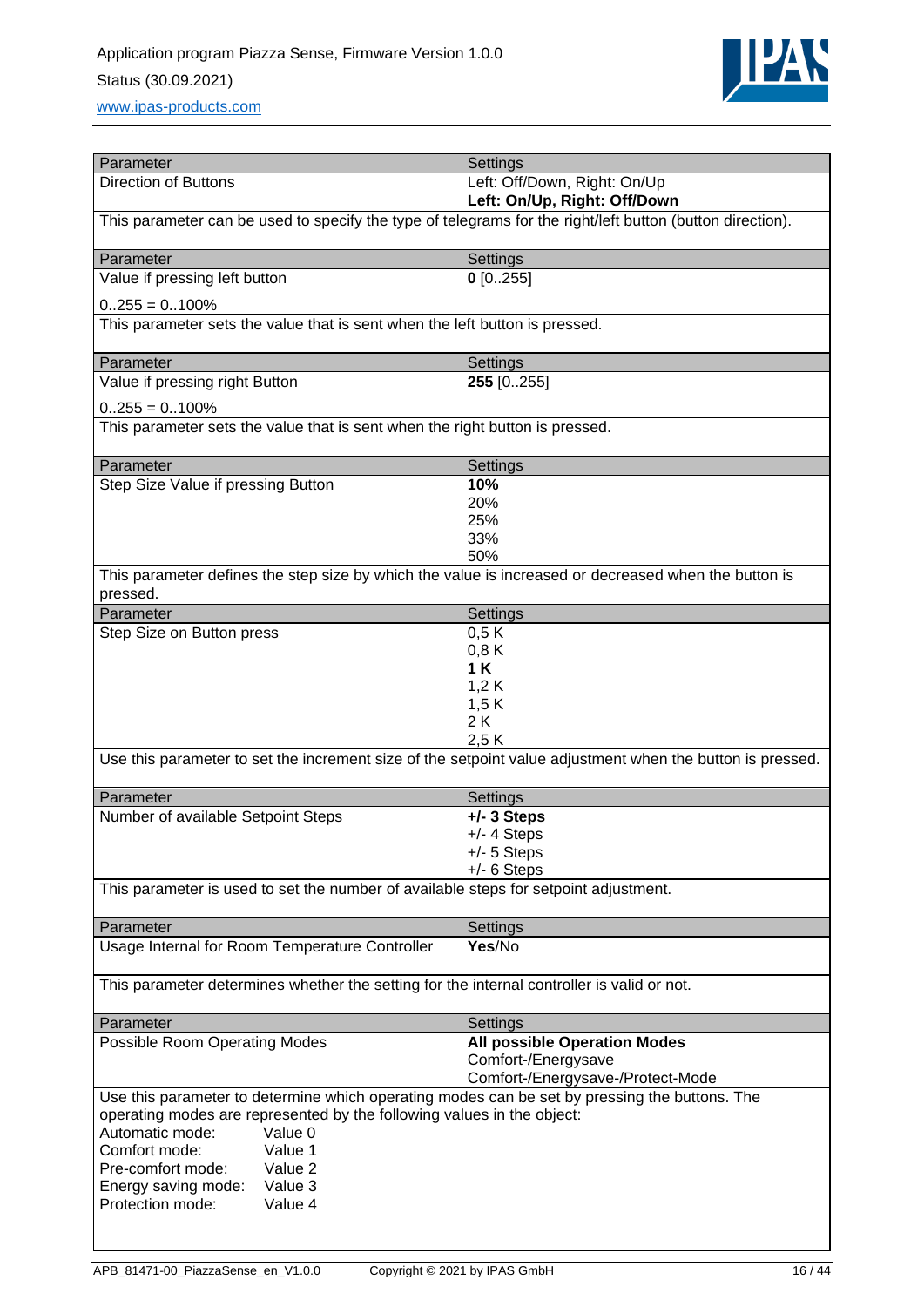

| Parameter                                                                                                | Settings                                                                                                     |  |  |
|----------------------------------------------------------------------------------------------------------|--------------------------------------------------------------------------------------------------------------|--|--|
| Usage Internal for Room Temperature Controller                                                           | Yes/No                                                                                                       |  |  |
|                                                                                                          |                                                                                                              |  |  |
| This parameter determines whether the setting for the internal controller is valid or not.               |                                                                                                              |  |  |
|                                                                                                          |                                                                                                              |  |  |
| Parameter                                                                                                | Settings                                                                                                     |  |  |
| Number of Fan-Coil Stages                                                                                | 1 Stage (0/100%)                                                                                             |  |  |
|                                                                                                          | 2 Stages (0/50/100%)                                                                                         |  |  |
|                                                                                                          | 3 Stages (0/33/66/100%)                                                                                      |  |  |
| This parameter is used to set how many fan levels can be set when the button is pressed.                 |                                                                                                              |  |  |
|                                                                                                          |                                                                                                              |  |  |
| Parameter                                                                                                | Settings                                                                                                     |  |  |
| Fan-Coil Stage 1 Output                                                                                  | 85 [0255]                                                                                                    |  |  |
| $0.255 = >0.100\%$ , 33% = 85                                                                            |                                                                                                              |  |  |
|                                                                                                          | This parameter determines the value that is sent to the object when the first fan-coil stage is switched on. |  |  |
|                                                                                                          |                                                                                                              |  |  |
| Parameter                                                                                                | Settings                                                                                                     |  |  |
| Fan-Coil Stage 2 Output                                                                                  | 170 [0255]                                                                                                   |  |  |
| $0.255 = >0.100\%$ , 66% = 170                                                                           |                                                                                                              |  |  |
|                                                                                                          | This parameter determines the value that is sent to the object when the second fan-coil stage is switched    |  |  |
| on                                                                                                       |                                                                                                              |  |  |
| Parameter                                                                                                | Settings                                                                                                     |  |  |
| Fan-Coil Stage 3 Output                                                                                  | 255 [0255]                                                                                                   |  |  |
| $0.255 = >0.100\%$ , $100\% = 255$                                                                       |                                                                                                              |  |  |
| This parameter determines the value that is sent to the object when the third fan-coil stage is switched |                                                                                                              |  |  |
| on.                                                                                                      |                                                                                                              |  |  |
| Parameter                                                                                                | Settings                                                                                                     |  |  |
| <b>Function of left Button</b>                                                                           | No Function                                                                                                  |  |  |
|                                                                                                          | Switch On                                                                                                    |  |  |
|                                                                                                          | Switch Off                                                                                                   |  |  |
|                                                                                                          | <b>Toggle</b>                                                                                                |  |  |
|                                                                                                          | Set Value Fix                                                                                                |  |  |
|                                                                                                          | <b>Toggle Value</b>                                                                                          |  |  |
|                                                                                                          | Presence                                                                                                     |  |  |
| This parameter sets the function when the left button is pressed.                                        |                                                                                                              |  |  |
|                                                                                                          |                                                                                                              |  |  |
| Parameter                                                                                                | Settings                                                                                                     |  |  |
| Function of right Button                                                                                 | No Function                                                                                                  |  |  |
|                                                                                                          | Switch On                                                                                                    |  |  |
|                                                                                                          | Switch Off                                                                                                   |  |  |
|                                                                                                          | <b>Toggle</b>                                                                                                |  |  |
|                                                                                                          | Set Value Fix                                                                                                |  |  |
|                                                                                                          | <b>Toggle Value</b>                                                                                          |  |  |
|                                                                                                          | Presence                                                                                                     |  |  |
| This parameter sets the function when the right button is pressed.                                       |                                                                                                              |  |  |
|                                                                                                          |                                                                                                              |  |  |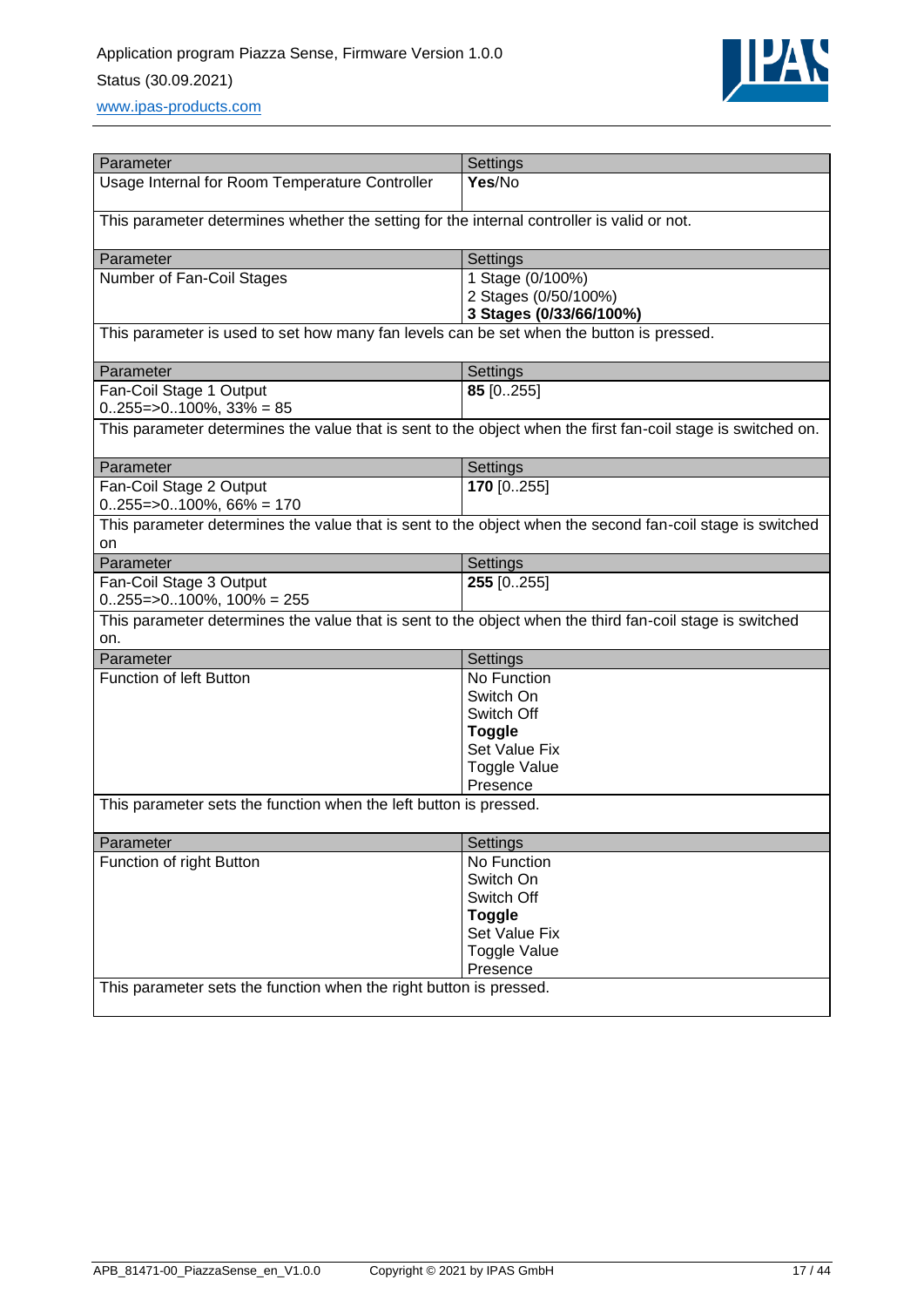

| Parameter                                                                                                                       | Settings                                                                                                             |  |
|---------------------------------------------------------------------------------------------------------------------------------|----------------------------------------------------------------------------------------------------------------------|--|
| Show Status on Display                                                                                                          | Yes/No                                                                                                               |  |
| This parameter determines whether the selected function should be displayed on the display.                                     |                                                                                                                      |  |
| Parameter                                                                                                                       | Settings                                                                                                             |  |
| <b>Function Name</b>                                                                                                            | e.g.: Light                                                                                                          |  |
| With this parameter, a name can be assigned to the button function. This is shown on the display when<br>the button is pressed. |                                                                                                                      |  |
| Parameter                                                                                                                       | Settings                                                                                                             |  |
| Show Status as                                                                                                                  | Text/Icon                                                                                                            |  |
| This parameter determines whether the status of the function should be shown in the display as text or as<br>a symbol.          |                                                                                                                      |  |
| Parameter                                                                                                                       | <b>Settings</b>                                                                                                      |  |
| Text at Value 0                                                                                                                 | e.g.: Off [String: 14 Symbols]                                                                                       |  |
| With this parameter, the corresponding status text can be specified.                                                            |                                                                                                                      |  |
| Parameter                                                                                                                       | Settings                                                                                                             |  |
| Type of the Icon<br>With this parameter, the corresponding symbol can be selected.                                              | <b>Bulb</b><br><b>Bulb inverse</b><br>Socket<br>Socket inverse<br>Lock<br>Lock inverse<br>Speaker<br>Speaker inverse |  |
|                                                                                                                                 |                                                                                                                      |  |

## <span id="page-17-0"></span>**3.3 Indoor Air Quality**

The parameter groups "Indoor air quality" contain the parameter pages for the configuration of the indoor air quality sensors. This is where the CO2 sensor and humidity sensor are configured. In addition, the ventilation control can be activated depending on air quality.

### <span id="page-17-1"></span>**3.3.1 CO2 Sensor**

| Parameter                                                                                                               | <b>Settings</b> |  |
|-------------------------------------------------------------------------------------------------------------------------|-----------------|--|
| Altitude above Sea Level (Value*1m)                                                                                     | $0$ [02000]     |  |
| This parameter specifies the altitude above sea level according to the location. This improves<br>measurement accuracy. |                 |  |
| Parameter                                                                                                               | Settings        |  |
| External CO2 Sensor available                                                                                           | No/Yes          |  |
| This parameter can be used to set whether an external CO2 sensor is present.                                            |                 |  |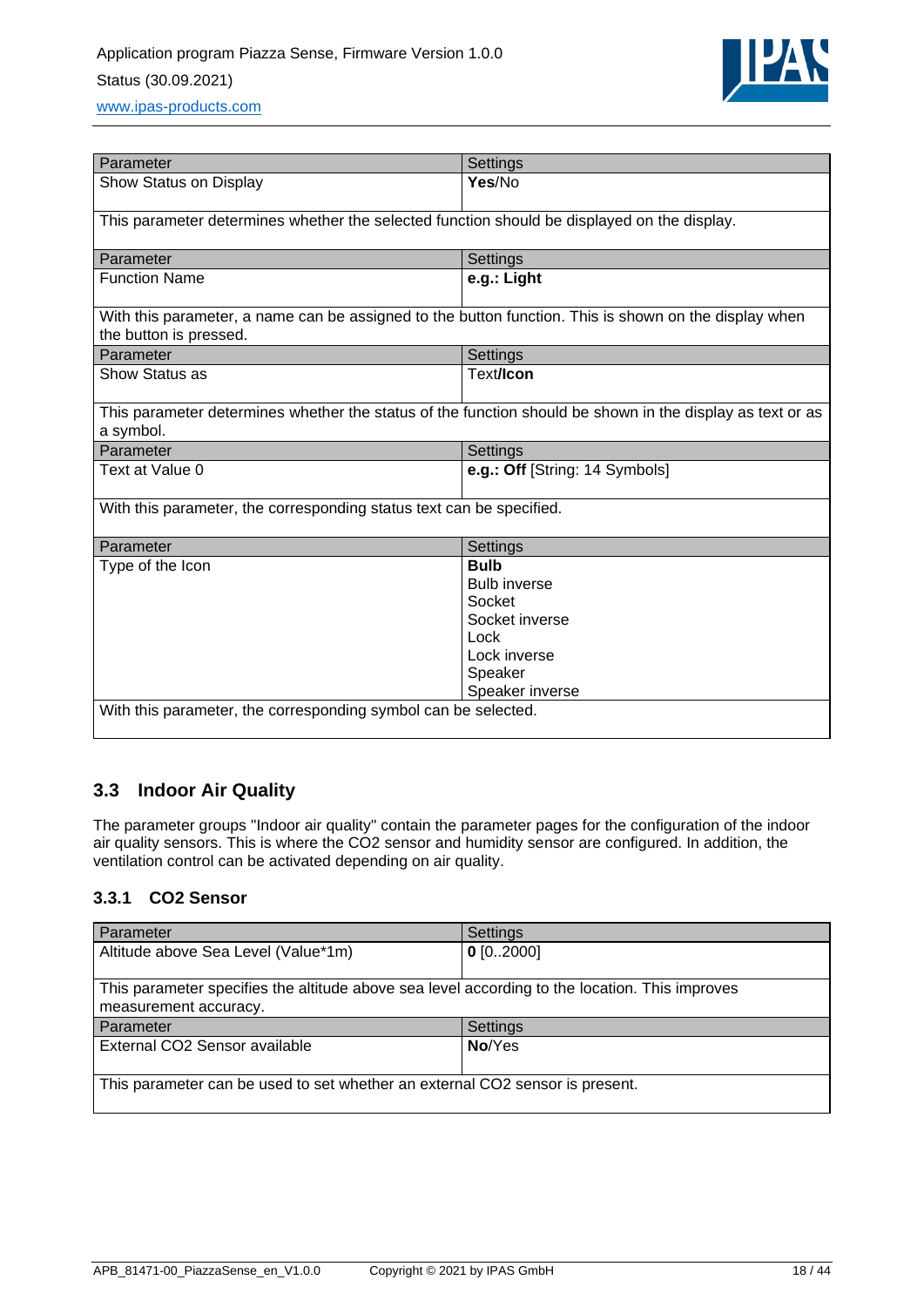

| Parameter                                                                                                                     | Settings                    |
|-------------------------------------------------------------------------------------------------------------------------------|-----------------------------|
| Cycle Time for Sensor Request external CO2 Sensor                                                                             | inactive                    |
|                                                                                                                               | <b>5 Minutes</b>            |
|                                                                                                                               | 10 Minutes                  |
|                                                                                                                               | 15 Minutes                  |
|                                                                                                                               | 20 Minutes                  |
|                                                                                                                               | 30 Minutes                  |
|                                                                                                                               | 45 Minutes                  |
|                                                                                                                               | 60 Minutes                  |
|                                                                                                                               | 90 Minutes                  |
|                                                                                                                               | 2 Hours                     |
| Use this parameter to determine how often the external CO2 sensor, if available, should be queried.                           |                             |
| Parameter                                                                                                                     | <b>Settings</b>             |
| Ratio between internal and external Co2 Sensor                                                                                | Internal only               |
|                                                                                                                               | 90% Internal - 10% External |
|                                                                                                                               | 80% Internal - 20% External |
|                                                                                                                               | 70% Internal - 30% External |
|                                                                                                                               | 60% Internal - 40% External |
|                                                                                                                               | 50% Internal - 50% External |
|                                                                                                                               | 40% Internal - 60% External |
|                                                                                                                               | 30% Internal - 70% External |
|                                                                                                                               | 20% Internal - 80% External |
|                                                                                                                               | 10% Internal - 90% External |
|                                                                                                                               | <b>External only</b>        |
| Use this parameter to determine the weighting of the two CO2 sensors when calculating the current CO2<br>value.               |                             |
| Parameter                                                                                                                     | Settings                    |
| Cycle Time for cyclical sending actual CO2 Value                                                                              | Inaktive                    |
|                                                                                                                               | 10 <sub>s</sub>             |
|                                                                                                                               | 30 <sub>s</sub>             |
|                                                                                                                               | 1 Minute                    |
|                                                                                                                               | 3 Minutes                   |
|                                                                                                                               | 5 Minutes                   |
|                                                                                                                               | <b>10 Minutes</b>           |
|                                                                                                                               | 15 Minutes                  |
|                                                                                                                               | 20 Minutes                  |
|                                                                                                                               | 30 Minutes                  |
| This parameter can be used to determine whether and how often the current CO2 value should be sent<br>cyclically via the bus. |                             |
| Parameter                                                                                                                     | Settings                    |
| Send actual CO2 Value when Change by                                                                                          | Inaktive                    |
|                                                                                                                               | $+/- 50$ ppm                |
|                                                                                                                               | $+/- 100$ ppm               |
|                                                                                                                               | $+/- 150$ ppm               |
|                                                                                                                               | $+/- 200$ ppm               |
|                                                                                                                               | $+/- 250$ ppm               |
| This parameter specifies whether the current CO2 value should be sent via the bus if a change is made.                        |                             |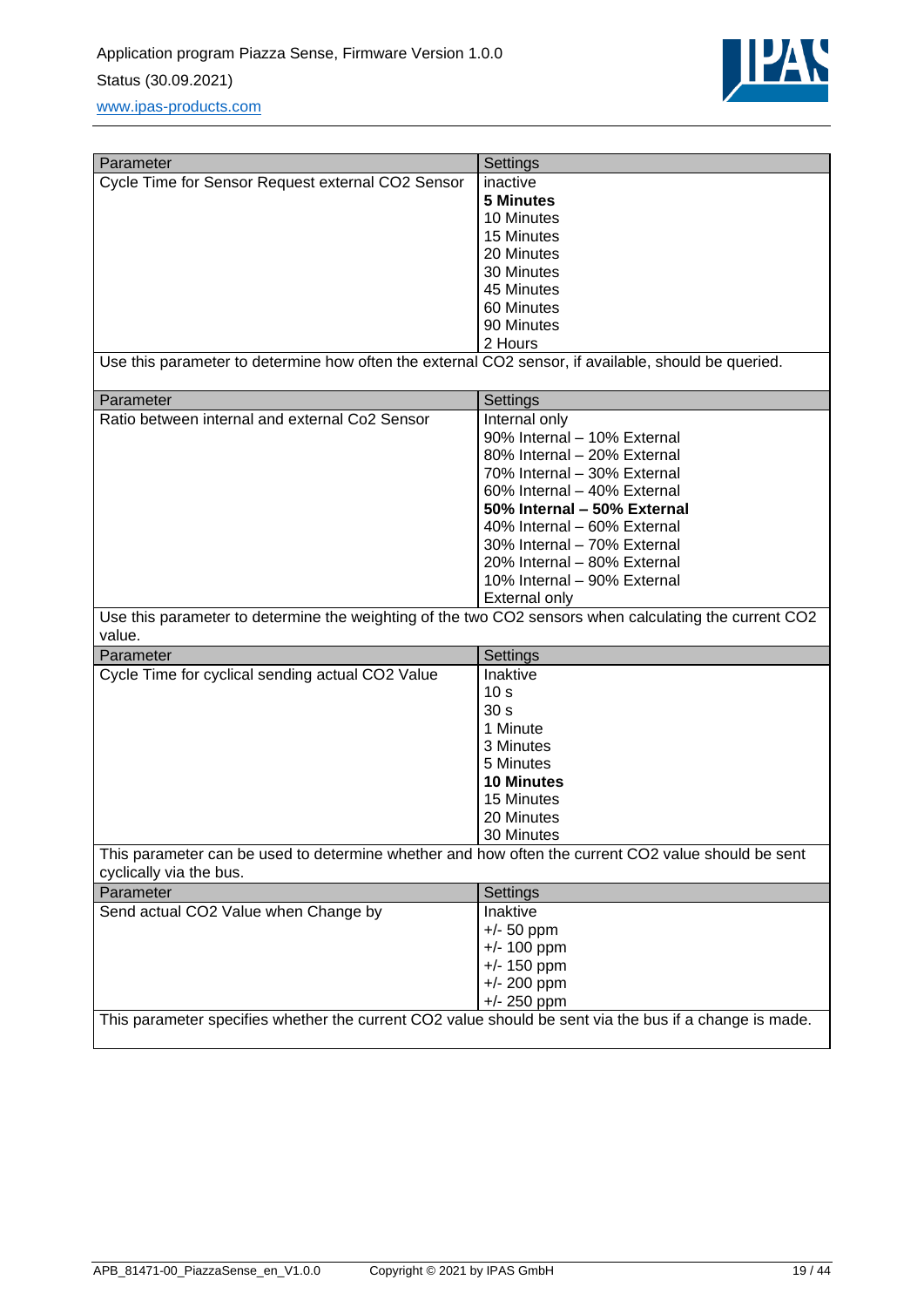

| Parameter                    | Settings |
|------------------------------|----------|
| CO 2 Traffic Light available | No/Yes   |

This parameter can be used to determine whether the actual indoor air quality should be represented by an integrated traffic light.

#### **Note on the CO2 traffic light:**

When the CO2 concentration increases and the first threshold value is reached, the traffic light switches from green to yellow. When the second threshold is exceeded, the traffic light changes from yellow to red. As long as the concentration is above the second threshold, the traffic light remains red. If the concentration drops and falls below the second threshold value, the traffic light shows yellow and red at the same time. This is intended to signal that the air quality is improving and that the measures taken to improve air quality (e.g: open windows, turn on ventilation) are working.

| improve air quality (e.g. open windows, turn on ventilation) are working.                                                                                                          |                                                                                                           |  |
|------------------------------------------------------------------------------------------------------------------------------------------------------------------------------------|-----------------------------------------------------------------------------------------------------------|--|
| Parameter                                                                                                                                                                          | Settings                                                                                                  |  |
| Traffic Light Threshold 1 (Value in ppm)                                                                                                                                           | 700 [40040000]                                                                                            |  |
| This parameter can be used to determine the concentration of the CO2 value at which the traffic light<br>should change from green to yellow.                                       |                                                                                                           |  |
| Parameter                                                                                                                                                                          | Settings                                                                                                  |  |
| Traffic Light Threshold 1 (Value in ppm)                                                                                                                                           | 1200 [40040000]                                                                                           |  |
| from yellow to red.                                                                                                                                                                | This parameter determines the concentration of the CO2 value at which the traffic light should change     |  |
| Parameter                                                                                                                                                                          | Settings                                                                                                  |  |
| Switch off Traffic Light in Night Mode                                                                                                                                             | Yes/No                                                                                                    |  |
| This parameter determines whether the CO2 traffic light should be switched off in night mode.                                                                                      |                                                                                                           |  |
| Parameter                                                                                                                                                                          | Settings                                                                                                  |  |
| Wake up LEDs if a Button pressed                                                                                                                                                   | No waking up<br>for $3s$<br>for $5s$<br>for $10 s$<br>for $20 s$<br>for $30 s$<br>for 1 min               |  |
| time when a button is pressed.                                                                                                                                                     | This parameter determines whether the CO2 traffic light in night mode should be switched on for a certain |  |
| Parameter                                                                                                                                                                          | <b>Settings</b>                                                                                           |  |
| External CO2 Traffic Light available                                                                                                                                               | No/Yes                                                                                                    |  |
| This parameter determines whether an external CO2 traffic light should be available. During activation,<br>three 1-bit objects are displayed for the colors green, yellow and red. |                                                                                                           |  |
| Parameter                                                                                                                                                                          | Settings                                                                                                  |  |
| RGB Object for CO2 Traffic Light available                                                                                                                                         | No/Yes                                                                                                    |  |
| Use this parameter to specify whether an additional RGB object should be available for external CO2<br>traffic lights.                                                             |                                                                                                           |  |
| Parameter                                                                                                                                                                          | Settings                                                                                                  |  |
| Object Type RGB Traffic Light                                                                                                                                                      | 3 Byte combined Object<br>3 separate Objects                                                              |  |
| Use this parameter to specify which object type the additional RGB traffic light should have.                                                                                      |                                                                                                           |  |
| Parameter                                                                                                                                                                          | Settings                                                                                                  |  |
| IAQ Fan-Coil available                                                                                                                                                             | No/Yes                                                                                                    |  |
| This parameter can be used to determine whether the fan control should be activated depending on CO2<br>concentration.                                                             |                                                                                                           |  |
| APB_81471-00_PiazzaSense_en_V1.0.0<br>Copyright © 2021 by IPAS GmbH<br>20/44                                                                                                       |                                                                                                           |  |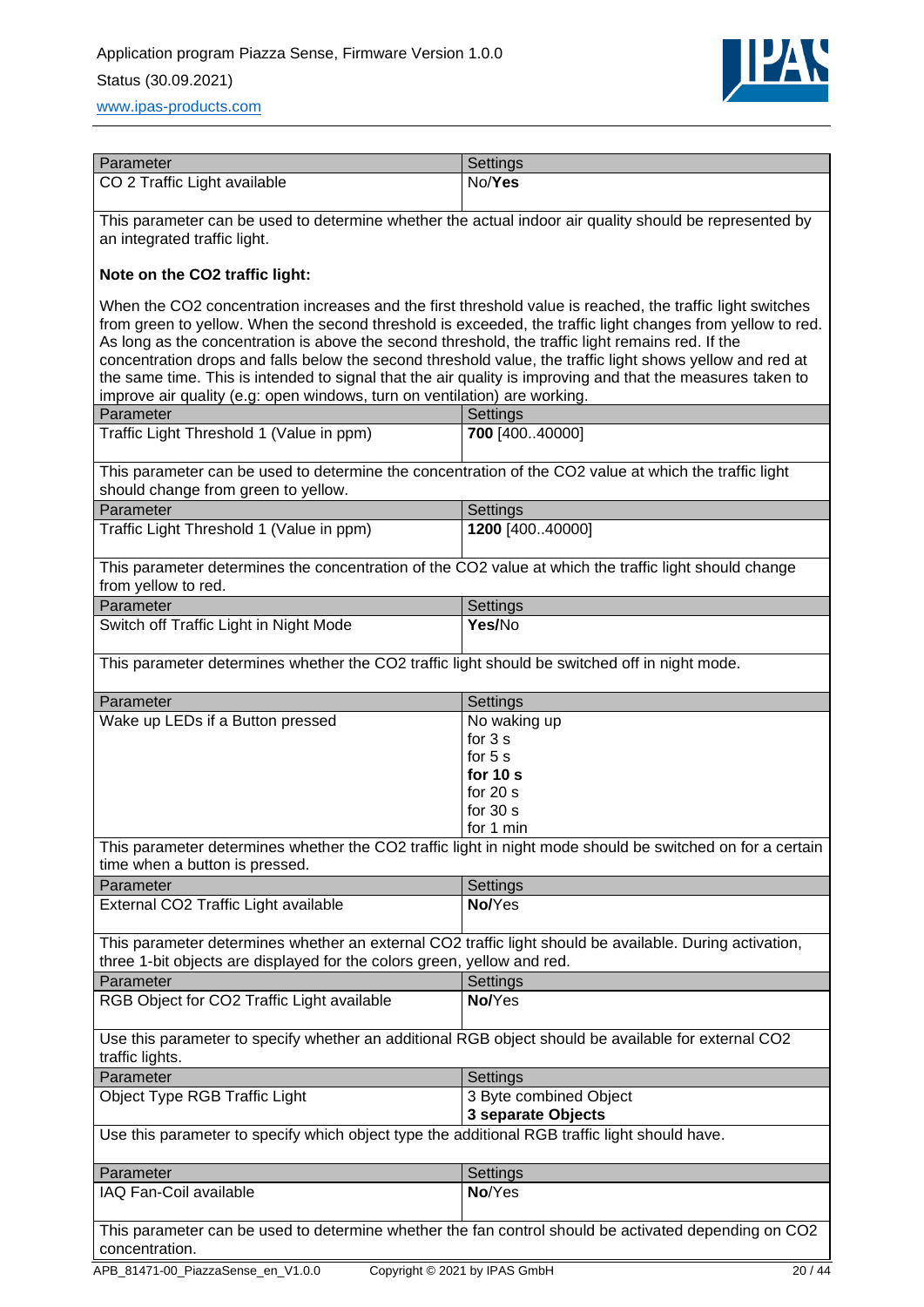

### <span id="page-20-0"></span>**3.3.2 Air Quality Fan**

| Parameter                                                                                                                   | Settings                |  |
|-----------------------------------------------------------------------------------------------------------------------------|-------------------------|--|
| Number of Fan Coil Stages                                                                                                   | 1 Stage (0/100%)        |  |
|                                                                                                                             | 2 Stages (0/50/100%)    |  |
|                                                                                                                             | 3 Stages (0/33/66/100%) |  |
| This parameter determines the number of available fan-coil stages.                                                          |                         |  |
| Parameter                                                                                                                   | Settings                |  |
| Fan-Coil Stage 1 Start from (Value in ppm)                                                                                  | 600 [40040000]          |  |
| Sets the threshold value of the CO2 concentration at which the first fan stage should be switched on.                       |                         |  |
| Parameter                                                                                                                   | Settings                |  |
| Fan-Coil Stage 1 Output                                                                                                     | 85 [0255]               |  |
| $0255 = >0100\%$ , 33% = 85                                                                                                 |                         |  |
| This parameter specifies the value that is sent to the object when the first fan stage is switched on.                      |                         |  |
| Parameter                                                                                                                   | Settings                |  |
| Fan-Coil Stage 2 Start from (Value in ppm)                                                                                  | 800 [400.40000]         |  |
| This parameter defines the threshold value of the CO2 concentration at which the second fan stage<br>should be switched on. |                         |  |
| Parameter                                                                                                                   | Settings                |  |
| Fan-Coil Stage 2 Output<br>$0255 = >0100\%$ , 66% = 170                                                                     | 170 [0255]              |  |
| This parameter specifies the value that is sent to the object when the second fan stage is switched on.                     |                         |  |
| Parameter                                                                                                                   | Settings                |  |
| Fan-Coil Stage 3 Start from (Value in ppm)                                                                                  | 1000 [40040000]         |  |
| Defines the threshold value of the CO2 concentration at which the third fan stage should be switched on.                    |                         |  |
| Parameter                                                                                                                   | Settings                |  |
| Fan-Coil Stage 3 Output                                                                                                     | 255 [0255]              |  |
| $0.255 = >0.100\%$ , $100\% = 255$                                                                                          |                         |  |
| This parameter specifies the value that is sent to the object when the third fan stage is switched on.                      |                         |  |

## <span id="page-20-1"></span>**3.3.3 Humidity sensor**

| Parameter                                                                                                            | Settings                                                                               |
|----------------------------------------------------------------------------------------------------------------------|----------------------------------------------------------------------------------------|
| Offset for internal Humidity Sensor (in %)                                                                           | $0$ [-100100]                                                                          |
| This parameter can be used to set an offset for the internal humidity sensor.                                        |                                                                                        |
| Parameter                                                                                                            | Settings                                                                               |
| Cycle Time for cyclical sending actual Humidity<br>Value                                                             | Inactive<br>10 <sub>s</sub><br>$\cdots$<br><b>10 Minutes</b><br>$\cdots$<br>30 Minutes |
| This parameter determines whether and how often the current humidity value should be sent cyclically via<br>the bus. |                                                                                        |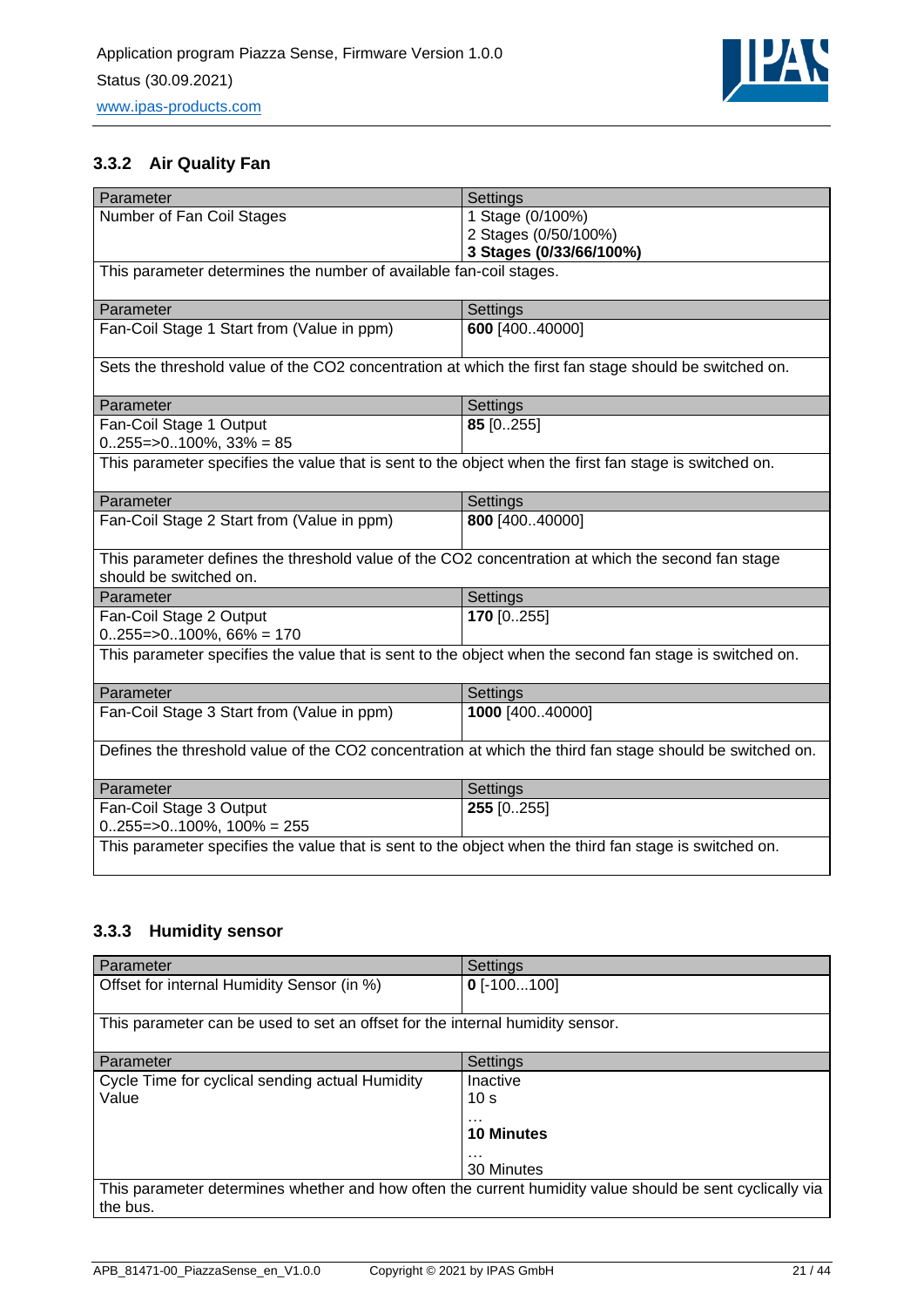

| Parameter                                                                                         |                                                                                                        |
|---------------------------------------------------------------------------------------------------|--------------------------------------------------------------------------------------------------------|
|                                                                                                   | Settings                                                                                               |
| Send actual Humidity Value when Change by                                                         | Inactive                                                                                               |
|                                                                                                   | 1%                                                                                                     |
|                                                                                                   | 3%                                                                                                     |
|                                                                                                   | 5 %                                                                                                    |
|                                                                                                   | 10 %                                                                                                   |
|                                                                                                   | 50 %                                                                                                   |
| Specifies whether the current humidity value should be sent via the bus if a change is made.      |                                                                                                        |
| Parameter                                                                                         | Settings                                                                                               |
| <b>External Humidity Sensor available</b>                                                         | No/Yes                                                                                                 |
| This parameter defines whether an external humidity sensor is available.                          |                                                                                                        |
|                                                                                                   |                                                                                                        |
| Parameter                                                                                         | Settings                                                                                               |
| Offset for external Humidity Sensor (in %)                                                        | $0$ [-100100]                                                                                          |
|                                                                                                   |                                                                                                        |
| This parameter can be used to set an offset for the external humidity sensor.                     |                                                                                                        |
| Parameter                                                                                         | Settings                                                                                               |
| Cycle Time for Sensor Request external Humidity                                                   | Inactive                                                                                               |
| Sensor                                                                                            | 5 Minutes                                                                                              |
|                                                                                                   | <b>10 Minutes</b>                                                                                      |
|                                                                                                   | 15 Minutes                                                                                             |
|                                                                                                   | 20 Minutes                                                                                             |
|                                                                                                   | 30 Minutes                                                                                             |
|                                                                                                   | 45 Minutes                                                                                             |
|                                                                                                   | 60 Minutes                                                                                             |
|                                                                                                   | 90 Minutes                                                                                             |
|                                                                                                   | 2 Hours                                                                                                |
| This parameter specifies how often the external humidity sensor, if available, should be queried. |                                                                                                        |
|                                                                                                   |                                                                                                        |
| Parameter                                                                                         | Settings                                                                                               |
| Ratio between internal and external Humidity                                                      | Internal only                                                                                          |
| Sensor                                                                                            | 90% Internal - 10% External                                                                            |
|                                                                                                   | 80% Internal - 20% External                                                                            |
|                                                                                                   | 70% Internal – 30% External                                                                            |
|                                                                                                   | 60% Internal - 40% External                                                                            |
|                                                                                                   | 50% Internal - 50% External                                                                            |
|                                                                                                   | 40% Internal - 60% External                                                                            |
|                                                                                                   | 30% Internal - 70% External                                                                            |
|                                                                                                   | 20% Internal - 80% External                                                                            |
|                                                                                                   | 10% Internal - 90% External                                                                            |
|                                                                                                   | <b>External only</b>                                                                                   |
|                                                                                                   | This parameter can be used to determine the weighting of the two humidity sensors when calculating the |
| current humidity value.                                                                           |                                                                                                        |

## <span id="page-21-0"></span>**3.4 Room Temperature Controller**

The Piazze Sense room temperature controller has three basic operating modes.

You can choose between only heating, only cooling and both heating and cooling.

Depending on which operating mode is selected, some parameters are shown or hidden.

If you choose the heating and cooling combination, you can choose whether you have a combined heating and cooling system or two separate systems. If you have a combined system, then both heating and cooling are controlled via the same output objects. For separate systems, separate objects are available.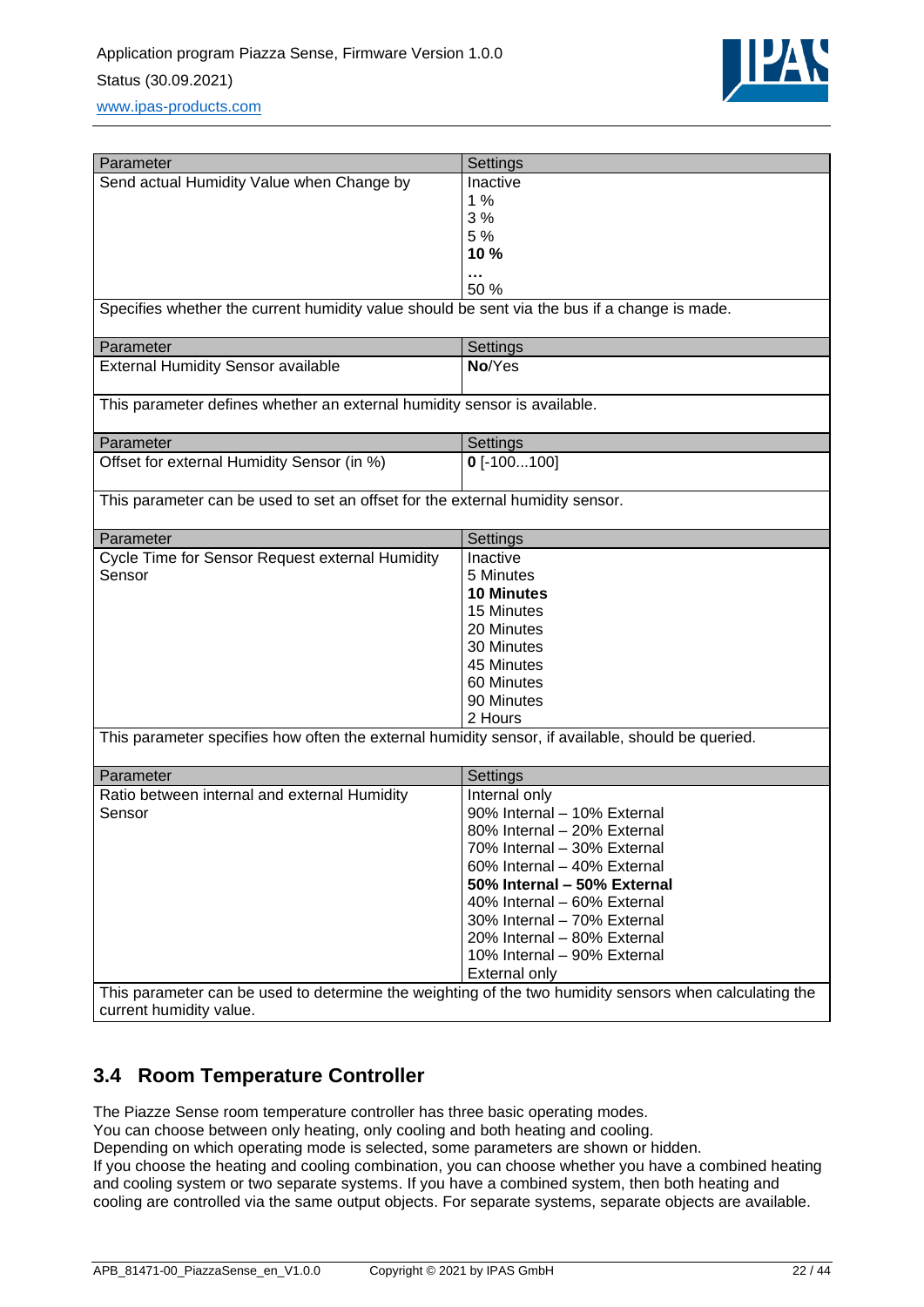

For all three operating modes you can choose between 2-point controllers, Pi controllers and PI controllers with sequence control.

#### **2-Point Controller**

With the 2-point controller, a hysteresis must be defined for the upper and lower limit at which the controller is to be switched on or off. A value of, for example, 0.5 K in heating mode means that the output is switched on at a temperature "setpoint – 0.5 K" and switched off at the temperature "setpoint + 0.5 K". In cooling mode, the controller behaves exactly the opposite. The hysteresis is needed to avoid constant switching of the controller near the setpoint. A 1-bit object is available as the output. The function of the source object can be inverted if necessary.

#### **Pi Controller**

Principally, the control variable (V) of the controller is calculated from the deviation of the setpoint and actual value. The result of this calculation is the control deviation (T 0-T). In order to determine the control variable of the controller, this control deviation is processed together with a proportional and an integral part. The control deviation is amplified by the proportional factor meaning  $V = (T_0 - T)^*K$ 

The I-part adds up a time-dependent part of the rule deviation. The result of the calculation of the P-part and I-part is the control variable, which is scaled to the output format 0-100% (Calculated output variables > 100% are cut off).

A P-part alone would mean that the target value is never reached. The fact that the I-part makes the control variable become larger and larger, can lead to an overshoot. As a result, the I-proportion would be negative, which would lead to the control size becoming smaller. This interplay leads to the setpoint value being reached due to ever smaller control deviations (setpoint minus actual value = 0). The I portion is amplified by the readjustment time (N), so that the I-part can be described as follows:

$$
V(t) = \frac{1}{N} \int_0^t (T0 - T) dt
$$

The adjustment time, for example,  $N = 30$  min means that at the time  $t = 0$  the initial value V(t) after 30 min has reached the size of the constant input value (T 0-T)(t). Thus, the adjustment time determines how quickly the output quantity reaches the value 100%.

#### **Pi Controller with Sequence**

Basically, this is still the Pi controller as described above. The difference is that the output size is divided into two outputs. The parameter "Start value for sequence 2" determines from which value onwards the second output quantity is switched on. The value 50 would mean that the second source object is also switched when 50% are reached. The first 50% for the first output object are scaled up to 0 to 100% and the further 50% for the second output object to 0 to 100%. This operating mode is suitable, for example, for heating systems that have two different heating circuits such as one underfloor heating and one conventional radiator. The underfloor heating with sequence 1 and the conventional radiators with sequence 2.

#### **Internal setpoint**

The internal setpoint depends on several parameters and is constantly re-assessed and calculated. First, the base setpoint is set via the appropriate parameters. This serves as internal setpoint for the control in Comfort room mode. This value can be changed by moving the setpoint within a specified range. The setpoint shift can be done either by pressing the buttons or through an object via the bus. If the room mode is changed to e.g. Pre-comfort or Energy Saving mode, the basic setpoint is lowered by the correspondingly configured value in heating mode and raised in cooling mode. If the room mode is set to protection mode, the setpoint takes on the pre-set fixed values, e.g.5 °C for frost protection and 32 °C for heat protection. If the current room mode is set to a value other than Comfort, the setpoint value can also change for a limited time by activating the comfort extension. Depending on the outside temperature, the setpoint can change in cooling mode in such a way that a pre-configured difference between inside and outside temperature is not exceeded.

This is how the internal setpoint value for the Pre-Comfort room mode in heating mode is determined.

#### **Internal Setpoint = Base Setpoint + Setpoint Deviation - Reduktion Pre-Comfort**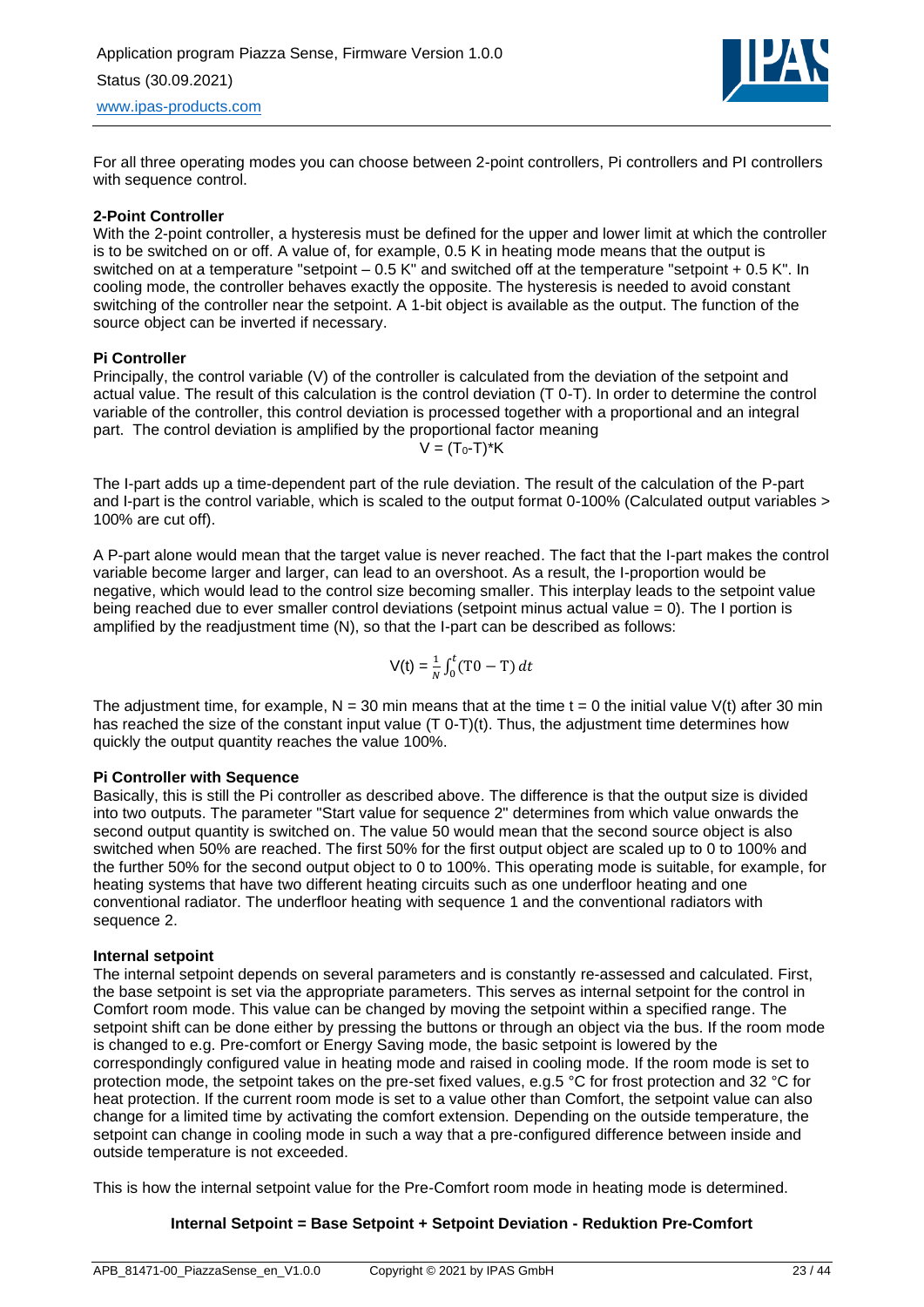

#### **Calculated Actual Temperature**

The calculated actual value, which is required for the comparison between actual and target value, results from the value measured by the integrated temperature sensor and the value of any existing external temperature sensor. An offset can be set for each sensor to better adapt the sensors to the specifics of the environment. In addition, you can select the weighting of the two sensors, which is taken into account when calculating the actual temperature.

#### **Fan-Coil Control**

A fan-coil control can also be activated both in heating and cooling mode, in combination with the Pi controller. If this is set to automatic operation, the fan rotation speed is controlled depending on the control variable. Up to 3 stages can be parameterized. The individual stages are locked against each other, so that only a single stage can be active at any time. If you set the fan operation to manual control, then you can set the desired fan level either via the buttons or the corresponding objects.

#### **Room operating modes and comfort extension**

Five different room operating modes are provided. The mode can be set either via the buttons or via the corresponding communication object. The following operating modes are possible.

- Automatic mode (Value 0)
- Comfort mode (Value 1)
- Pre-comfort-mode (Value 2)
- Energy saving mode (Value 3)
- Protection mode (Value 4)

If the Automatic operating mode is set, the setpoint, setpoint shift and operating mode must be controlled via separate objects. The comfort extension is ignored in this case.

If the operating mode is set to Pre-comfort or Energy Saving mode, the controller can be put into comfort mode by activating presence. If the energy-saving mode was set before the comfort extension, it is automatically switched on again after the preset time has elapsed. If Pre-comfort mode has been set, the comfort mode remains for as long as the presence remains active.

#### <span id="page-23-0"></span>**3.4.1 General**

| Parameter                                                                                                          | Settings                               |
|--------------------------------------------------------------------------------------------------------------------|----------------------------------------|
| <b>Controller Mode</b>                                                                                             | Service station only                   |
|                                                                                                                    | Controller, only Heating               |
|                                                                                                                    | Controller, only Cooling               |
|                                                                                                                    | <b>Controller, Heating and Cooling</b> |
| . This is a second to see the condition to a second second of the integral as see to see section or studies. While |                                        |

This parameter can be used to set the operating mode of the internal room temperature controller. With the setting "Service station only", the internal temperature controller is deactivated and only the parameter page "Temperature measurement", ... is displayed. During "heating only" or "cooling only", the controller is only active below or above the set temperature and corresponding control values for heating and cooling are set. With the "heating and cooling" setting, the controller becomes active both below and above the set temperature and sets the corresponding control values.

| l Parameter                                              | Settinas        |
|----------------------------------------------------------|-----------------|
| Change Heating/Cooling is adjusted by external<br>Object | Yes / <b>No</b> |

If this parameter is set to value "No", the controller switches independently between heating and cooling operating modes, taking into account the dead time (parameter "temperature setpoint"). If the parameter is set to yes, the object "Switching Heating/Cooling" switches between heating and cooling modes.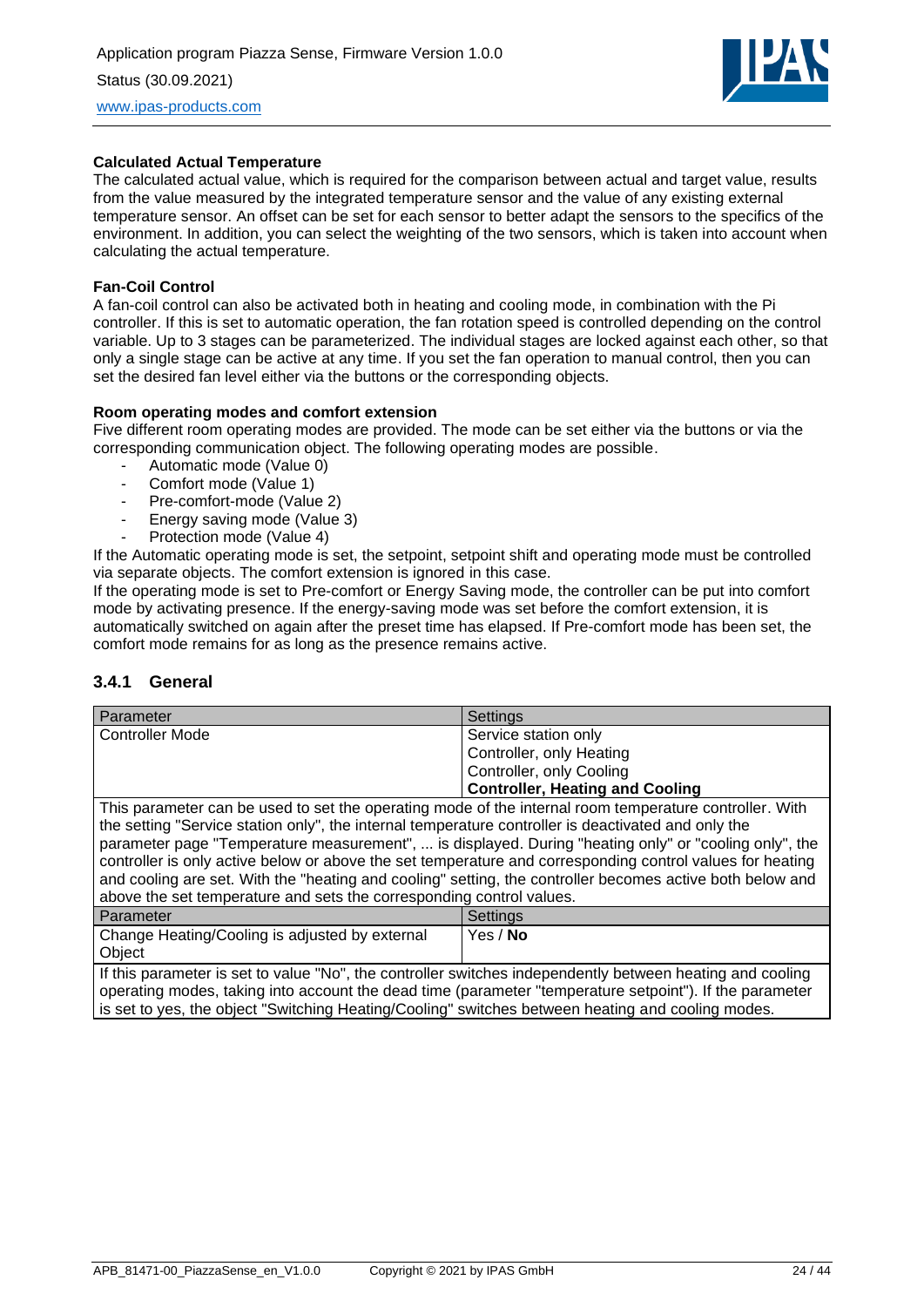

| Parameter                                                                                                                | Settings                                                                                                         |
|--------------------------------------------------------------------------------------------------------------------------|------------------------------------------------------------------------------------------------------------------|
| <b>Behaviour after Reset</b>                                                                                             | Keep last Object Value                                                                                           |
|                                                                                                                          | <b>Use ETS Parameter below</b>                                                                                   |
|                                                                                                                          | Send Read Request                                                                                                |
| This parameter sets how the controller should behave after a voltage return.                                             |                                                                                                                  |
|                                                                                                                          |                                                                                                                  |
| Parameter                                                                                                                | Settings                                                                                                         |
| <b>Controller Mode after Reset</b>                                                                                       | Heating/Cooling                                                                                                  |
|                                                                                                                          |                                                                                                                  |
| This parameter sets whether the controller should go into heating or cooling mode after a voltage return.                |                                                                                                                  |
| Parameter                                                                                                                | Settings                                                                                                         |
| Deadzone between Heating and Cooling                                                                                     | $+/- 0 K$                                                                                                        |
|                                                                                                                          | $+/-$ 0,25 K                                                                                                     |
|                                                                                                                          | $+/-$ 0.5 K                                                                                                      |
|                                                                                                                          | $+/- 0.75 K$                                                                                                     |
|                                                                                                                          | $+/- 1$ K                                                                                                        |
|                                                                                                                          |                                                                                                                  |
|                                                                                                                          | $+/- 1.5 K$                                                                                                      |
|                                                                                                                          | $+/- 2 K$                                                                                                        |
|                                                                                                                          | $+/- 2.5 K$                                                                                                      |
|                                                                                                                          | If the controller is regulated, i.e. the target / actual value comparison has value 0, the control variables for |
| heating or cooling are also 0%. To ensure that small fluctuations around the setpoint do not cause the                   |                                                                                                                  |
| controller to continuously switch between heating and cooling mode, a dead zone (hysteresis) can be                      |                                                                                                                  |
| defined in which the controller is inactive.                                                                             |                                                                                                                  |
| Parameter                                                                                                                | Settings                                                                                                         |
| Fan-Coil Operation Mode                                                                                                  | <b>No Fan Coil Operation</b>                                                                                     |
|                                                                                                                          | Fan Coil Operation in Heating Mode only                                                                          |
|                                                                                                                          | Fan Coil Operation in Cooling Mode only                                                                          |
|                                                                                                                          | Fan Coil Operation in Heating + Cooling Mode                                                                     |
|                                                                                                                          | Fan Coil Operation via external Actuator                                                                         |
|                                                                                                                          |                                                                                                                  |
| This parameter sets whether fan-coil operation should be available. An automatic control of the fan                      |                                                                                                                  |
|                                                                                                                          |                                                                                                                  |
| depending on the control variable of the temperature controller is only possible in conjunction with a Pi<br>controller. |                                                                                                                  |
|                                                                                                                          |                                                                                                                  |
| Parameter                                                                                                                | Settings                                                                                                         |
| <b>Stepsize Setpoint Deviation</b>                                                                                       | 0,5K                                                                                                             |
|                                                                                                                          | 0,8K                                                                                                             |
|                                                                                                                          | 1 K                                                                                                              |
|                                                                                                                          | 1,2 K                                                                                                            |
|                                                                                                                          | 1,5 K                                                                                                            |
|                                                                                                                          | 2K                                                                                                               |
|                                                                                                                          | 2,5K                                                                                                             |
| If a button pair is configured with the setpoint deviation parameter, the setpoint can be increased or                   |                                                                                                                  |
| decreased by the set value with each pressing of the button. Steps in one or the other direction can be                  |                                                                                                                  |
|                                                                                                                          | configured as status of display 1 and 2 at the bottom of the display. For example, if the step size is set to    |
|                                                                                                                          | 1 K and the setpoint deviation button is pressed once in the direction of "+", the first box to the right of the |
| center lights up.                                                                                                        |                                                                                                                  |
| Parameter                                                                                                                | Settings                                                                                                         |
| Deviation of Setpoint                                                                                                    | $+/- 3$ Steps                                                                                                    |
|                                                                                                                          | $+/- 4$ Steps                                                                                                    |
|                                                                                                                          |                                                                                                                  |
|                                                                                                                          | $+/- 5$ Steps                                                                                                    |
|                                                                                                                          | $+/- 6$ Steps                                                                                                    |
| This parameter specifies the increment size of the setpoint deviation. Usually the step size is $+/-3K$ . If a           |                                                                                                                  |
| step size of, for example, +/- 5 steps is set, the range of the setpoint shift can be extended accordingly.              |                                                                                                                  |
| Parameter                                                                                                                | Settings                                                                                                         |
| Reset Setpoint Deviation on Room Mode Change                                                                             | No/Yes                                                                                                           |
|                                                                                                                          |                                                                                                                  |
| This parameter specifies whether the setpoint deviation should be reset to 0K when changing the room                     |                                                                                                                  |
| mode.                                                                                                                    |                                                                                                                  |
|                                                                                                                          |                                                                                                                  |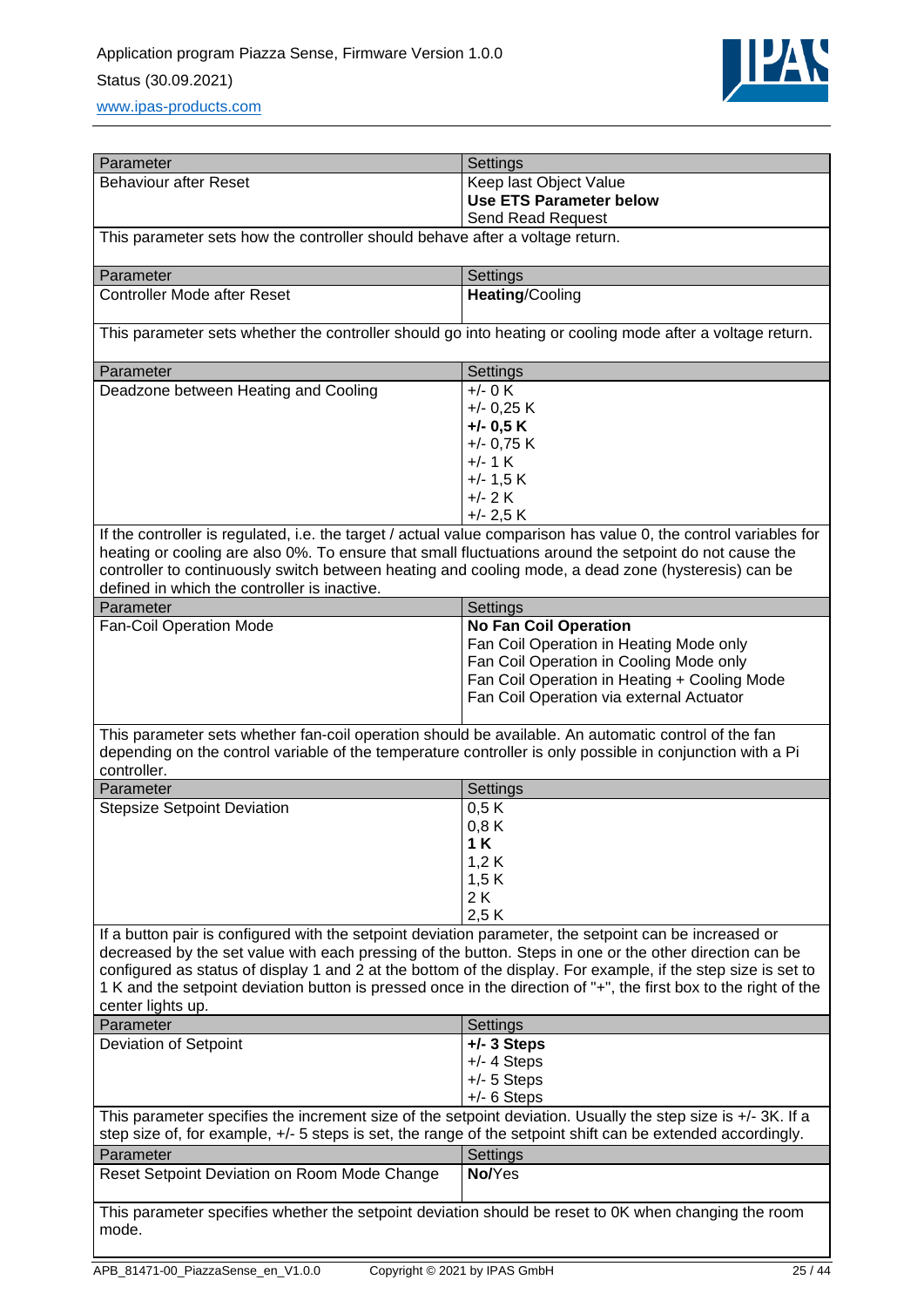

| Parameter                                                                                                                                                                                                                 | Settings                      |  |
|---------------------------------------------------------------------------------------------------------------------------------------------------------------------------------------------------------------------------|-------------------------------|--|
| <b>Behaviour after Reset</b>                                                                                                                                                                                              | Keep last Object Value        |  |
|                                                                                                                                                                                                                           | Set Setpoint Deviation to 0 K |  |
|                                                                                                                                                                                                                           | <b>Send Read Request</b>      |  |
| This parameter determines how the setpoint deviation should behave after the bus reset.                                                                                                                                   |                               |  |
| Parameter                                                                                                                                                                                                                 | Settings                      |  |
| Number of Window Contacts                                                                                                                                                                                                 | <b>No Window Contacts</b>     |  |
|                                                                                                                                                                                                                           | 1 x Window Contacts           |  |
|                                                                                                                                                                                                                           | 2 x Window Contacts           |  |
|                                                                                                                                                                                                                           | 3 x Window Contacts           |  |
|                                                                                                                                                                                                                           | 4 x Window Contacts           |  |
| This parameter determines how many window contacts there should be.                                                                                                                                                       |                               |  |
| Parameter                                                                                                                                                                                                                 | Settings                      |  |
| <b>Invert Window Contacts</b>                                                                                                                                                                                             | No/Yes                        |  |
| This parameter specifies whether the window contacts should be inverted.                                                                                                                                                  |                               |  |
| Parameter                                                                                                                                                                                                                 | Settings                      |  |
| Reaction Time on Window opening in Seconds                                                                                                                                                                                | 30 [0180]                     |  |
| This parameter specifies the response time after which the temperature controller is switched off. This<br>prevents the heating in winter or the cooling in summer from running unnecessarily if the windows are<br>open. |                               |  |

### <span id="page-25-0"></span>**3.4.2 Operating mode controller**

The operating mode for the activated controllers can be set on this parameter page

| Parameter                                                                                                                                                                                                                                                                                                                                                                                                                                                                                                                                                                                                                                                                                                                                                                                                                                                                                                                                                                                                                                                                                                                                                                                                                                                                                                                                                                                                                                                                   | Settings                                  |  |
|-----------------------------------------------------------------------------------------------------------------------------------------------------------------------------------------------------------------------------------------------------------------------------------------------------------------------------------------------------------------------------------------------------------------------------------------------------------------------------------------------------------------------------------------------------------------------------------------------------------------------------------------------------------------------------------------------------------------------------------------------------------------------------------------------------------------------------------------------------------------------------------------------------------------------------------------------------------------------------------------------------------------------------------------------------------------------------------------------------------------------------------------------------------------------------------------------------------------------------------------------------------------------------------------------------------------------------------------------------------------------------------------------------------------------------------------------------------------------------|-------------------------------------------|--|
| <b>Controller Method Cooling</b>                                                                                                                                                                                                                                                                                                                                                                                                                                                                                                                                                                                                                                                                                                                                                                                                                                                                                                                                                                                                                                                                                                                                                                                                                                                                                                                                                                                                                                            | 2 Point Controller                        |  |
|                                                                                                                                                                                                                                                                                                                                                                                                                                                                                                                                                                                                                                                                                                                                                                                                                                                                                                                                                                                                                                                                                                                                                                                                                                                                                                                                                                                                                                                                             | <b>PI Controller</b>                      |  |
|                                                                                                                                                                                                                                                                                                                                                                                                                                                                                                                                                                                                                                                                                                                                                                                                                                                                                                                                                                                                                                                                                                                                                                                                                                                                                                                                                                                                                                                                             | PI Controller with Sequence               |  |
| This parameter sets the general controller method for the heating operation. As a 2-point controller, the<br>controller switches off when the setpoint temperature is reached. If the defined threshold value is not<br>reached (hysteresis, see parameter "Heating 2-point controller"), the controller switches back on again in<br>line with the "cycle time for sending the output value".<br>With the PI-Controller setting, the controller works as a continuous controller. The setpoint-actual value<br>comparison together with the P and I parts provides the calculation basis for the initial variable.<br>With the setting "PI controller with sequence control", a room can be heated in two different ways. We<br>recommend you control the two heat sources one after the other. If the room temperature is below the<br>setpoint, the control variable of sequence 1 is first opened at 100%. If the set temperature is not reached<br>as a result, sequence 2 adds the second heat source. When the set temperature is reached, sequence 2<br>shuts down the second heat source again. This means that for PI with sequence control, the calculated<br>control variable is converted to the control variables of sequence 1 and 2. The sequence refers to the<br>control variable calculated by the controller so that the controller does not know the sequence. You can<br>adjust from which internal control variable onwards sequence 2 should begin. |                                           |  |
| Parameter                                                                                                                                                                                                                                                                                                                                                                                                                                                                                                                                                                                                                                                                                                                                                                                                                                                                                                                                                                                                                                                                                                                                                                                                                                                                                                                                                                                                                                                                   | Settings                                  |  |
| Duration of Comfort Extension                                                                                                                                                                                                                                                                                                                                                                                                                                                                                                                                                                                                                                                                                                                                                                                                                                                                                                                                                                                                                                                                                                                                                                                                                                                                                                                                                                                                                                               | Inactive<br>1 Minute<br><b>30 Minutes</b> |  |
|                                                                                                                                                                                                                                                                                                                                                                                                                                                                                                                                                                                                                                                                                                                                                                                                                                                                                                                                                                                                                                                                                                                                                                                                                                                                                                                                                                                                                                                                             | 2 Hours                                   |  |
| If a time is configured in minutes or hours and the operating mode "Pre-Comfort" or "Energy-saving" are<br>set, the comfort mode is extended by the configured time if presence has been activated. After the set<br>time has elapsed, the mode returns to the original room operating mode.                                                                                                                                                                                                                                                                                                                                                                                                                                                                                                                                                                                                                                                                                                                                                                                                                                                                                                                                                                                                                                                                                                                                                                                |                                           |  |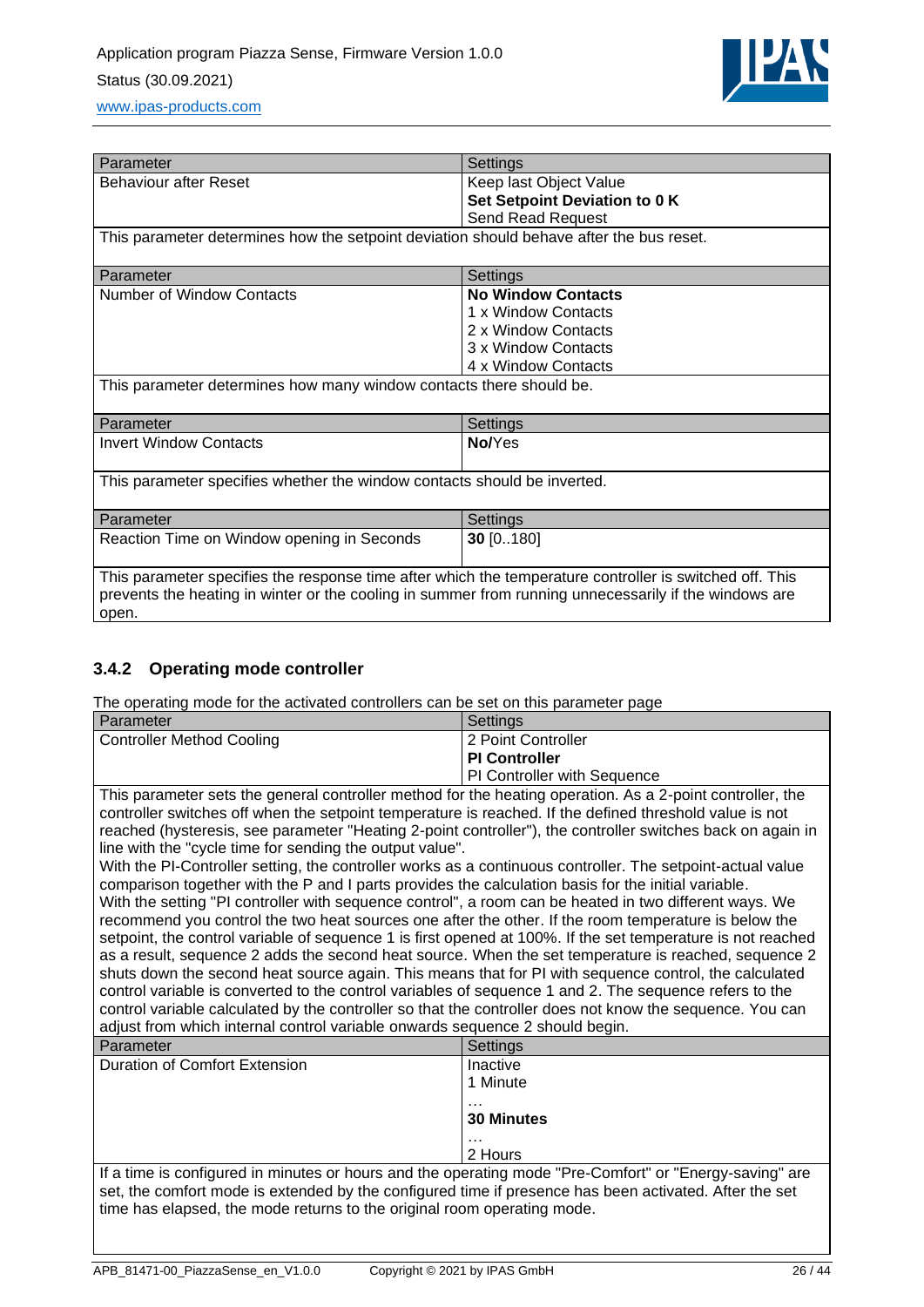

| Parameter                                                                                                                                                                                                                                                                          | Settings |  |
|------------------------------------------------------------------------------------------------------------------------------------------------------------------------------------------------------------------------------------------------------------------------------------|----------|--|
| Status Object for Comfort Extension existing                                                                                                                                                                                                                                       | No/Yes   |  |
| If this parameter value is set to "Yes", an additional object (No. 48) is available. If the value of the object $=$<br>1, the controller is in "Comfort Extension" mode. This object can be used, for example, to display the<br>state of the object extension in a visualization. |          |  |
| Parameter                                                                                                                                                                                                                                                                          | Settings |  |
| Common Object for Heating and Cooling                                                                                                                                                                                                                                              | No/Yes   |  |
| This selection is only possible if the PI controller is configured for both heating and cooling.                                                                                                                                                                                   |          |  |

### <span id="page-26-0"></span>**3.4.3 Heating: 2-Point Controller**

This prameter page is used to configure the 2 point controller for heating operation.

| This prameter page is used to comigure the $z$ point controller for neating operation.                                                                                    |                                                                                                                 |  |
|---------------------------------------------------------------------------------------------------------------------------------------------------------------------------|-----------------------------------------------------------------------------------------------------------------|--|
| Parameter                                                                                                                                                                 | Settings                                                                                                        |  |
| Hysteresis 2 Punkt Controller                                                                                                                                             | 0.1K                                                                                                            |  |
|                                                                                                                                                                           | 0,2K                                                                                                            |  |
|                                                                                                                                                                           | 0,3 K                                                                                                           |  |
|                                                                                                                                                                           | 0,4K                                                                                                            |  |
|                                                                                                                                                                           | 0,5K                                                                                                            |  |
|                                                                                                                                                                           |                                                                                                                 |  |
| Hysteresis for the deviation of the setpoint as switching point for the controller.                                                                                       |                                                                                                                 |  |
| Parameter                                                                                                                                                                 | Settings                                                                                                        |  |
| Cycle Time for sending Output Value                                                                                                                                       | Inactive                                                                                                        |  |
|                                                                                                                                                                           | $\cdots$                                                                                                        |  |
|                                                                                                                                                                           | <b>10 Minutes</b>                                                                                               |  |
|                                                                                                                                                                           | $\ldots$                                                                                                        |  |
|                                                                                                                                                                           | 2 Hours                                                                                                         |  |
| Specifies the time in which the initial value is sent cyclically.                                                                                                         |                                                                                                                 |  |
| Parameter                                                                                                                                                                 | Settings                                                                                                        |  |
| <b>Invert Function of Valve</b>                                                                                                                                           | No/Yes                                                                                                          |  |
|                                                                                                                                                                           |                                                                                                                 |  |
| The closing function of the valve can be adjusted. In normal function, the valve opens at 1 and in inverted<br>function at 0.                                             |                                                                                                                 |  |
|                                                                                                                                                                           |                                                                                                                 |  |
| Parameter                                                                                                                                                                 |                                                                                                                 |  |
| Additional Control Value Output available                                                                                                                                 | Settings<br>No/Yes                                                                                              |  |
| difference between the setpoint and actual temperature is greater than the value specified in the<br>parameter.                                                           | This parameter activates the additional control value output. If activated, a 1Bit object is switched on if the |  |
| Parameter                                                                                                                                                                 | Settings                                                                                                        |  |
| Offset to Setpoint Temperature                                                                                                                                            | 1 K                                                                                                             |  |
|                                                                                                                                                                           | 2 K                                                                                                             |  |
|                                                                                                                                                                           | $\ddotsc$                                                                                                       |  |
|                                                                                                                                                                           | 10K                                                                                                             |  |
| This parameter defines the offset to the setpoint temperature.                                                                                                            |                                                                                                                 |  |
|                                                                                                                                                                           |                                                                                                                 |  |
| Parameter                                                                                                                                                                 | Settings                                                                                                        |  |
| <b>Invert Additional Control Value Output</b>                                                                                                                             | No/Yes                                                                                                          |  |
|                                                                                                                                                                           |                                                                                                                 |  |
| This parameter sets the closing function of the valve for the additional control value output. In normal<br>function, the valve opens at 1 and in inverted function at 0. |                                                                                                                 |  |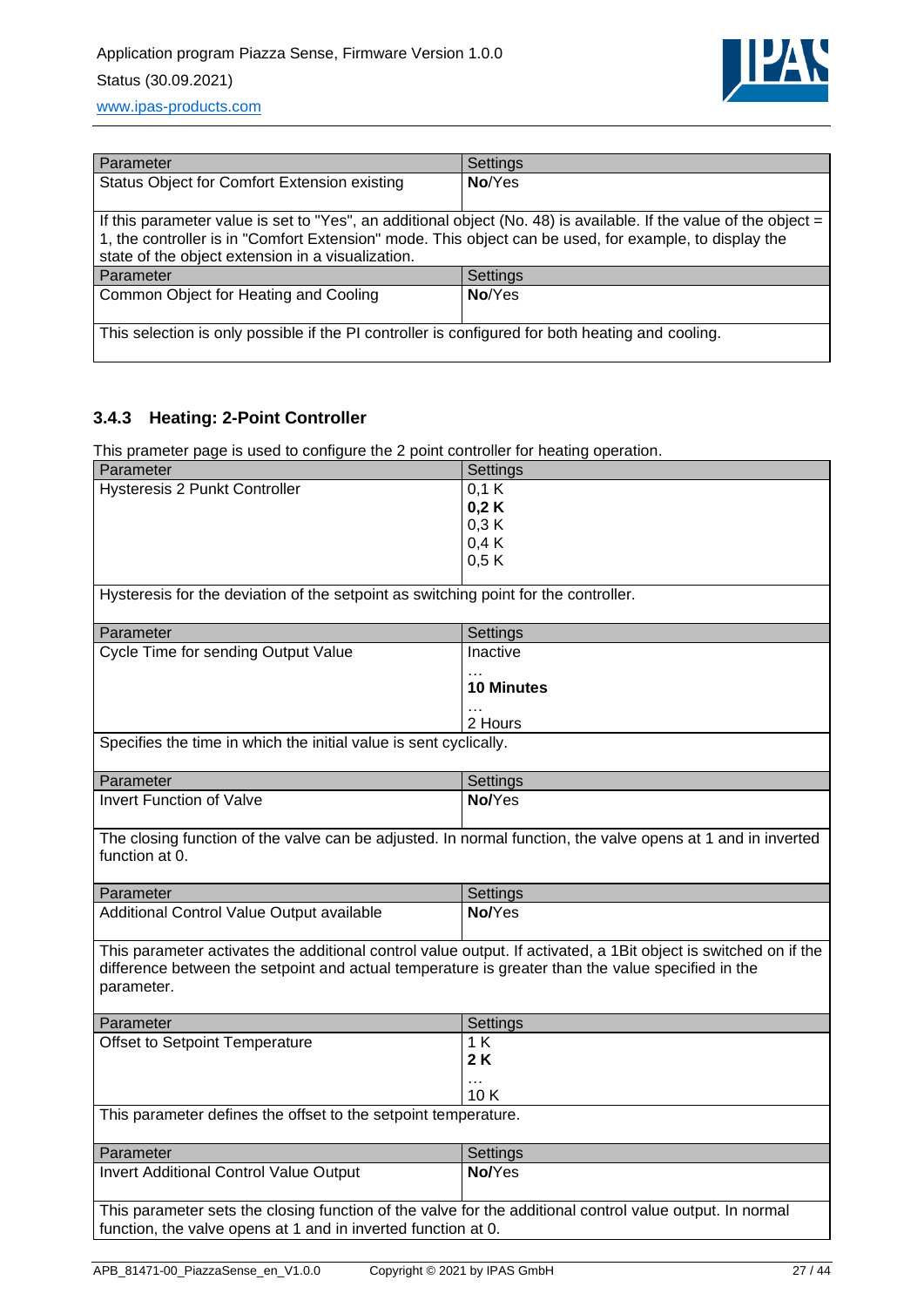

### <span id="page-27-0"></span>**3.4.4 Heating: PI Controller (With and without Sequence Control)**

| Parameter                                                                                                                | Settings                                                                                                    |
|--------------------------------------------------------------------------------------------------------------------------|-------------------------------------------------------------------------------------------------------------|
| <b>Proportional Band Heating</b>                                                                                         | 1K                                                                                                          |
|                                                                                                                          | .<br><b>5K</b>                                                                                              |
|                                                                                                                          | $\cdots$                                                                                                    |
|                                                                                                                          | 10K                                                                                                         |
| With this parameter, the P-part of the PI controller can be adapted to the control behavior of the room.                 |                                                                                                             |
| Parameter                                                                                                                |                                                                                                             |
| <b>Integration Time Heating</b>                                                                                          | Settings<br>5 Minutes                                                                                       |
|                                                                                                                          |                                                                                                             |
|                                                                                                                          | <b>30 Minutes</b>                                                                                           |
|                                                                                                                          | 120 Minutes                                                                                                 |
|                                                                                                                          | With this parameter, the adjustment time of the PI controller can be adapted to the control behavior of the |
| room.                                                                                                                    |                                                                                                             |
| Parameter                                                                                                                | Settings                                                                                                    |
| Type of Control Value Output Heating                                                                                     | 1 Byte                                                                                                      |
|                                                                                                                          | 1 Bit                                                                                                       |
| 100%. In 1 bit format, the control value can only be 0 or 1.                                                             | Selects the output format of the control value. In 1 byte format, the control value can be between 0% and   |
| Parameter                                                                                                                | Settings                                                                                                    |
| <b>Invert Control Value Heating</b>                                                                                      | No/Yes                                                                                                      |
|                                                                                                                          |                                                                                                             |
| Use this parameter to adjust the closing function of the valve. In normal function, the valve opens at                   |                                                                                                             |
| 100% and in inverted function at 0%.                                                                                     |                                                                                                             |
| Parameter                                                                                                                | Settings                                                                                                    |
| Minimum Output Value for Heating Valve                                                                                   | $0$ [050]                                                                                                   |
|                                                                                                                          |                                                                                                             |
| With this parameter, the minimum output value can be defined.                                                            |                                                                                                             |
| Parameter                                                                                                                | Settings                                                                                                    |
| Maximum Output Value for Heating Valve                                                                                   | 100 [50100]                                                                                                 |
|                                                                                                                          |                                                                                                             |
| With this parameter, the maximum output value can be defined.                                                            |                                                                                                             |
|                                                                                                                          |                                                                                                             |
| Parameter<br>Scaling 100% to                                                                                             | Settings<br>100 [50100]                                                                                     |
|                                                                                                                          |                                                                                                             |
| With this parameter, the control value output can be scaled to a range of 50% to 100%.                                   |                                                                                                             |
|                                                                                                                          |                                                                                                             |
| Parameter                                                                                                                | Settings                                                                                                    |
| Deviation for automatical sending Control Value<br>Heating                                                               | 1%                                                                                                          |
|                                                                                                                          | 5 %                                                                                                         |
|                                                                                                                          |                                                                                                             |
|                                                                                                                          | 25 %                                                                                                        |
| Use this parameter to set the percentage by which the control value needs to change so that it is sent<br>automatically. |                                                                                                             |
|                                                                                                                          |                                                                                                             |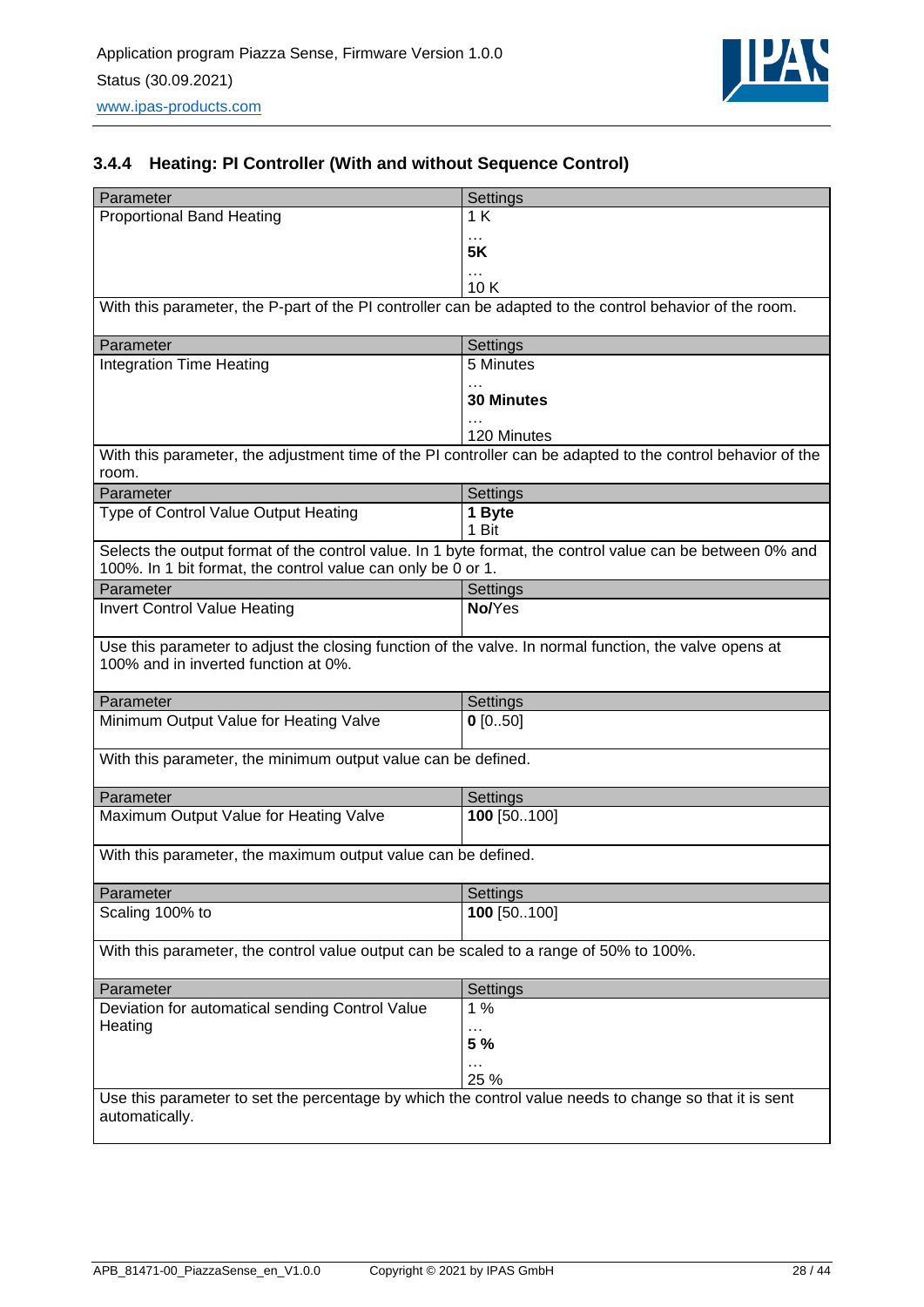

| Parameter                                                                                                                | Settings          |  |
|--------------------------------------------------------------------------------------------------------------------------|-------------------|--|
| Cycle Time for cyclical sending Control Value                                                                            | 1 Minute          |  |
| Heating                                                                                                                  |                   |  |
|                                                                                                                          | <b>10 Minutes</b> |  |
|                                                                                                                          |                   |  |
|                                                                                                                          | 120 Minutes       |  |
| Use this parameter to select the cycle time for cyclical sending of the control value.                                   |                   |  |
| Parameter                                                                                                                | Settings          |  |
| Output Heating always ON from [Value in %]                                                                               | 98 [50100]        |  |
| With this parameter, the value can be set from which the output should remain permanently switched on.                   |                   |  |
| Parameter                                                                                                                | Settings          |  |
| Output Heating always OFF from [Value in %]                                                                              | $2$ [050]         |  |
| With this parameter, the value can be set from which the control value output should remain permanently<br>switched off. |                   |  |
| Parameter                                                                                                                | Settings          |  |
| Period Length for Switching Output Heating                                                                               | 1 Minute          |  |
|                                                                                                                          |                   |  |
|                                                                                                                          | <b>10 Minutes</b> |  |
|                                                                                                                          |                   |  |
|                                                                                                                          | 120 Minutes       |  |
| The output of the control value of the PI controller can be a switching object. In this case, the signal is              |                   |  |
| pulse width modulated. The corresponding period length for the PWM signal can be set with this                           |                   |  |
| parameter.                                                                                                               |                   |  |

The following parameter appears when the PI Controller with sequence control method is selected.

| Parameter                                                                                                                                                                                                                                                                                                                                 | Settings                                                                                                     |
|-------------------------------------------------------------------------------------------------------------------------------------------------------------------------------------------------------------------------------------------------------------------------------------------------------------------------------------------|--------------------------------------------------------------------------------------------------------------|
| Sequence 2 starts on Value Heating                                                                                                                                                                                                                                                                                                        | $50$ [5100]                                                                                                  |
| This parameter sets the value from which the second sequence, i.e. the second value output, is switched<br>of the first sequence and 50 - 100% to the 0 -100% of the second sequence. This makes it possible to<br>combine two different types of heating with each other. For example, underfloor heating and conventional<br>radiators. | on. If you set the value 50, the internal control value is scaled so that 0 - 50% corresponds to the 0 -100% |

All parameters for cooling are identical to the above parameters for heating and can be configured exactly the same way.

### <span id="page-28-0"></span>**3.4.5 Temperature setpoint**

#### **Room operating mode**

| Parameter                                                                                 | Settings                       |
|-------------------------------------------------------------------------------------------|--------------------------------|
| <b>Behaviour after Reset</b>                                                              | Keep last Object Value         |
|                                                                                           | <b>Use ETS Parameter below</b> |
|                                                                                           | <b>Send Read Request</b>       |
| With this parameter, the behavior of the room mode can be configured after the bus reset. |                                |
|                                                                                           |                                |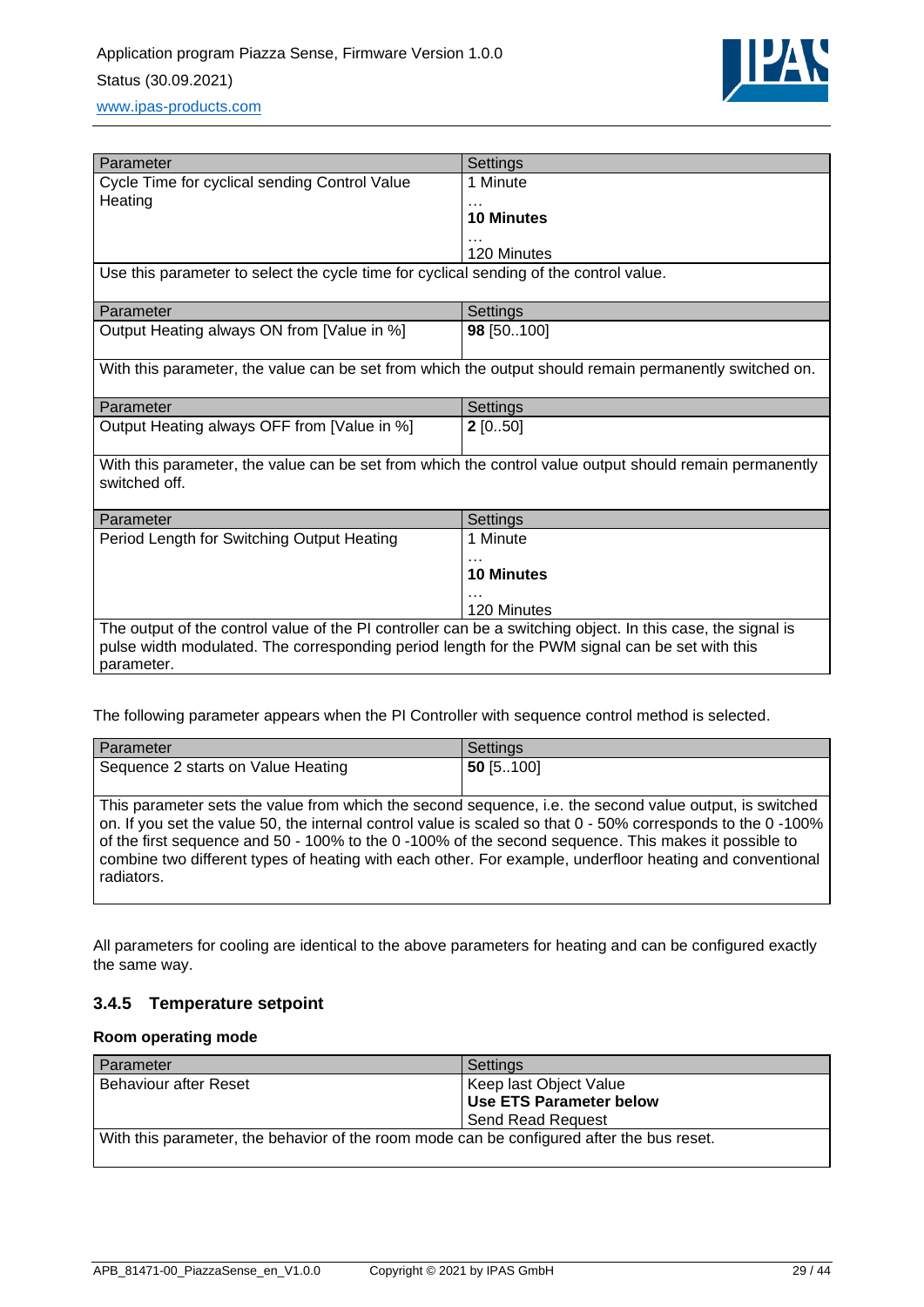

| Settings                                                                  |  |
|---------------------------------------------------------------------------|--|
| Automatic Mode                                                            |  |
| Comfort                                                                   |  |
| <b>Pre-Comfort</b>                                                        |  |
| Energie-Save                                                              |  |
| <b>Protection Mode</b>                                                    |  |
| Use this parameter to select the room operating mode after the bus reset. |  |
|                                                                           |  |

#### **Sollwerttemperatur**

| Parameter                                                                | Settings                       |
|--------------------------------------------------------------------------|--------------------------------|
| <b>Behaviour after Reset</b>                                             | Keep last Object Value         |
|                                                                          | <b>Use ETS Parameter below</b> |
|                                                                          | Send Read Request              |
| Configures the behavior of the setpoint temperature after the bus reset. |                                |
|                                                                          |                                |
| Parameter                                                                | Settings                       |
| <b>Base Setpoint after Busreset</b>                                      | 16 °C                          |
|                                                                          | $\cdots$                       |
|                                                                          | 21 °C                          |
|                                                                          | $\cdots$                       |
|                                                                          | 26 °C                          |
| Selects the base setpoint after the bus reset.                           |                                |
|                                                                          |                                |

The control values of the controller are calculated depending on the base setpoint, the setpoint deviation and the active operating mode. From these dependencies, the "internal setpoint" (object 38) is calculated, which represents the input value for the setpoint/actual value comparison. In "Comfort" mode, the base setpoint (object 34) is taken into account for the calculation of the internal setpoint. In "Automatic" mode, the base setpoint (object 35) is taken into account for the calculation of the internal setpoint. For all other room modes, the set temperature is decreased or increased by a fixed value from the base setpoint.

| Parameter                                                                                           | Settings       |
|-----------------------------------------------------------------------------------------------------|----------------|
| Increase/Reduction if Operation Mode Pre-Comfort                                                    | 1 K            |
|                                                                                                     |                |
|                                                                                                     | 2 K            |
|                                                                                                     | 6 K            |
| This parameter determines the temperature value by which the base setpoint in "Pre-Comfort" mode is |                |
| decreased in heating mode and increased in cooling mode.                                            |                |
| Parameter                                                                                           | Settings       |
| Increase/Reduction if Operation Mode Energy-Save                                                    | 1 K            |
|                                                                                                     | $\cdots$       |
|                                                                                                     | 4 K            |
|                                                                                                     | $\cdots$       |
|                                                                                                     | 6 K            |
| This parameter defines the temperature value by which the base setpoint in "Energy-saving mode" is  |                |
| decreased in heating mode and increased in cooling mode.                                            |                |
| Parameter                                                                                           | Settings       |
| Setpoint Freeze-Protection, Heating                                                                 | 5 °C           |
|                                                                                                     |                |
|                                                                                                     | $10^{\circ}$ C |
| If the controller works in heating mode, this parameter is used to define the temperature value in  |                |
| Protection mode.                                                                                    |                |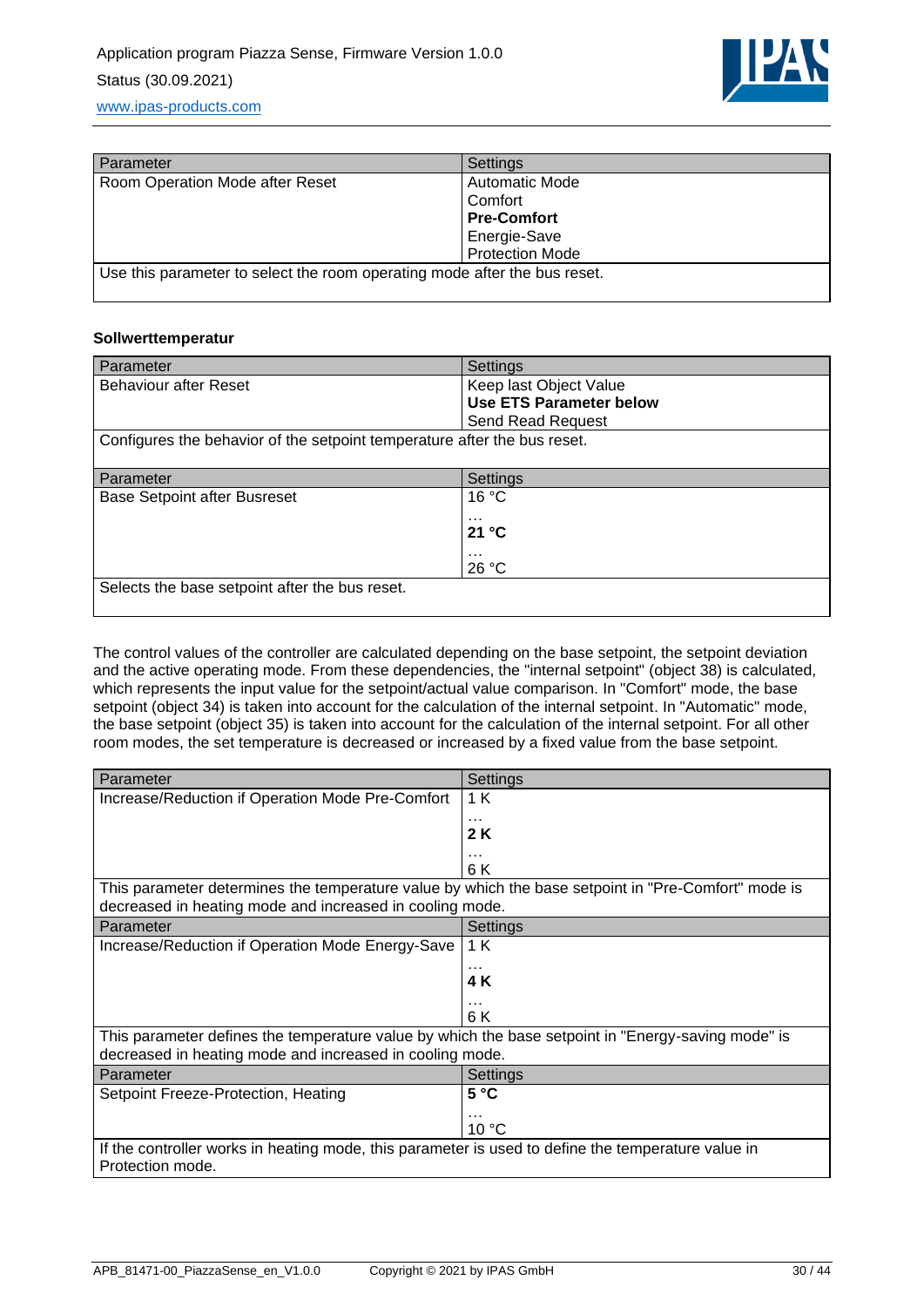

| Parameter                                                                                                              | Settings |
|------------------------------------------------------------------------------------------------------------------------|----------|
| Setpoint Heat-Protection, Cooling                                                                                      | 32 °C    |
|                                                                                                                        | $\cdots$ |
|                                                                                                                        | $-40 °C$ |
| If the controller works in cooling mode, this parameter is used to define the temperature value in<br>Protection mode. |          |

## <span id="page-30-0"></span>**3.4.6 Temperature Actual Value**

#### **Inside Temperature**

| Parameter                                                                                                         | Settings                      |
|-------------------------------------------------------------------------------------------------------------------|-------------------------------|
| Source for Internal Temperature Measurement                                                                       | <b>Internal Sensor</b>        |
|                                                                                                                   | <b>External Sensor</b>        |
| Use this parameter to select the source for internal temperature measurement. The internal sensor is              |                               |
| already integrated in the Piazza Sense. The external sensor must be ordered separately and connected              |                               |
| to the back of the button.                                                                                        |                               |
| Parameter                                                                                                         | Settings                      |
| Offset for internal Temperature Sensor                                                                            | $0$ [-5050]                   |
| (Value/10, i.e. 12 => 1.2 K)                                                                                      |                               |
| Material fluctuations, location and many other factors cause the measured temperature value to deviate            |                               |
| from the actual value. This parameter is used to adjust the internal temperature sensor. As an offset             |                               |
| value, the temperature deviation is given in °C and divided by 10.                                                |                               |
| Parameter                                                                                                         | Settings                      |
| External KNX Temperature Sensor available                                                                         | No/Yes                        |
|                                                                                                                   |                               |
| The measurement of the actual temperature can be improved with the help of a second external                      |                               |
| temperature sensor. If the parameter is set to "Yes", the actual value can be determined as a weighted            |                               |
| average value from the external and internal temperature measurement                                              |                               |
| Parameter                                                                                                         | Settings                      |
| Offset for external Temperature Sensor                                                                            | $0$ [-5050]                   |
| (Value/10, i.e. 12 => 1.2 K)                                                                                      |                               |
| Material fluctuations, location and many other factors cause the measured temperature value to deviate            |                               |
| from the actual value. This parameter is used to adjust the external temperature sensor. As an offset             |                               |
| value, the temperature deviation is given in °C and divided by 10.                                                |                               |
| Parameter                                                                                                         | Settings                      |
| Cycle Time for Sensor Request external<br>Temperature                                                             | Inactive                      |
|                                                                                                                   | $\cdots$<br><b>5 Minutes</b>  |
|                                                                                                                   |                               |
|                                                                                                                   | 2 Hours                       |
|                                                                                                                   |                               |
| Use this parameter to set whether and how often the external temperature sensor should be queried via<br>the bus. |                               |
| Parameter                                                                                                         | Settings                      |
| Ratio between Internal and External Temperature                                                                   | Internal only                 |
| Value                                                                                                             |                               |
|                                                                                                                   | 50 % Internal - 50 % External |
|                                                                                                                   | $\ddotsc$                     |
|                                                                                                                   | <b>External only</b>          |
| The ratio is used to determine the weighting for the average value between the internal and external              |                               |
| temperature values.                                                                                               |                               |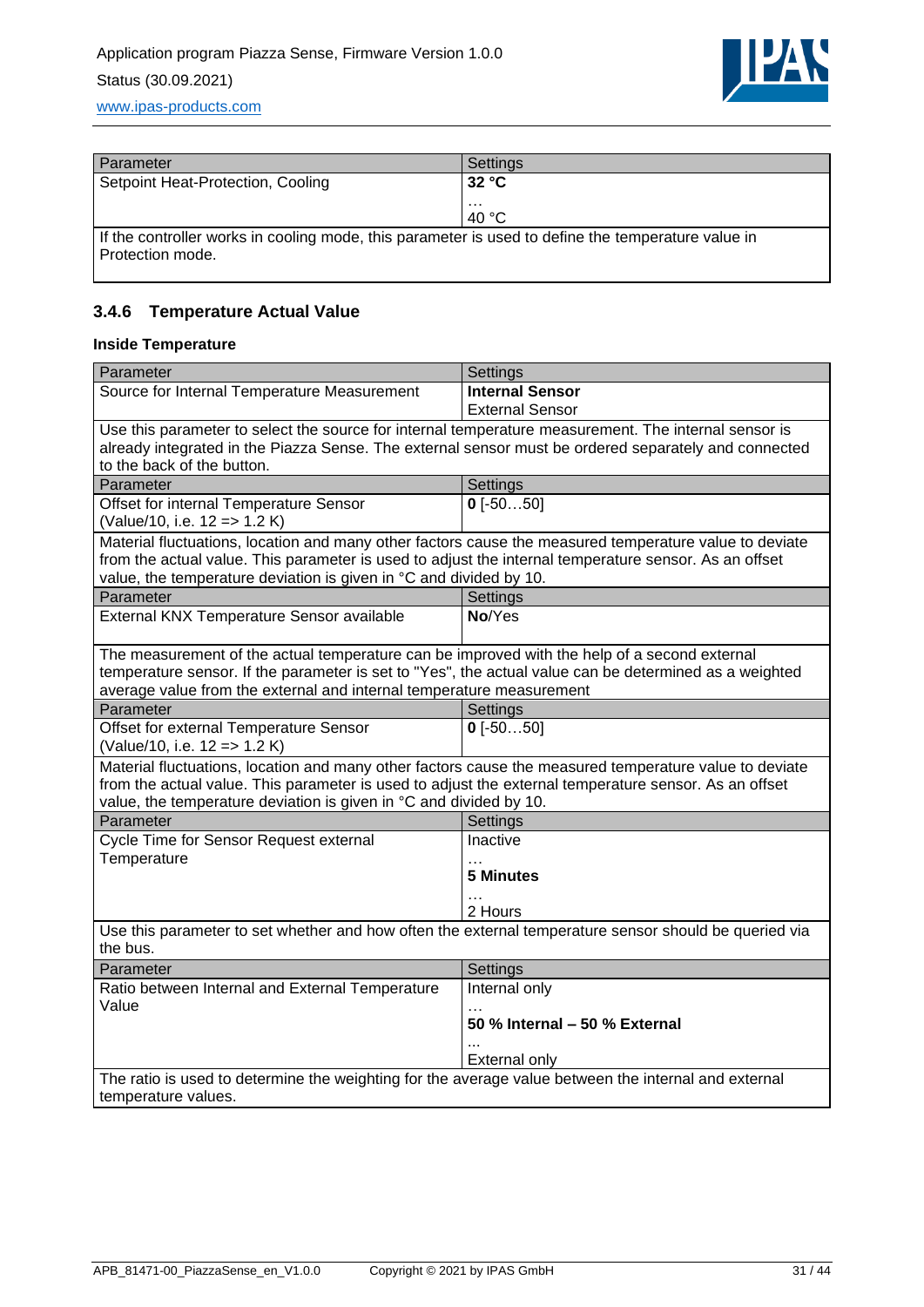

| Parameter                                                                                           | Settings          |  |
|-----------------------------------------------------------------------------------------------------|-------------------|--|
| Cycle Time for Cyclical Sending actual                                                              | Inactive          |  |
| Temperature                                                                                         | .                 |  |
|                                                                                                     | <b>10 Minutes</b> |  |
|                                                                                                     |                   |  |
|                                                                                                     | 2 Hours           |  |
| The actual temperature is sent cyclically in configured intervals.                                  |                   |  |
|                                                                                                     |                   |  |
| Parameter                                                                                           | Settings          |  |
| Send actual Temperature when Change by                                                              | Inactive          |  |
|                                                                                                     | .                 |  |
|                                                                                                     | $+/-$ 0,3 K       |  |
|                                                                                                     |                   |  |
|                                                                                                     |                   |  |
|                                                                                                     | $+/- 3 K$         |  |
| The selected value determines the temperature change at which the actual temperature is sent to the |                   |  |

#### **Outside Temperature**

| Parameter                                                                                                                                                                                                                                                                                                      | Settings         |  |
|----------------------------------------------------------------------------------------------------------------------------------------------------------------------------------------------------------------------------------------------------------------------------------------------------------------|------------------|--|
| <b>Outside Temperature Sensor existing</b>                                                                                                                                                                                                                                                                     | No/Yes           |  |
| The measurement of the actual temperature can be improved with the help of a second external                                                                                                                                                                                                                   |                  |  |
| temperature sensor. If the parameter is set to "Yes", the actual value can be determined as a weighted                                                                                                                                                                                                         |                  |  |
| average value from the external and internal temperature measurement.                                                                                                                                                                                                                                          |                  |  |
| Parameter                                                                                                                                                                                                                                                                                                      | Settings         |  |
| Offset for outside Temperature Sensor<br>(Value/10, i.e. 12 => 1.2 K)                                                                                                                                                                                                                                          | $0$ [-5050]      |  |
| Material fluctuations, location and other influencing variables cause the measured temperature value to<br>deviate from the actual temperature value. This parameter is used to adjust the outdoor temperature<br>sensor. As a compensation value, the temperature deviation is given in °C and divided by 10. |                  |  |
| Parameter                                                                                                                                                                                                                                                                                                      | Settings         |  |
| Cycle Time for Sensor Request outside                                                                                                                                                                                                                                                                          | Inactive         |  |
| Temperature                                                                                                                                                                                                                                                                                                    |                  |  |
|                                                                                                                                                                                                                                                                                                                | <b>5 Minutes</b> |  |
|                                                                                                                                                                                                                                                                                                                | 2 Hours          |  |
| With this parameter you can set whether and how often the outdoor temperature sensor should be<br>queried via the bus.                                                                                                                                                                                         |                  |  |
| Parameter                                                                                                                                                                                                                                                                                                      | Settings         |  |
| Setpoint at Cooling is depending from outside<br>Temperature                                                                                                                                                                                                                                                   | No/Yes           |  |
| This parameter determines whether the setpoint value in cooling mode should be limited to being a<br>function of the outside temperature. This prevents the difference to the outside temperature from<br>becoming too large.                                                                                  |                  |  |
| Parameter                                                                                                                                                                                                                                                                                                      | Settings         |  |
| Difference to outside Temperature                                                                                                                                                                                                                                                                              | 5K               |  |
|                                                                                                                                                                                                                                                                                                                | 8 K              |  |
|                                                                                                                                                                                                                                                                                                                | 15K              |  |
| This parameter determines the maximum difference between the set temperature and the outside<br>temperature. If the difference is greater than the set value, the set temperature is adjusted accordingly in<br>cooling mode.                                                                                  |                  |  |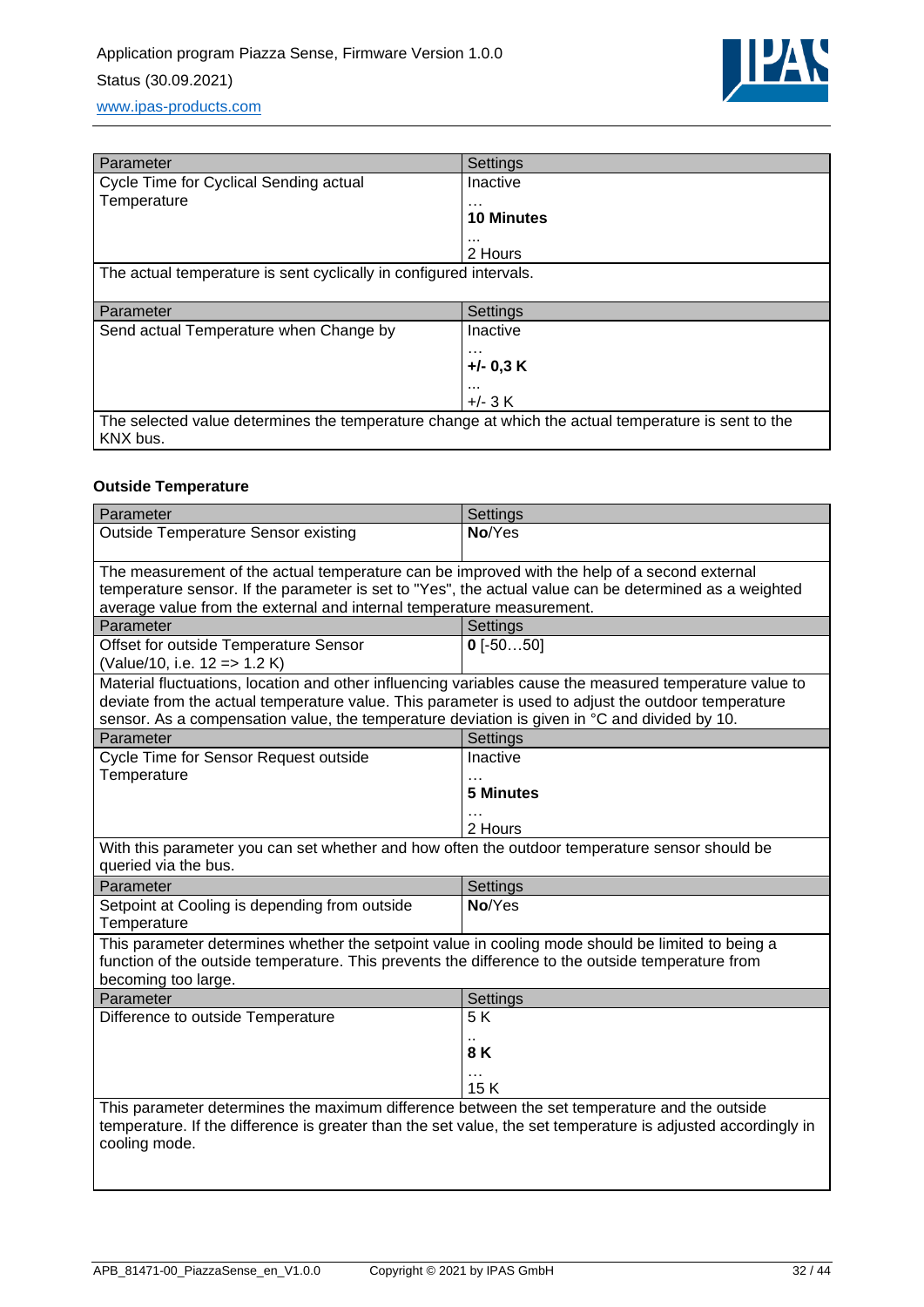

### <span id="page-32-0"></span>**3.4.7 Fan-coil settings**

| Parameter                                                                                                    | Settings                |  |
|--------------------------------------------------------------------------------------------------------------|-------------------------|--|
| Number of Fan-Coil Stages                                                                                    | 1 Stage (0-100%)        |  |
|                                                                                                              | 2 Stages (0/50/100%)    |  |
|                                                                                                              | 3 Stages (0/33/66/100%) |  |
| This parameter sets the number of fan fan-coil stages. The number results in the symmetrical switch-on       |                         |  |
| points of the individual stages, which are locked against each other by the software.                        |                         |  |
| Parameter                                                                                                    | Settings                |  |
| Fan-Coil Stage 1 starts from                                                                                 | $1$ [0255]              |  |
| $0255 = >0100\%$ , $0,4\% = 1$                                                                               |                         |  |
| Sets the value at which the respective stage is switched on.                                                 |                         |  |
|                                                                                                              |                         |  |
| Parameter                                                                                                    | Settings                |  |
| Fan-Coil Stage 1 Output                                                                                      | 85 [0255]               |  |
| $0.255 = 0.100\%$ , $33\% = 85$                                                                              |                         |  |
| Sets the value, which is written to the object for the respective stage and sent via the bus.                |                         |  |
|                                                                                                              |                         |  |
| Parameter                                                                                                    | Settings                |  |
| Function of Automatic Object                                                                                 | <b>Normal/Inverted</b>  |  |
|                                                                                                              |                         |  |
| Sets the function of the automatic object. If the setting "inverted" is selected, the automatic operation of |                         |  |
| the fan is activated by writing a zero to the corresponding object.                                          |                         |  |
| Parameter                                                                                                    | Settings                |  |
| Fan-Coil Automatic Mode after Busreset                                                                       | Yes/No                  |  |
|                                                                                                              |                         |  |
| This parameter determines whether the fan should start in automatic mode after the bus reset.                |                         |  |
|                                                                                                              |                         |  |
| Parameter                                                                                                    | Settings                |  |
| Fan-Coil Stage on Fan Startup (for 3 Seconds)                                                                | Stage 1                 |  |
|                                                                                                              | Stage 2                 |  |
|                                                                                                              |                         |  |
| This parameter determines the stage at which the first fan operation is started for 3 seconds.               | Stage 3                 |  |

### <span id="page-32-1"></span>**3.5 Display functions**

The parameter group Display Functions contains the parameter pages for the configuration of the display if it is availablet. Up to 3 different pages can be displayed. Each page can be activated individually and can be configured independently of each other. Pages 1 and 2 are mainly intended for the display of the temperature controller, as well as the date and time. Display page 1 can display up to 5 and pages 2 and 3 up to 6 status types. Page 3 can be configured for the status of many different DPTs. Some parameters are hidden or displayed depending on certain settings. Values marked in bold are default values.

### <span id="page-32-2"></span>**3.5.1 General**

| Parameter                                                                                        | Settings                |
|--------------------------------------------------------------------------------------------------|-------------------------|
| Operating Mode of Display                                                                        | <b>Normal Operation</b> |
|                                                                                                  | ECO Mode                |
| This parameter can be used to set the operating mode of the display. In ECO mode, the display is |                         |
| dimmed to the preset brightness after a configured time.                                         |                         |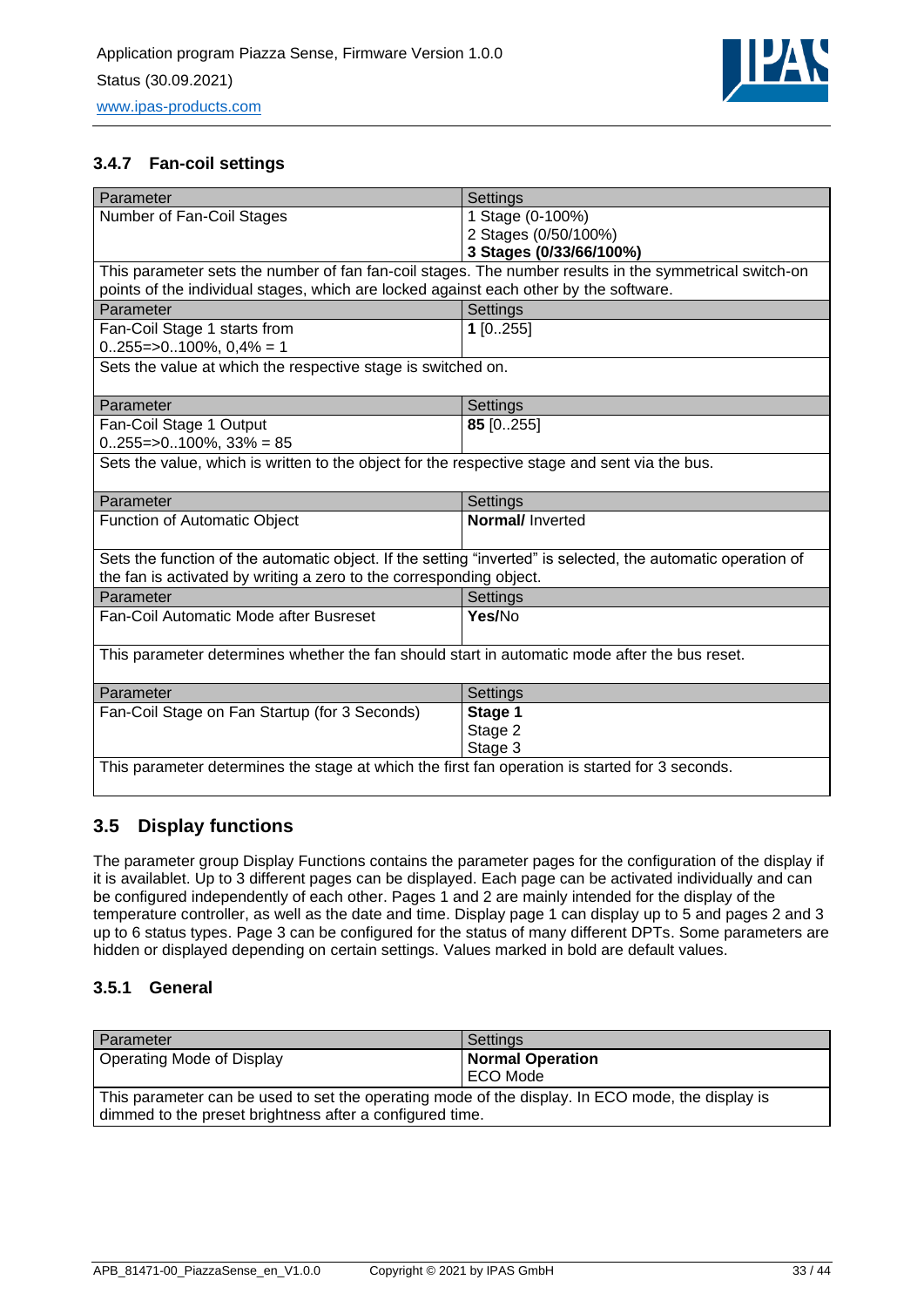

| Parameter                                                                                                                                            | Settings                |  |
|------------------------------------------------------------------------------------------------------------------------------------------------------|-------------------------|--|
| Display Brightness by ECO Mode                                                                                                                       | 100%                    |  |
|                                                                                                                                                      | 90%                     |  |
|                                                                                                                                                      | 80%                     |  |
|                                                                                                                                                      | 70%                     |  |
|                                                                                                                                                      | 60%                     |  |
|                                                                                                                                                      | 50%                     |  |
|                                                                                                                                                      | 40%                     |  |
|                                                                                                                                                      | 30%                     |  |
|                                                                                                                                                      | 20%                     |  |
|                                                                                                                                                      | 10%                     |  |
|                                                                                                                                                      | Display Off             |  |
| This parameter can be used to adjust the brightness of the display in ECO mode. The display is dimmed<br>to this brightness after a configured time. |                         |  |
| Parameter                                                                                                                                            | Settings                |  |
| Display Brightness by Normal Operation                                                                                                               | 100%                    |  |
|                                                                                                                                                      | 90%                     |  |
|                                                                                                                                                      | 80%                     |  |
|                                                                                                                                                      | 70%                     |  |
|                                                                                                                                                      | 60%                     |  |
|                                                                                                                                                      | 50%                     |  |
|                                                                                                                                                      | 40%                     |  |
|                                                                                                                                                      | 30%                     |  |
|                                                                                                                                                      | 20%                     |  |
|                                                                                                                                                      | 10%                     |  |
|                                                                                                                                                      | Display Off             |  |
| This parameter can be used to set the brightness of the display in normal operation. This brightness is                                              |                         |  |
| also set when the display wakes up by pressing the buttons in ECO mode.                                                                              |                         |  |
| Parameter                                                                                                                                            | Settings                |  |
| Display Brightness by Night Mode                                                                                                                     | 100%                    |  |
|                                                                                                                                                      | 90%                     |  |
|                                                                                                                                                      | 80%                     |  |
|                                                                                                                                                      | 70%                     |  |
|                                                                                                                                                      | 60%                     |  |
|                                                                                                                                                      | 50%                     |  |
|                                                                                                                                                      | 40%                     |  |
|                                                                                                                                                      | 30%                     |  |
|                                                                                                                                                      | 20%                     |  |
|                                                                                                                                                      | 10%                     |  |
|                                                                                                                                                      | <b>Display Off</b>      |  |
| This parameter sets the brightness of the display at night. Night operation can be activated via a separate<br>object.                               |                         |  |
| Parameter                                                                                                                                            | Settings                |  |
| Waking Up the Display                                                                                                                                | No waking up            |  |
|                                                                                                                                                      | for 3 s                 |  |
|                                                                                                                                                      | for 5 s                 |  |
|                                                                                                                                                      | for $10 s$              |  |
|                                                                                                                                                      | for $20 s$              |  |
|                                                                                                                                                      | for $30 s$              |  |
| Parameter                                                                                                                                            | for 1 min               |  |
| This parameter sets whether and for how long the display should wake up when a button is pressed.                                                    | Settings                |  |
|                                                                                                                                                      |                         |  |
| Parameter                                                                                                                                            | Settings                |  |
| Screen 1 activate                                                                                                                                    | <b>No</b><br><b>Yes</b> |  |
| This parameter can be used to activate the first screen page.                                                                                        |                         |  |
|                                                                                                                                                      |                         |  |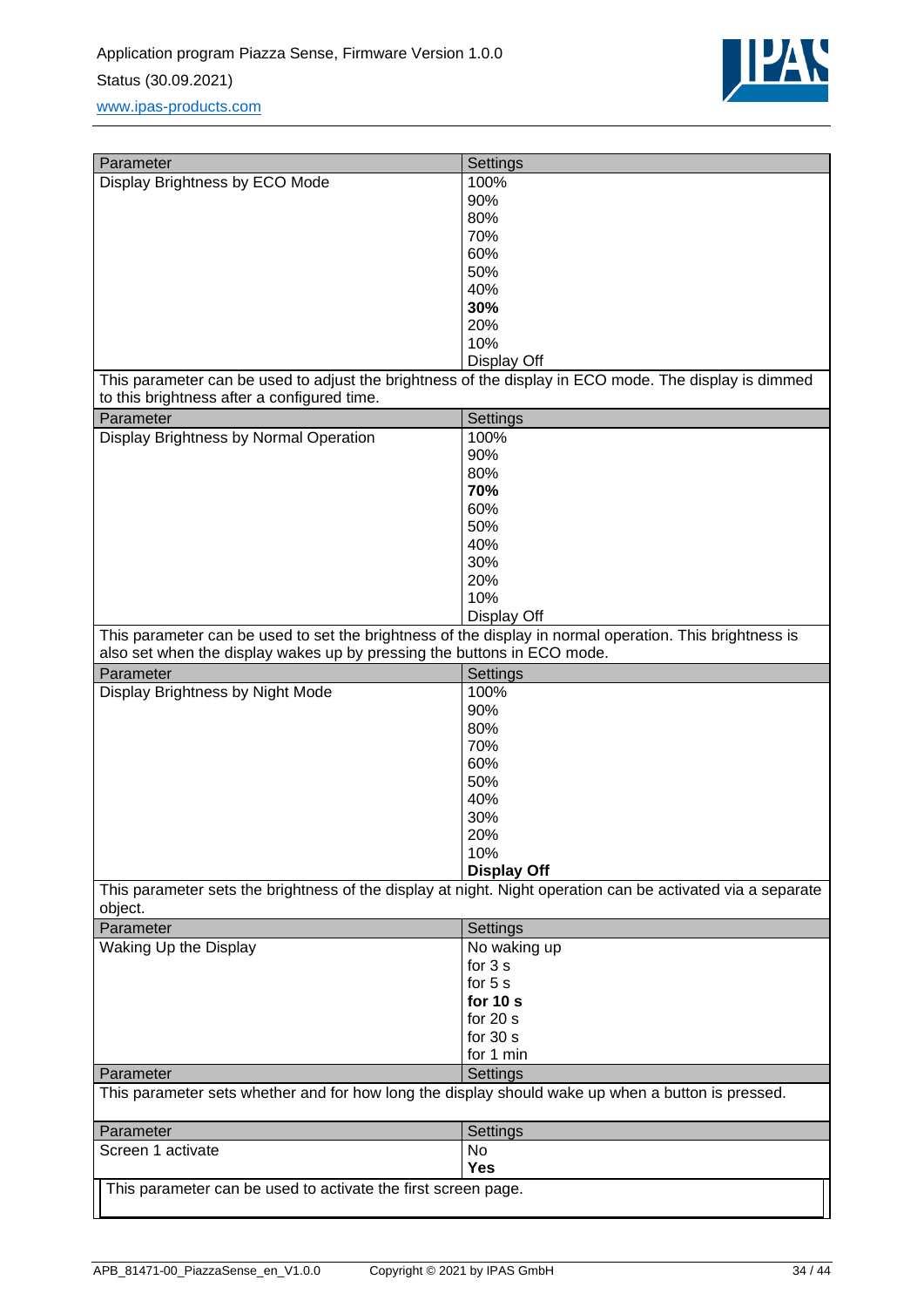

| Parameter                                                                                                                                                                                                                                                | Settings                     |  |
|----------------------------------------------------------------------------------------------------------------------------------------------------------------------------------------------------------------------------------------------------------|------------------------------|--|
| Screen 2 activate                                                                                                                                                                                                                                        | <b>No</b>                    |  |
|                                                                                                                                                                                                                                                          | <b>Yes</b>                   |  |
| This parameter can be used to activate the second screen page.                                                                                                                                                                                           |                              |  |
| Parameter                                                                                                                                                                                                                                                | Settings                     |  |
| Screen 3 activate                                                                                                                                                                                                                                        | <b>No</b>                    |  |
|                                                                                                                                                                                                                                                          | Yes                          |  |
| This parameter can be used to activate the third screen page                                                                                                                                                                                             |                              |  |
| Parameter                                                                                                                                                                                                                                                | Settings                     |  |
| Main Screen Number                                                                                                                                                                                                                                       | Screen 1                     |  |
|                                                                                                                                                                                                                                                          | Screen <sub>2</sub>          |  |
|                                                                                                                                                                                                                                                          | Screen 3                     |  |
| This parameter selects the page that should serve as the main screen page. This is always displayed<br>after the bus reset.                                                                                                                              |                              |  |
| Parameter                                                                                                                                                                                                                                                | Settings                     |  |
| <b>Screen Switching Variant</b>                                                                                                                                                                                                                          | <b>Manually</b><br>Automatic |  |
| This parameter can be used to set the type of switching between screen pages. In manual setting, you<br>can switch between pages via a button pair or an object. In automatic setting, the activated pages<br>alternate after a preset time has elapsed. |                              |  |
| Parameter                                                                                                                                                                                                                                                | <b>Settings</b>              |  |
| Automatically Jump back tot he Main Screen                                                                                                                                                                                                               | <b>No</b><br>Yes             |  |
| This parameter sets whether the display should jump back to the main screen after the default time has<br>elapsed.                                                                                                                                       |                              |  |
| Parameter                                                                                                                                                                                                                                                | Settings                     |  |
| Delay for Jump Back                                                                                                                                                                                                                                      | 3 Seconds                    |  |
|                                                                                                                                                                                                                                                          |                              |  |
|                                                                                                                                                                                                                                                          |                              |  |
| This parameter sets the time after which the display should jump back to the main screen.                                                                                                                                                                | 30 Seconds                   |  |
| Parameter                                                                                                                                                                                                                                                | Settings                     |  |
| Cycle Time for Automatic Screen Switching                                                                                                                                                                                                                | 3 Seconds                    |  |
|                                                                                                                                                                                                                                                          | 30 Seconds                   |  |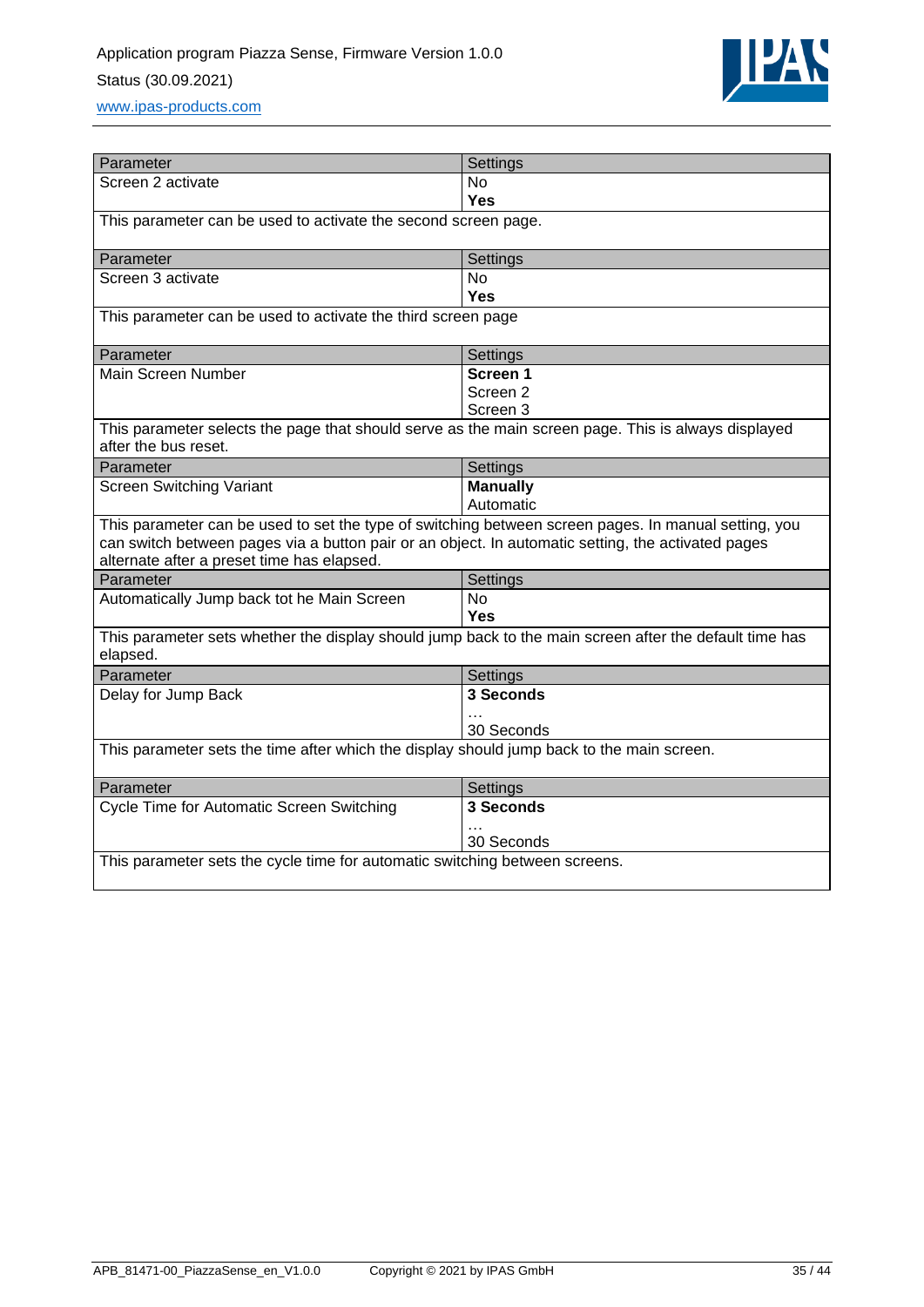

### <span id="page-35-0"></span>**3.5.2 Screen 1**

On this parameter page, screen page 1 can be configured. Up to 5 status types can be displayed on this page (see screenshot below). Some parameters are hidden or displayed depending on certain settings. Values marked in bold are default values.



| Parameter                                                                                                   | Settings                          |
|-------------------------------------------------------------------------------------------------------------|-----------------------------------|
| Type of Status 1                                                                                            | No Status                         |
|                                                                                                             | Time                              |
|                                                                                                             | Date                              |
|                                                                                                             | <b>Time and Date</b>              |
|                                                                                                             | Text + Value(0-100%)              |
|                                                                                                             | Text + Temperature                |
| This parameter configures the type of status 1 of the first screen page. Date and time objects should be    |                                   |
| updated at least every 60 minutes so that the time can be displayed correctly.                              |                                   |
| Parameter                                                                                                   | Settings                          |
| Type of Status 2                                                                                            | No Status                         |
|                                                                                                             | Inside Temperature Icon + Value   |
|                                                                                                             | Outside Temperature + Value       |
|                                                                                                             | Setpoint Temperature Icon + Value |
|                                                                                                             | Fan Coil Stage Icon + Stage       |
|                                                                                                             | Switch On/Off Icon                |
|                                                                                                             | Room Operating Mode Icon          |
|                                                                                                             | Presence Icon                     |
|                                                                                                             | Cooling Valve Icon + Value        |
|                                                                                                             | Heating Valve Icon + Value        |
|                                                                                                             | Humidity Icon + Value             |
|                                                                                                             | Air Quality Icon + Value          |
| This parameter configures the type of status 2 on the first screen page. The status is displayed via an     |                                   |
| icon with text. Depending on the selected status type, different symbols are displayed partly with the text |                                   |
| or value and partly without it.                                                                             |                                   |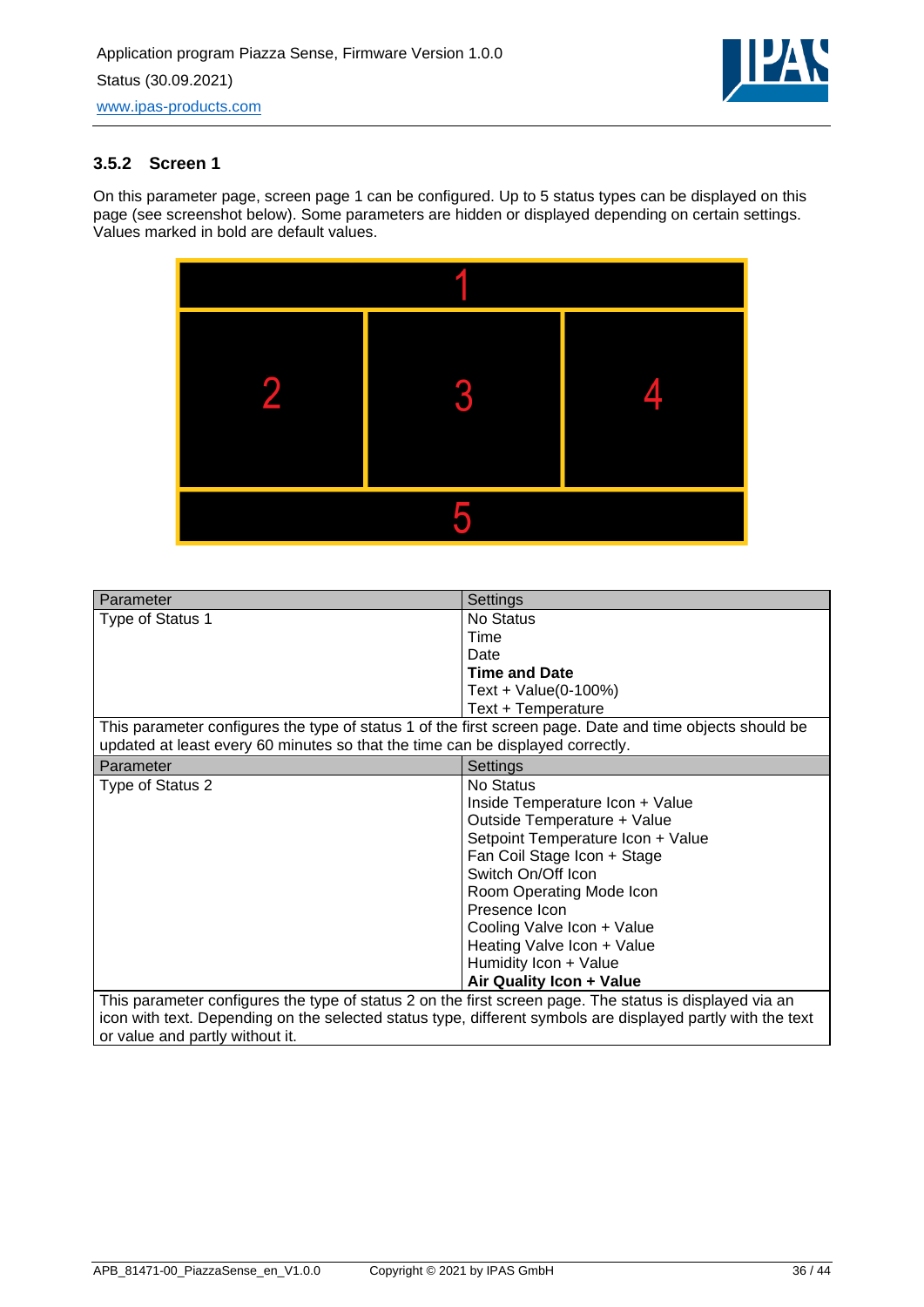

| Parameter                                                                                                                                      | Settings                                  |  |
|------------------------------------------------------------------------------------------------------------------------------------------------|-------------------------------------------|--|
| Type of Status 3                                                                                                                               | No Status                                 |  |
|                                                                                                                                                | <b>Inside Temperature Icon + Value</b>    |  |
|                                                                                                                                                | Outside Temperature + Value               |  |
|                                                                                                                                                | Setpoint Temperature Icon + Value         |  |
|                                                                                                                                                | Fan Coil Stage Icon + Stage               |  |
|                                                                                                                                                | Switch On/Off Icon                        |  |
|                                                                                                                                                | Room Operating Mode Icon<br>Presence Icon |  |
|                                                                                                                                                | Cooling Valve Icon + Value                |  |
|                                                                                                                                                | Heating Valve Icon + Value                |  |
|                                                                                                                                                | Humidity Icon + Value                     |  |
|                                                                                                                                                | Air Quality Icon + Value                  |  |
| This parameter configures the type of status 3 on the first screen page. The status is displayed via an                                        |                                           |  |
| icon with text. Depending on the selected status type, different symbols are displayed partly with the text<br>or value and partly without it. |                                           |  |
| Parameter                                                                                                                                      | Settings                                  |  |
| Type of Status 4                                                                                                                               | No Status                                 |  |
|                                                                                                                                                | Inside Temperature Icon + Value           |  |
|                                                                                                                                                | Outside Temperature + Value               |  |
|                                                                                                                                                | Setpoint Temperature Icon + Value         |  |
|                                                                                                                                                | Fan Coil Stage Icon + Stage               |  |
|                                                                                                                                                | Switch On/Off Icon                        |  |
|                                                                                                                                                | Room Operating Mode Icon<br>Presence Icon |  |
|                                                                                                                                                | Cooling Valve Icon + Value                |  |
|                                                                                                                                                | Heating Valve Icon + Value                |  |
|                                                                                                                                                | Humidity Icon + Value                     |  |
|                                                                                                                                                | Air Quality Icon + Value                  |  |
| This parameter configures the type of status 4 on the first screen page. The status is displayed via an                                        |                                           |  |
| icon with text. Depending on the selected status type, different symbols are displayed partly with the text                                    |                                           |  |
| or value and partly without it.                                                                                                                |                                           |  |
| Parameter                                                                                                                                      | Settings                                  |  |
| Type of Status 5                                                                                                                               | No Status                                 |  |
|                                                                                                                                                | <b>Setpoint Deviation</b>                 |  |
|                                                                                                                                                | Text + Value 1 Byte (0100%)               |  |
|                                                                                                                                                | Text + Temperature                        |  |
| This parameter configures the type of status 5 on the first screen page                                                                        |                                           |  |
| Parameter                                                                                                                                      | Settings                                  |  |
| <b>Usage for internal Status</b>                                                                                                               | Yes/No                                    |  |
| This parameter determines whether the respective status should be used for internal values or status                                           |                                           |  |
| types.                                                                                                                                         |                                           |  |
| Parameter                                                                                                                                      | Settings                                  |  |
| <b>Stepsize Setpoint Deviation</b>                                                                                                             | 0,5K                                      |  |
|                                                                                                                                                | .<br>1K                                   |  |
|                                                                                                                                                | 2,5K                                      |  |
| This parameter is used to set the step size of the setpoint deviation.                                                                         |                                           |  |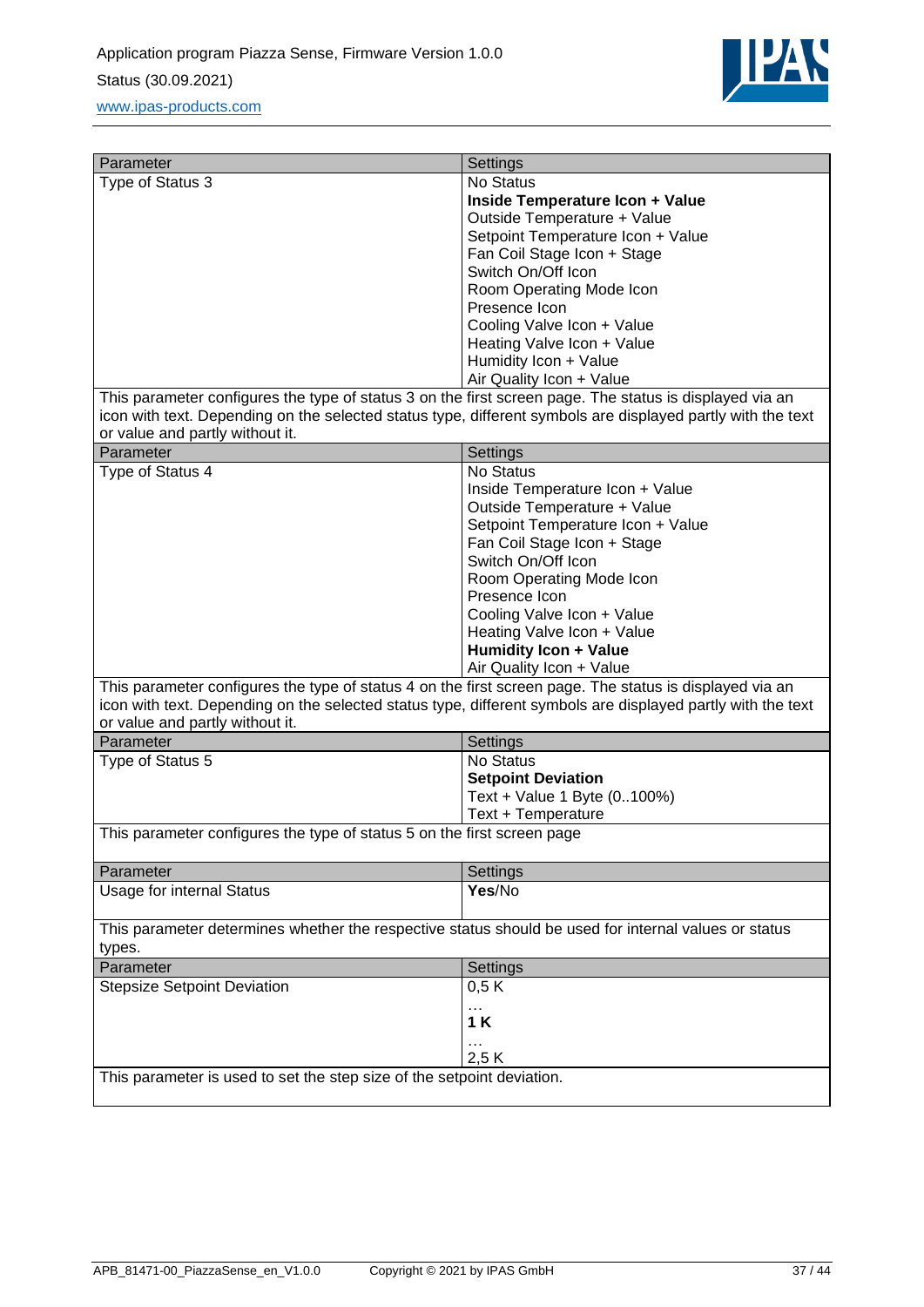

| Parameter                                                                           | Settings      |
|-------------------------------------------------------------------------------------|---------------|
| Deviation of Setpoint                                                               | $+/- 3$ Steps |
|                                                                                     | $+/- 4$ Steps |
|                                                                                     | $+/- 5$ Steps |
|                                                                                     | $+/- 6$ Steps |
| This parameter is used to set the number of available steps for setpoint deviation. |               |

### <span id="page-37-0"></span>**3.5.3 Screen 2**

On this parameter page, screen page 2 can be configured. Up to 6 status types can be displayed (see screenshot below). All status displays are freely configurable. Each line can display a text and corresponding value. It is important to note that the maximum number of characters that can be represented in a line is 15. This means that if you expect a three-digit value, the text may contain a maximum of 10 letters, because you still need a space and a character for e.g. "%". This should always be taken into account when configuring the screen. Some parameters are hidden or displayed depending on certain settings. Values marked in bold are default values.

| z  |
|----|
|    |
| ſ. |
| Р  |
| 6  |

| Parameter                                                                                                                                                                                   | Settings            |  |
|---------------------------------------------------------------------------------------------------------------------------------------------------------------------------------------------|---------------------|--|
| Type of Status 1                                                                                                                                                                            | No Status           |  |
|                                                                                                                                                                                             | Time                |  |
|                                                                                                                                                                                             | Date                |  |
|                                                                                                                                                                                             | Time and Date       |  |
|                                                                                                                                                                                             | Text + Value 1 Byte |  |
|                                                                                                                                                                                             | Text + Temperature  |  |
| This parameter configures the type of status 1 of the second screen page. Date and time objects should<br>be updated at least every 60 minutes so that the time can be displayed correctly. |                     |  |
| Parameter                                                                                                                                                                                   | Settings            |  |
| Type of Status 2                                                                                                                                                                            | No Status           |  |
|                                                                                                                                                                                             | Text + Value 1 Byte |  |
|                                                                                                                                                                                             | Text + Temperature  |  |
| This parameter can be used to configure the type of status 2 on the second screen page.                                                                                                     |                     |  |
| Parameter                                                                                                                                                                                   | Settings            |  |
| Type of Status 3                                                                                                                                                                            | No Status           |  |
|                                                                                                                                                                                             | Text + Value 1 Byte |  |
|                                                                                                                                                                                             | Text + Temperature  |  |
| This parameter can be used to configure the type of status 3 on the second screen page.                                                                                                     |                     |  |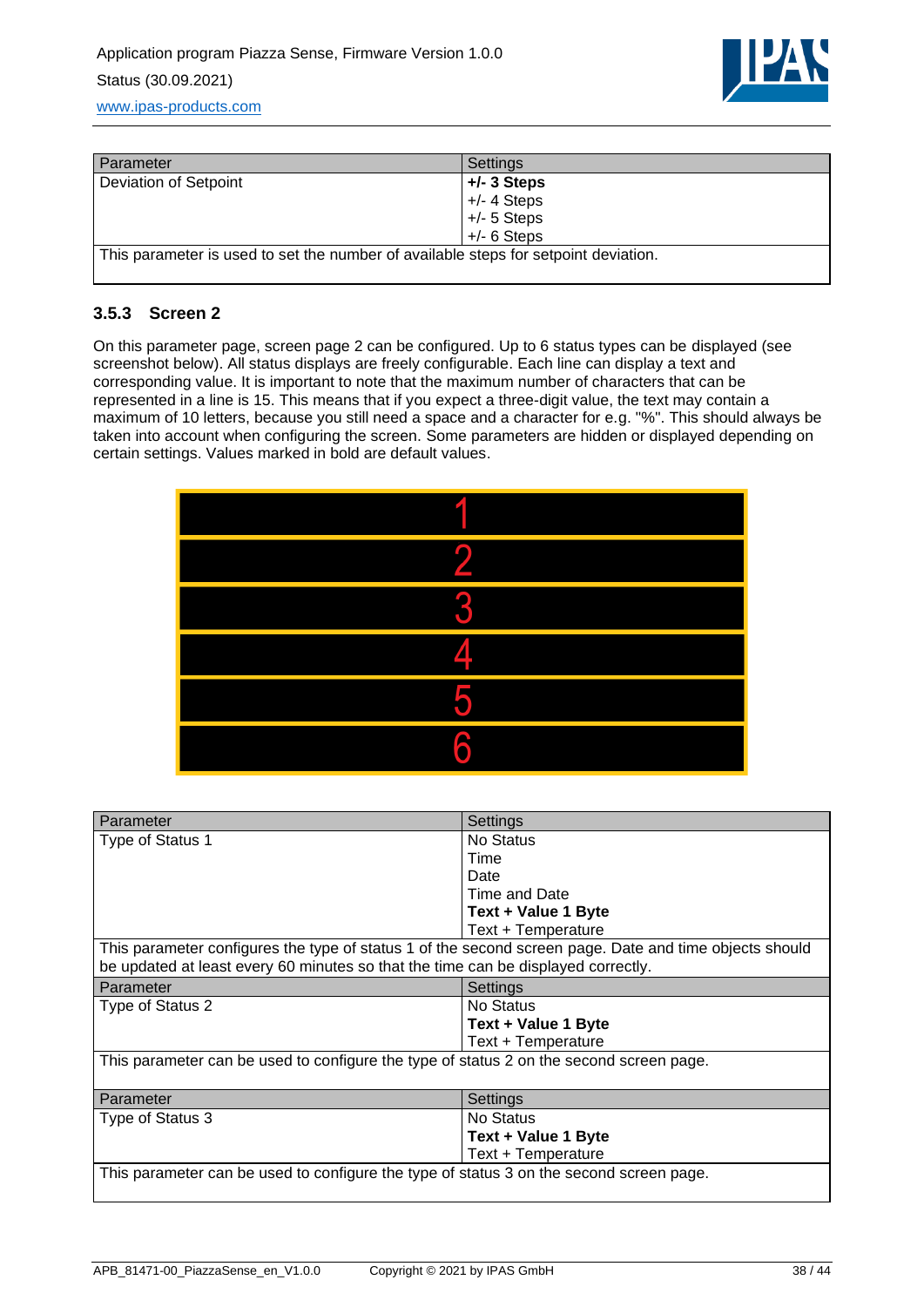

| Parameter                                                                                          | Settings                            |  |
|----------------------------------------------------------------------------------------------------|-------------------------------------|--|
| Type of Status 4                                                                                   | No Status                           |  |
|                                                                                                    | Text + Value 1 Byte                 |  |
|                                                                                                    | Text + Temperature                  |  |
| This parameter can be used to configure the type of status 4 on the second screen page.            |                                     |  |
| Parameter                                                                                          | Settings                            |  |
| Type of Status 5                                                                                   | No Status                           |  |
|                                                                                                    | Text + Value 1 Byte                 |  |
|                                                                                                    | Text + Temperature                  |  |
| This parameter can be used to configure the type of status 5 on the second screen page.            |                                     |  |
| Parameter                                                                                          | Settings                            |  |
| Type of Status 6                                                                                   | No Status                           |  |
|                                                                                                    | Text + Value 1 Byte                 |  |
|                                                                                                    | Text + Temperature                  |  |
| This parameter can be used to configure the type of status 6 on the second screen page.            |                                     |  |
| Parameter                                                                                          | Settings                            |  |
| Typ des Wertes                                                                                     | Value (0100%)                       |  |
|                                                                                                    | Value (0360°)                       |  |
|                                                                                                    | Value (0255%)                       |  |
|                                                                                                    | Value (0255)                        |  |
| This parameter configures the DPT of the value of the respective status on the second screen page. |                                     |  |
| Parameter                                                                                          | Settings                            |  |
| Text of Status X                                                                                   | <b>Heating [String: 15 Symbols]</b> |  |
| Specifies the text for each status. The text is displayed left-aligned in the corresponding line.  |                                     |  |

### <span id="page-38-0"></span>**3.5.4 Screen 3**

| Parameter                                                                              | Settings     |
|----------------------------------------------------------------------------------------|--------------|
| Type of Status 1                                                                       | No Status    |
|                                                                                        | <b>Text</b>  |
|                                                                                        | Text + Value |
| This parameter can be used to configure the type of status 1 on the third screen page. |              |
| Parameter                                                                              | Settings     |
| Type of Status 2                                                                       | No Status    |
|                                                                                        | <b>Text</b>  |
|                                                                                        | Text + Value |
| This parameter can be used to configure the type of status 2 on the third screen page. |              |
|                                                                                        |              |
| Parameter                                                                              | Settings     |
| Type of Status 3                                                                       | No Status    |
|                                                                                        | <b>Text</b>  |
|                                                                                        | Text + Value |
| This parameter can be used to configure the type of status 3 on the third screen page. |              |
| Parameter                                                                              | Settings     |
| Type of Status 4                                                                       | No Status    |
|                                                                                        | Text         |
|                                                                                        | Text + Value |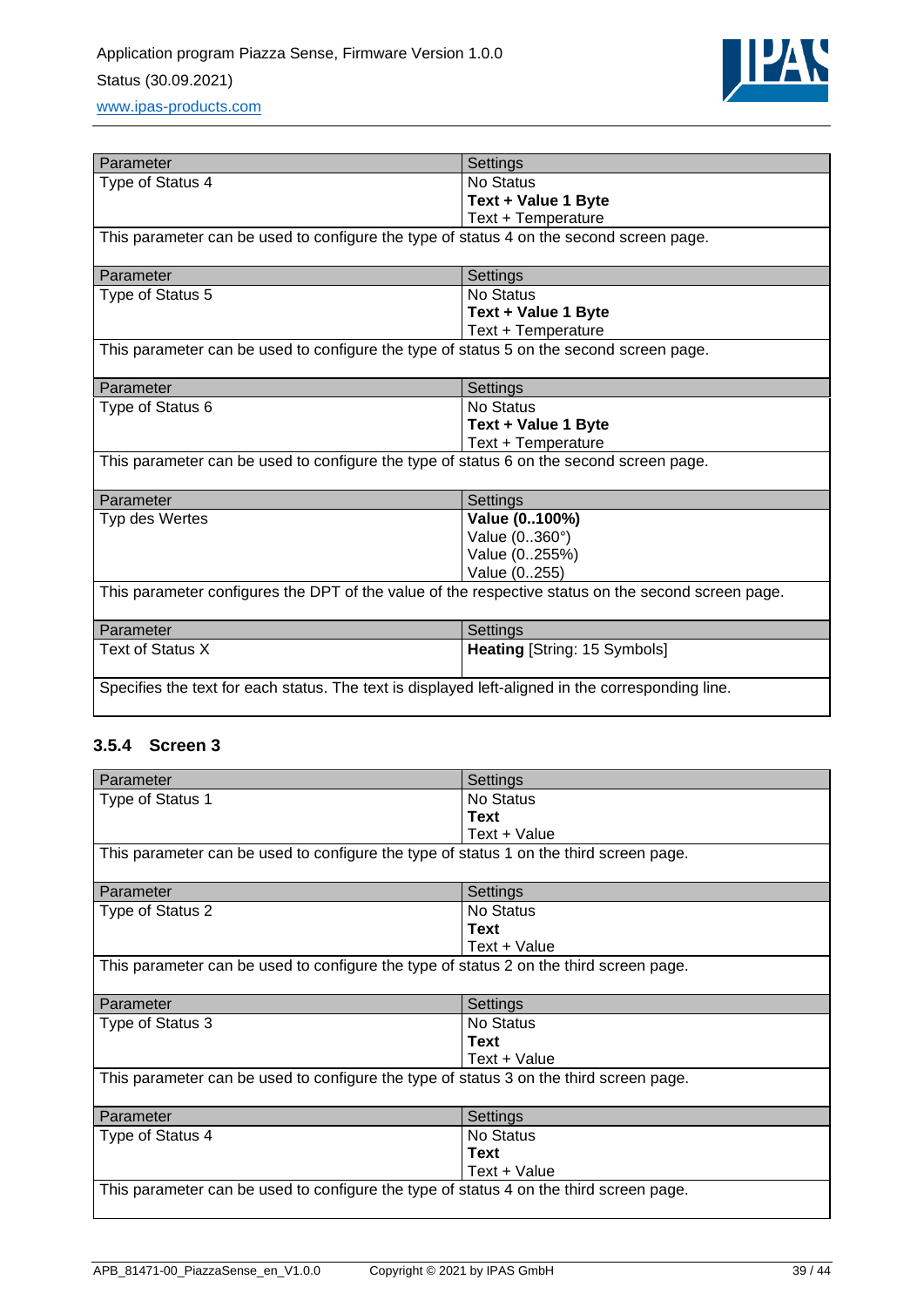

| Parameter                                                                                                                                                      | Settings                                  |
|----------------------------------------------------------------------------------------------------------------------------------------------------------------|-------------------------------------------|
| Type of Status 5                                                                                                                                               | No Status                                 |
|                                                                                                                                                                | Text                                      |
|                                                                                                                                                                | Text + Value                              |
| This parameter can be used to configure the type of status 5 on the third screen page.                                                                         |                                           |
|                                                                                                                                                                |                                           |
| Parameter                                                                                                                                                      | Settings                                  |
| Type of Status 6                                                                                                                                               | No Status                                 |
|                                                                                                                                                                | <b>Text</b>                               |
|                                                                                                                                                                | Text + Value                              |
| This parameter can be used to configure the type of status 6 on the third screen page.                                                                         |                                           |
|                                                                                                                                                                |                                           |
| Parameter                                                                                                                                                      | Settings                                  |
| Sourse for Text                                                                                                                                                | <b>Show Text from ETS Parameter below</b> |
|                                                                                                                                                                | Show Text from Status Object              |
| This parameter can be used to select the source for the text output.                                                                                           |                                           |
| Parameter                                                                                                                                                      | Settings                                  |
| <b>Text of Status X</b>                                                                                                                                        | <b>Status</b> [String: 15 Symbols]        |
|                                                                                                                                                                |                                           |
| Specifies the text for each status. The text is displayed left-aligned in the corresponding line.                                                              |                                           |
| Parameter                                                                                                                                                      | Settings                                  |
| Type of Value                                                                                                                                                  | 1 Byte unsigned Value                     |
|                                                                                                                                                                | 1 Byte signed Value                       |
|                                                                                                                                                                | 2 Byte unsigned Value                     |
|                                                                                                                                                                | 2 Byte signed Value                       |
|                                                                                                                                                                | 2 Byte float Value                        |
|                                                                                                                                                                | 4 Byte unsigned Value                     |
|                                                                                                                                                                | 4 Byte signed Value                       |
| This parameter configures the DPT of the value of the respective status on the third screen page.                                                              |                                           |
|                                                                                                                                                                |                                           |
| Parameter                                                                                                                                                      | Settings                                  |
| Show the Unit                                                                                                                                                  | No/Yes                                    |
|                                                                                                                                                                |                                           |
| Use this parameter to determine whether a unit should be displayed in addition to the value of the status.<br>The unit is displayed to the right of the value. |                                           |
| Parameter                                                                                                                                                      | Settings                                  |
| <b>Unit Text</b>                                                                                                                                               | %[String: 4 Symbols]                      |
|                                                                                                                                                                |                                           |
| Specifies the text of the unit for the respective status. The unit is displayed to the right of the value.                                                     |                                           |

## <span id="page-39-0"></span>**3.6 Alarming**

<span id="page-39-1"></span>The alarm parameter group contains the parameter pages for alarm configuration.

### **3.6.1 General**

All general alarm settings are made on this parameter page. Values marked in bold are default values.

| Parameter                                                            | Settings |
|----------------------------------------------------------------------|----------|
| Alarm Function available                                             | Yes/No   |
|                                                                      |          |
| This parameter activates the display of alarms on the control panel. |          |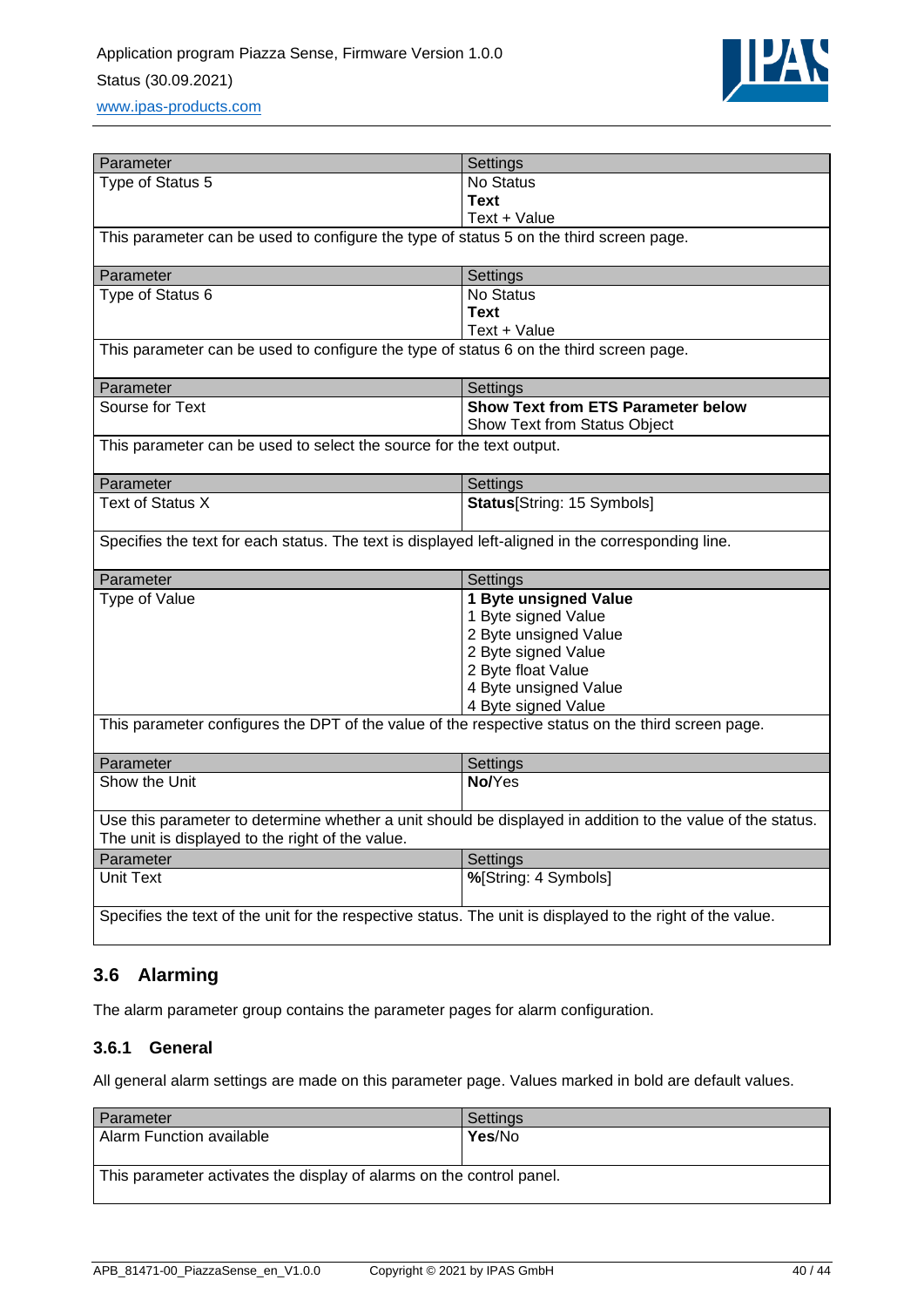

| Parameter                                                                                             | Settings                              |
|-------------------------------------------------------------------------------------------------------|---------------------------------------|
| Show Alarms on Display                                                                                | Yes/No                                |
| This parameter can be used to show alarms on the display.                                             |                                       |
| Parameter                                                                                             | Settings                              |
| <b>General Text at Alarm</b>                                                                          | ---Attention!--- [String: 14 Symbols] |
| Enter the text which is to be shown on the display in the event of any alarm.                         |                                       |
| Parameter                                                                                             | Settings                              |
| Buzzer activate at Alarm                                                                              | Yes/No                                |
| This parameter determines whether an acoustic signal is activated in the event of an alarm. (Beeps)   |                                       |
| Parameter                                                                                             | Settings                              |
| Buzzer deactivate after Seconds                                                                       | 10 s $[0 180s]$                       |
| This parameter sets the time after which the acoustic signal is deactivated in the event of an alarm. |                                       |
| Parameter                                                                                             | Settings                              |
| Reset Alarm via same Object                                                                           | Yes/No                                |
| This parameter determines whether the alarm display is deleted by an object.                          |                                       |

### <span id="page-40-0"></span>**3.6.2 General Alarms**

On this parameter page, three general alarms and a text alarm can be configured.

| Parameter                                                                                                 | Settings                          |  |
|-----------------------------------------------------------------------------------------------------------|-----------------------------------|--|
| General Alarm 1 existing                                                                                  | Yes/No                            |  |
| This parameter can be used to activate the display for alarm 1.                                           |                                   |  |
| Parameter                                                                                                 | Settings                          |  |
| Text Message on Display at Alarm 1                                                                        | Text Alarm 1 [String: 14 Symbols] |  |
| Enter the text you want to be shown on the display in addition to the fixed text when activating alarm 1. |                                   |  |
| Parameter                                                                                                 | Settings                          |  |
| <b>Object Funktion Alarm 1</b>                                                                            | <b>Normal</b>                     |  |
|                                                                                                           | Inverted                          |  |
| This parameter sets whether an alarm should be triggered at value 1 (Normal) or value 0 (Inverted).       |                                   |  |
| Parameter                                                                                                 | Settings                          |  |
| General Alarm 2 existing                                                                                  | Yes/No                            |  |
| This parameter can be used to activate the display for alarm 2.                                           |                                   |  |
| Parameter                                                                                                 | Settings                          |  |
| Text Message on Display at Alarm 2                                                                        | Text Alarm 2 [String: 14 Symbols] |  |
| Enter the text you want to be shown on the display in addition to the fixed text when activating alarm 2. |                                   |  |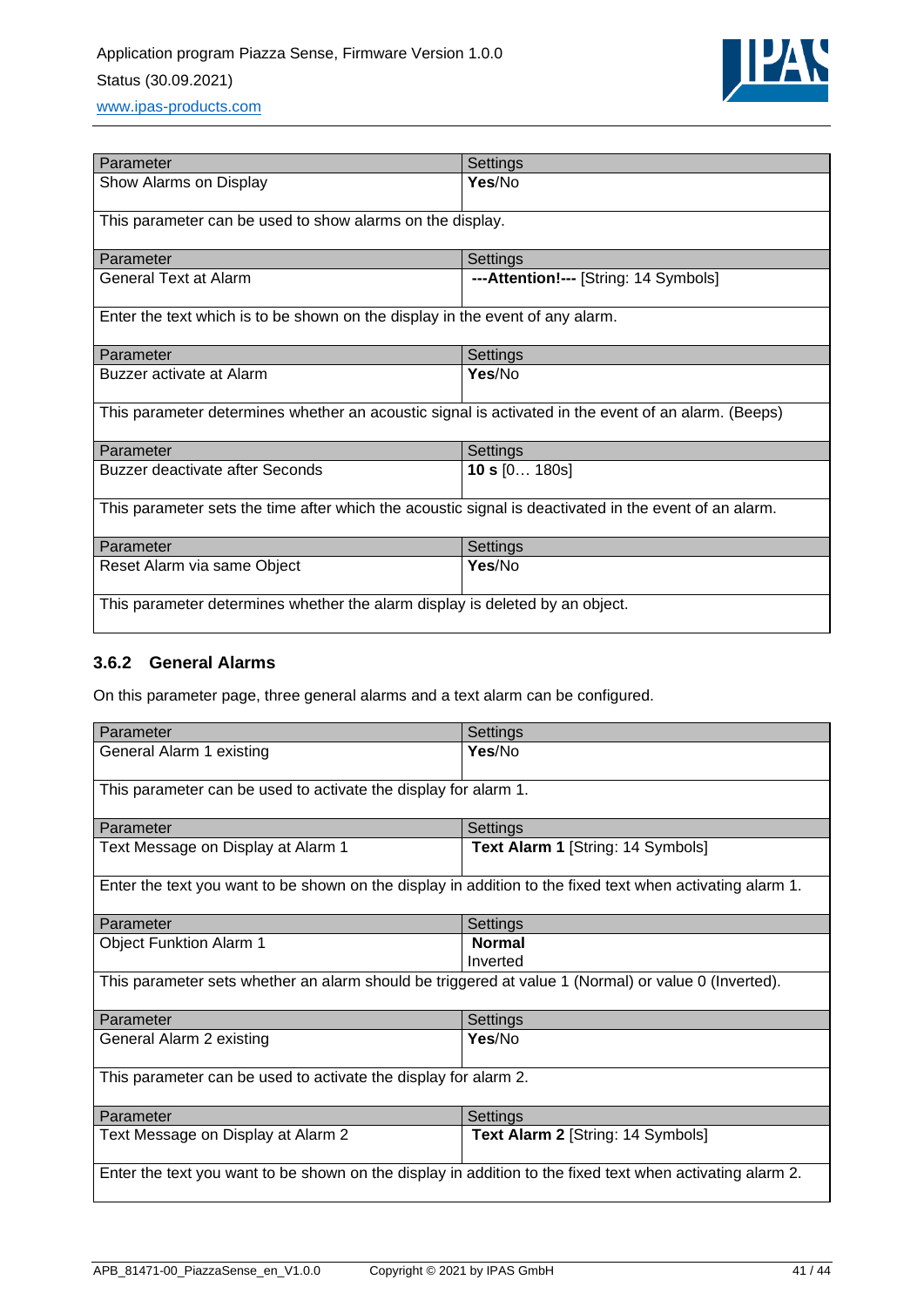

| Parameter                                                                                                 | Settings                          |  |
|-----------------------------------------------------------------------------------------------------------|-----------------------------------|--|
| <b>Object Funktion Alarm 2</b>                                                                            | <b>Normal</b>                     |  |
|                                                                                                           | Inverted                          |  |
| This parameter sets whether an alarm should be triggered at value 1 (Normal) or value 0 (Inverted).       |                                   |  |
| Parameter                                                                                                 | Settings                          |  |
| General Alarm 3 existing                                                                                  | Yes/No                            |  |
| This parameter can be used to activate the display for alarm 3.                                           |                                   |  |
| Parameter                                                                                                 | Settings                          |  |
| Text Message on Display at Alarm 3                                                                        | Text Alarm 3 [String: 14 Symbols] |  |
| Enter the text you want to be shown on the display in addition to the fixed text when activating alarm 3. |                                   |  |
| Parameter                                                                                                 | Settings                          |  |
| <b>Object Funktion Alarm 3</b>                                                                            | <b>Normal</b>                     |  |
|                                                                                                           | Inverted                          |  |
| This parameter sets whether an alarm should be triggered at value 1 (Normal) or value 0 (Inverted).       |                                   |  |
| Parameter                                                                                                 | Settings                          |  |
| <b>Text Alarm existing</b>                                                                                | Yes/No                            |  |
| This parameter can be used to activate the text alarm.                                                    |                                   |  |

## <span id="page-41-0"></span>**3.6.3 Temperature Alarm**

Temperature alarms can be configured on this parameter page

| Parameter                                                                                             | Settings          |
|-------------------------------------------------------------------------------------------------------|-------------------|
| Freeze Alarm existing                                                                                 | Yes/No            |
|                                                                                                       |                   |
| This parameter activates the frost alarm.                                                             |                   |
|                                                                                                       |                   |
| Parameter                                                                                             | Settings          |
| Threshold Freeze Alarm                                                                                | 0 °C              |
|                                                                                                       |                   |
|                                                                                                       | 5 °C              |
|                                                                                                       |                   |
|                                                                                                       | 10 °C             |
| This parameter sets the threshold value for the frost alarm. As soon as the temperature reaches the   |                   |
| threshold value or as long as it remains below, an alarm is triggered or remains active.              |                   |
| Parameter                                                                                             | Settings          |
| Cycle Time for Freeze Alarm sending                                                                   | Inactive          |
|                                                                                                       |                   |
|                                                                                                       | <b>10 Minutes</b> |
|                                                                                                       |                   |
|                                                                                                       |                   |
|                                                                                                       | 2 Hours           |
| This parameter sets the cycle time for sending frost alarms. As long as the temperature remains below |                   |
| the limit, the alarm is sent cyclically.                                                              |                   |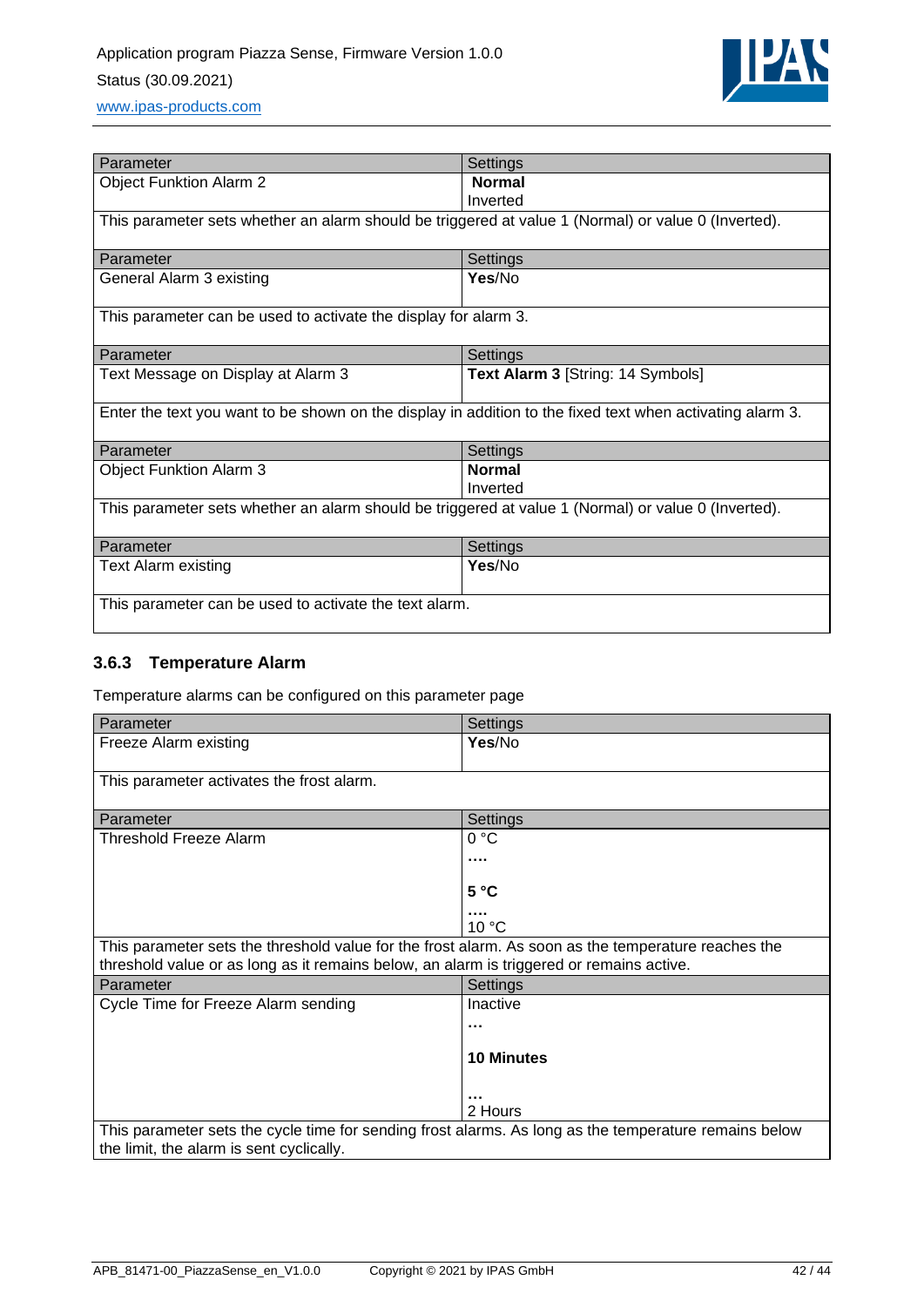

| Parameter                                                                                                                                                                                      | Settings                         |
|------------------------------------------------------------------------------------------------------------------------------------------------------------------------------------------------|----------------------------------|
| Text Message on Display at Freeze Alarm                                                                                                                                                        | Freeze Alarm [String: 14 Symbol] |
| Enter the text you want to be shown on the display in addition to the fixed text when activating the frost<br>alarm.                                                                           |                                  |
| Parameter                                                                                                                                                                                      | Settings                         |
| Heat Alarm existing                                                                                                                                                                            | Yes/No                           |
| This parameter activates the heat alarm.                                                                                                                                                       |                                  |
| Parameter                                                                                                                                                                                      | Settings                         |
| <b>Threshold Heat Alarm</b>                                                                                                                                                                    | $32^{\circ}$ C                   |
|                                                                                                                                                                                                |                                  |
|                                                                                                                                                                                                | 40 °C                            |
| This parameter sets the threshold value for the heat alarm. As soon as the temperature reaches the<br>threshold value or as long as it remains above, an alarm is triggered or remains active. |                                  |
| Parameter                                                                                                                                                                                      | Settings                         |
| Cycle Time for Heat Alarm sending                                                                                                                                                              | Inactive                         |
|                                                                                                                                                                                                |                                  |
|                                                                                                                                                                                                | <b>10 Minutes</b>                |
|                                                                                                                                                                                                |                                  |
|                                                                                                                                                                                                | 2 Hours                          |
| This parameter sets the cycle time for sending heat alarms. As long as the temperature remains above<br>the limit, the alarm is sent cyclically.                                               |                                  |
| Parameter                                                                                                                                                                                      | Settings                         |
| Text Message on Display at Heat Alarm                                                                                                                                                          | Heat Alarm [String: 14 Symbols]  |
| Enter the text you want to be shown on the display in addition to the fixed text when activating the heat<br>alarm.                                                                            |                                  |
| Parameter                                                                                                                                                                                      | Settings                         |
| Dew-Point Alarm existing                                                                                                                                                                       | Yes/No                           |
| This parameter can be used to activate the dew point alarm.                                                                                                                                    |                                  |
| Parameter                                                                                                                                                                                      | Settings                         |
| Text Message on Display at Dew-Point Alarm                                                                                                                                                     | Dew-Point [String: 14 Symbol]    |
| Enter the text you want to be shown on the display in addition to the fixed text when activating the dew<br>point alarm.                                                                       |                                  |

### <span id="page-42-0"></span>**3.6.4 CO2 Alarm**

The CO2 alarm can be configured on this parameter page.

| Parameter                                                                                                                                                                                       | Settings        |
|-------------------------------------------------------------------------------------------------------------------------------------------------------------------------------------------------|-----------------|
| CO2 Alarming existing                                                                                                                                                                           | Yes/No          |
| The CO2 alarm can be activated via this parameter.                                                                                                                                              |                 |
| Parameter                                                                                                                                                                                       | Settings        |
| Threshold CO2 Alarm (in ppm)                                                                                                                                                                    | 1400 [40040000] |
| This parameter sets the threshold value for the CO2 alarm. As soon as CO2 concentration reaches the<br>threshold value or as long as it remains above, an alarm is triggered or remains active. |                 |